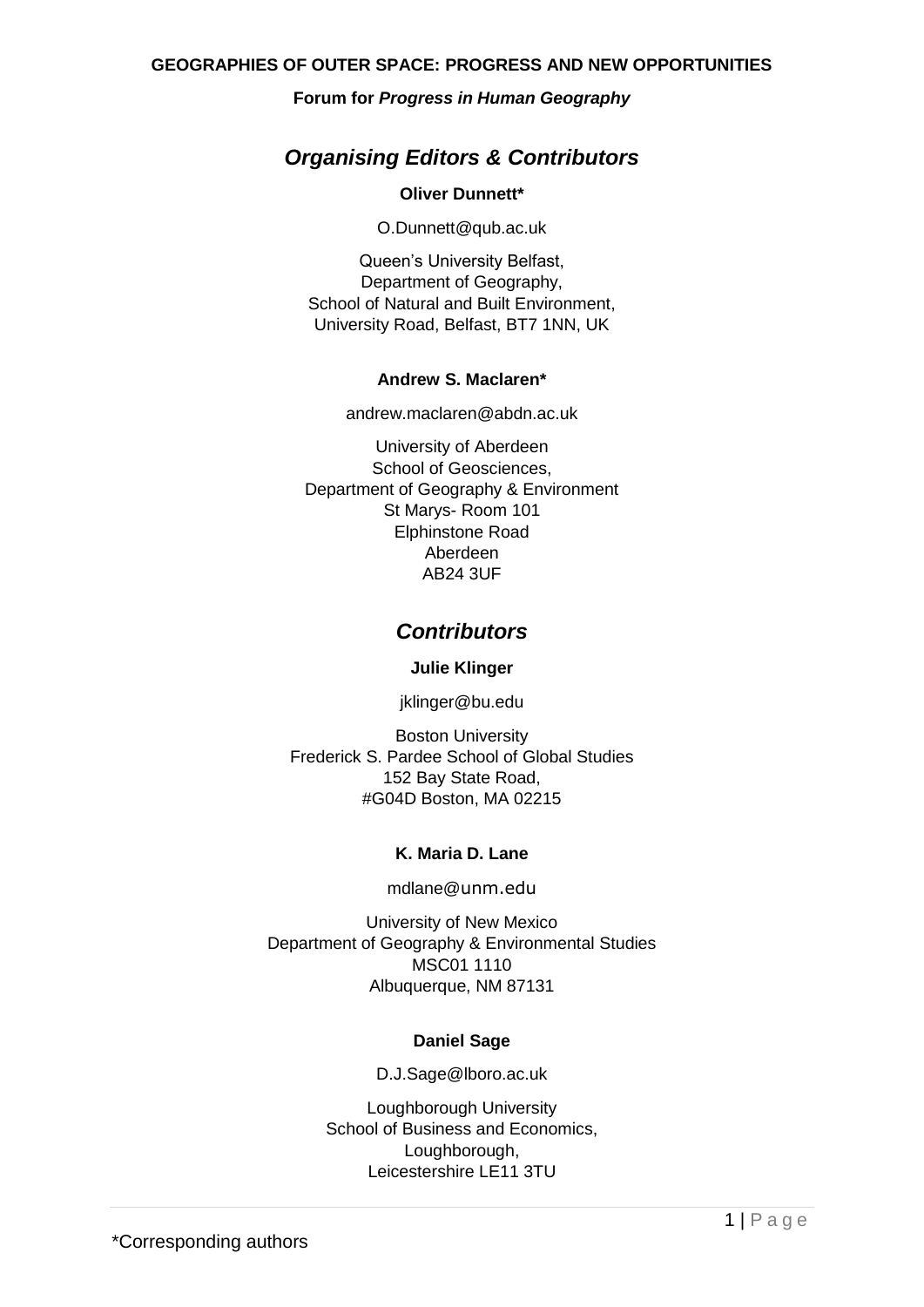## **Abstract**

Research into outer space has burgeoned in recent years, through the work of scholars in the social sciences, arts and humanities. Geographers have made a series of useful contributions to this emergent work, however scholarship remains fairly limited in comparison to other disciplinary fields. This Forum explains the scholarly roots of these new geographies of outer space, considering why and how geographies of outer space could make further important contributions. The Forum invites reflections from political, environmental, historical and cultural geographers to show how human geography can present future avenues to continued scholarship into outer space.

## **Keywords**

Outer space, geography, environment, culture, history, politics, labour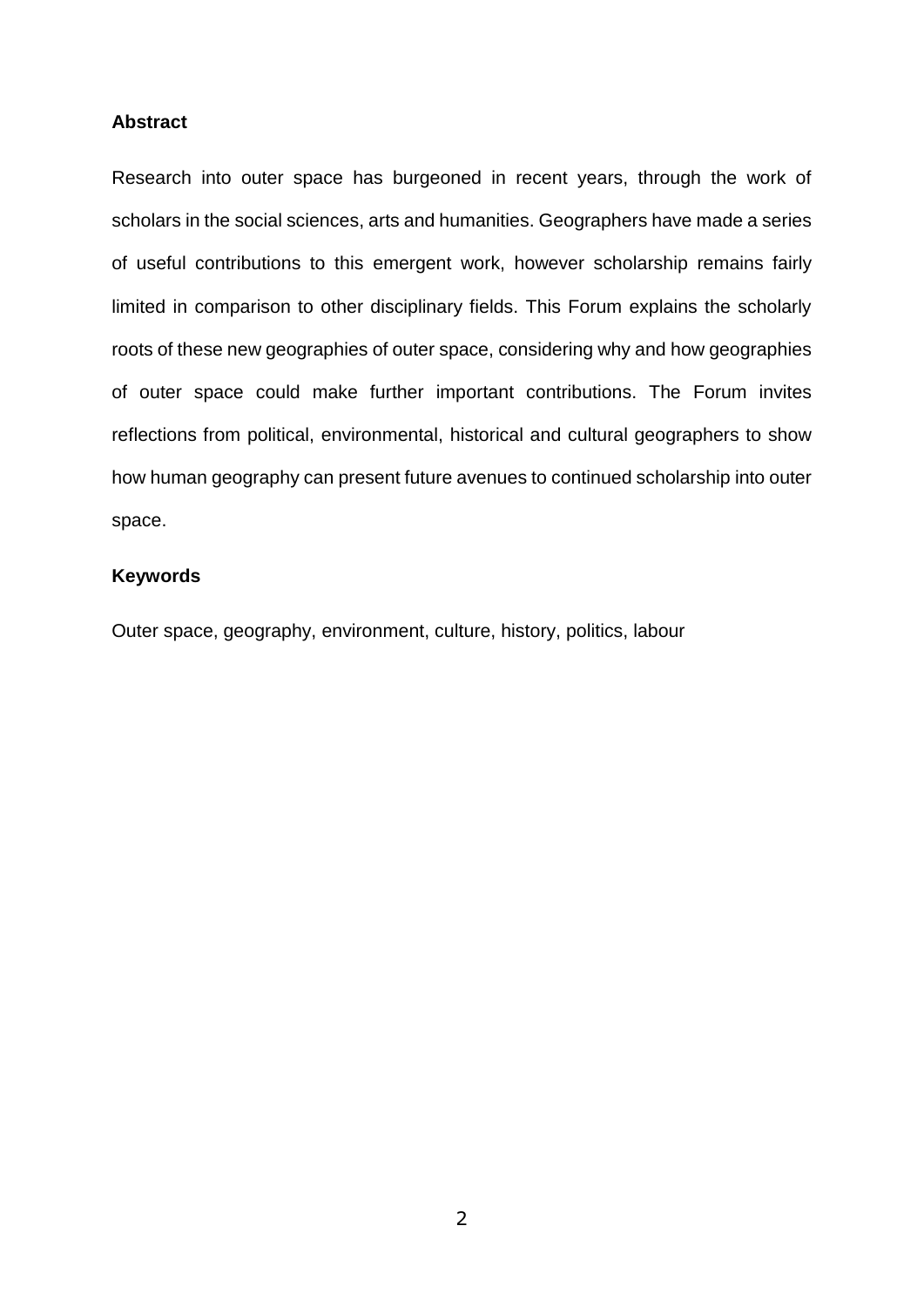## **I Introduction**

Human geographers have begun to re-engage with outer space as an object of their research. Much of this work has drawn inspiration from a landmark paper by Denis Cosgrove (1994), which examined the Apollo astronaut photographs of the Earth from space, and their significance in the genealogy of the global imagination in Western culture. Cosgrove thereby opened up extra-terrestrial perspectives in contemporary studies of geographical representations. A further significant intervention was Fraser MacDonald's (2007) paper in this journal, which argued that outer space should no longer be seen as remote and detached from the everyday geographies of people's lives, as it is now instrumental to many modern technologies and forms of mobility. Such lines of argument have echoed more recently, with Jason Beery (2016: 68) suggesting that geographers should 'reject … anxieties about engaging with outer space', and grasp the opportunities therein.

Indeed, outer space matters, and its engagement through critical voices in the humanities and social sciences has become more important with the increasing presence of outer space technologies in people's everyday lives (Johnson, 2016), the growing diversity of human activity in outer space, with private companies described to be launching 'a new space race' (Grady, 2017), and the imaginative configurations of outer space that continue to shape human understandings of the universe, influenced by unprecedented developments in astrophysical science (NASA, 2017). With geography specifically meaning 'earth writing', some may wonder why there is a need for *geographies* of outer space. Yet outer space and geography have historic connections, from the ages of Classical and Medieval cosmography up until Alexander Von Humboldt's *Cosmos* (1849). We argue that outer space should be of pressing concern within contemporary human geography given the increasing prominence of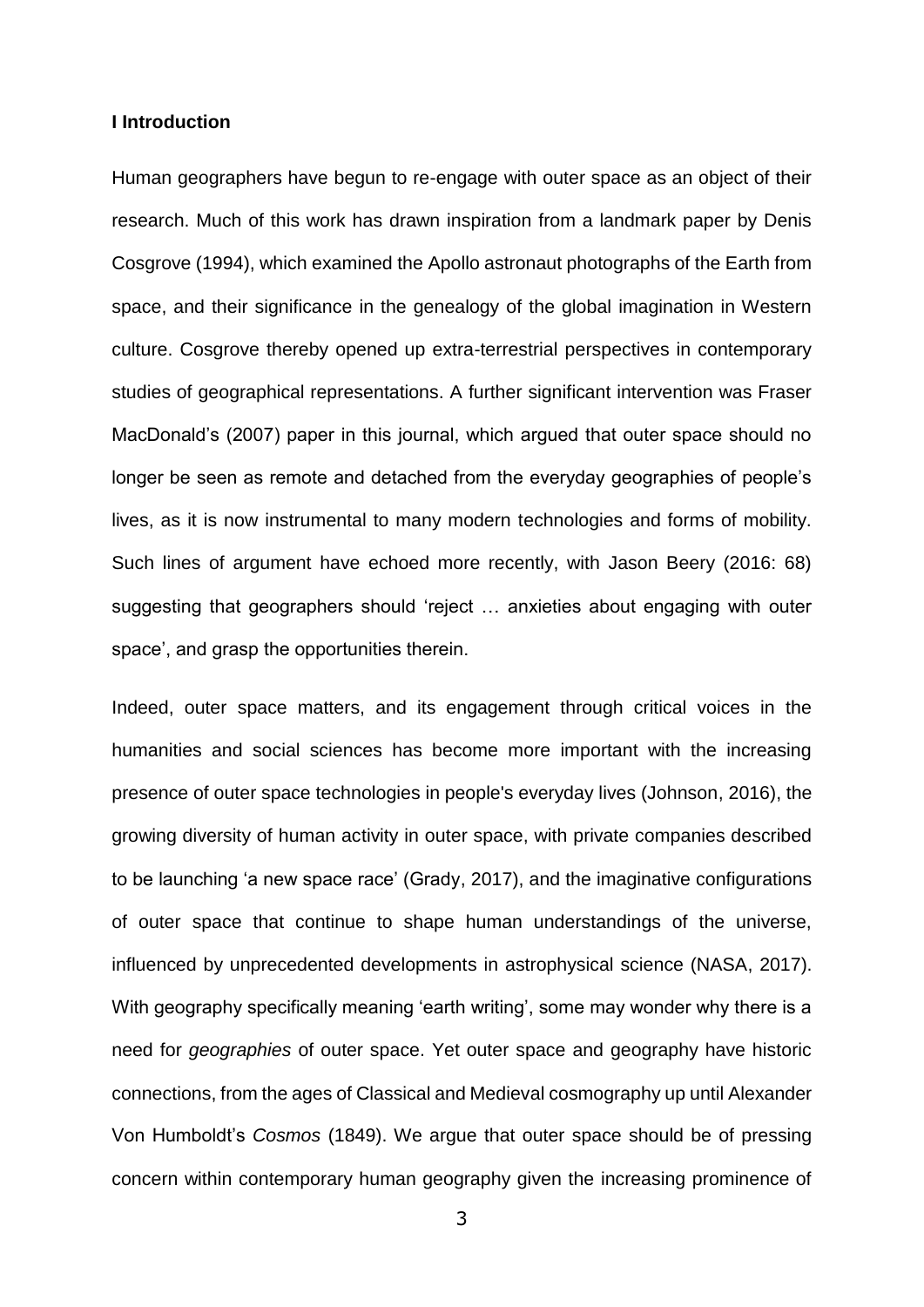outer space within culture and politics, and the need to fully contextualise this. Human geographers are well-placed to draw on a breadth of conceptual developments from its range of sub-disciplinary perspectives, including an established engagement with concepts of scale (Sheppard and McMaster, 2004), and a post-modern cultural turn that has created the possibility for 'an extra-terrestrial human geography' (Cosgrove, 2008: 47). With the rise of planetary geomorphology in physical geography (Craddock, 2012) and interdisciplinary science (Mackwell *et al.,* 2013), as well as significant new studies on outer space in history, sociology and anthropology (Geppert, 2012; Dickens and Ormrod, 2016; Messeri, 2016), there is a compelling need for human geographers to catch up with this 'turn to space' and the diverse influences outer space has had, and is having, on Earth and its inhabitants.

What form, then, might such new geographies of outer space take, and how might we theorise engagements that have already started to emerge? One starting point would be to think through specific geographical terminologies and how they might apply to studies of outer space. The most obvious connection, noted by MacDonald (2007), is the term 'space' itself, a homonym that denotes both the most widely-adopted 'unit of geography' and also the cosmic void between planetary and other cosmic bodies, drawing on notions of absence, vacuity or nothingness. Space, however, is too vague a term for the immensity and diversity of the cosmic realm, and adopting more specific geographical terms such as place, surface, environment, volume, trajectory or landscape could be a way of opening up the multiplicity of meanings behind these varied and distinct extra-terrestrial spaces. This approach also generates a whole range of outer-space-specific terminologies and nomenclatures as possible objects of study. Thinking through the nuances of the 'spaces of outer space' through terms such as extra-terrestrial or extra-global space, Earth-orbital-space (involving polar,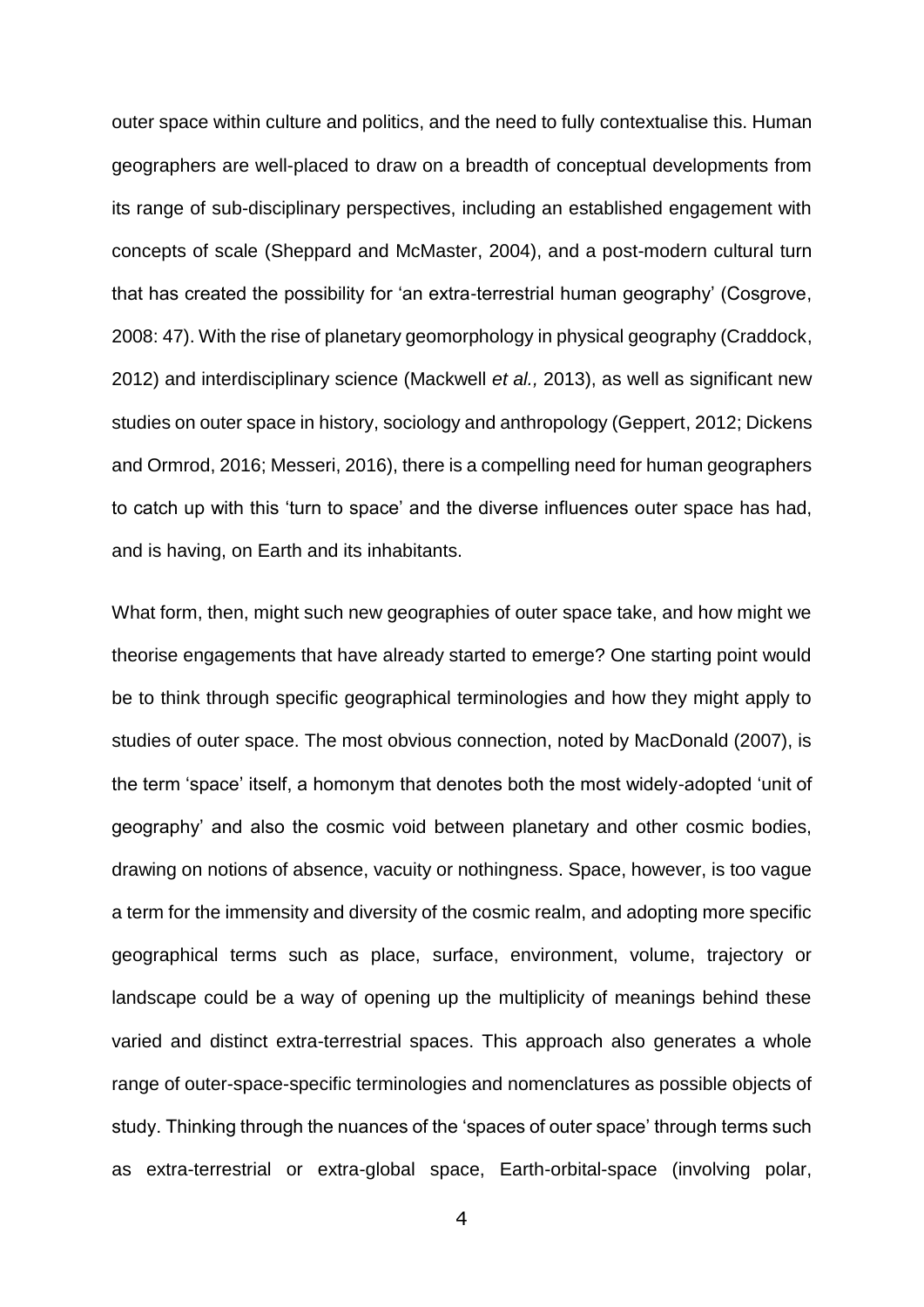parabolic or geostationary trajectories), interplanetary space, exo-planetary space, interstellar or celestial space, the cosmos, or even the heavens, invokes a variety of scales and understandings to help unpick and focus in on particular objects of study. What these suggestions offer is a specific lexicon for geographers to take forward in future research to critically interpret these different spaces, thinking beyond the simplistic binary separation of 'outer' space from 'terrestrial' space.

Geographers' limited involvement with outer space has occurred mostly through critical geopolitics, or 'critical astropolitics', interrogating terrestrial power relations embedded in spaceflight industries (Warf, 2007; Collis, 2009; Beery, 2012), spacepromoting organisations (MacDonald, 2007; Dunnett, 2017), and outer space in popular culture (MacDonald, 2008). The significance of national space programmes (Sage, 2014) or outer space cultures (Dunnett, 2012) has also shown the entwined nature of outer space with national cultures and military-industrial complexes. Recent developments afford geographers further possibilities for study, with newlyindustrialised nations becoming increasingly involved with spaceflight (Pace, 2015) and new private sector engagements with research, development and manufacturing disrupting Cold War-era concepts of nationalism in outer space. With existing studies often focusing on the national and global politics of outer space, there has been a comparative lack of research on the localised political and economic geographies of production embedded in the newly-emergent space industries. In this forum, Daniel Sage looks to address this shortfall by articulating geometries of power and dispossession inherent in the labour geographies of upcoming space projects, that operate in contrast to the utopian visions of 'NewSpace' magnates such as Elon Musk.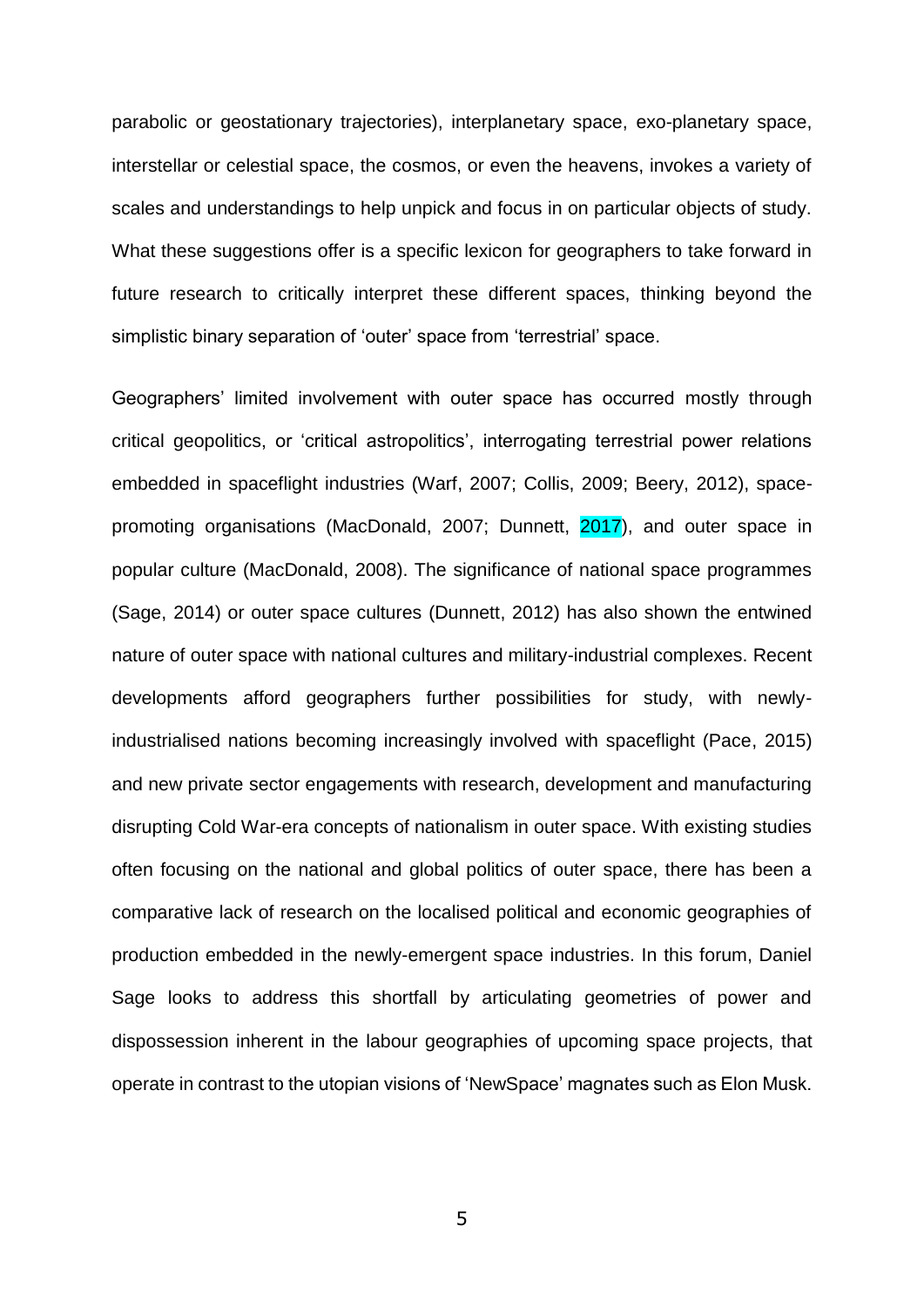Cosgrove's landmark paper (1994) helped establish the significance of space imagery in engendering a sense of environmental unity in the Earth. Subsequent studies have expanded the concept of 'environment' beyond Earthly limits, considering, for example, representations of the planet Mars in the early and late twentieth century (Lane, 2011; Dittmer, 2007). Researchers have also examined how earth-orbital imagery, rocketry and planetary visualisation have helped to configure a sense of frontier expansionism through narratives of discovery and exploration (Sage, 2014; MacDonald, 2015). Such studies have investigated the connections between humans and the extra-terrestrial environment, but have only made limited progress in comparison to the multitude of ways in which people have understood off-world spaces in various national, regional and local contexts. Thinking through the meaning of Earth's place in the cosmos raises broader questions regarding the limits of human influence in the Solar System, and the role of humanity in safeguarding environmental futures in the long term. In the Forum contributions that follow, Julie Klinger and Maria Lane seek to address these issues by configuring potential new geographies of natureculture relations in outer space, through both contemporary and historical research, looking at examples such as off-earth mining and the mapping of other planets.

Part of MacDonald's (2007) argument in promoting the study of outer space was to draw attention to the terrestrial geographies that are connected to the technologies and discourses of outer space. Others have shown how certain places on Earth, such as the Antarctic continent, mountains and deserts, have been seen as proxies of extraterrestrial spaces (Collis, 2016; Lane, 2008; Dittmer, 2007). This work makes significant progress in understanding geographies of outer space through Earthly analogy. There is, however, further scope for studies that investigate the more accessible and everyday spaces through which people derive meaning from outer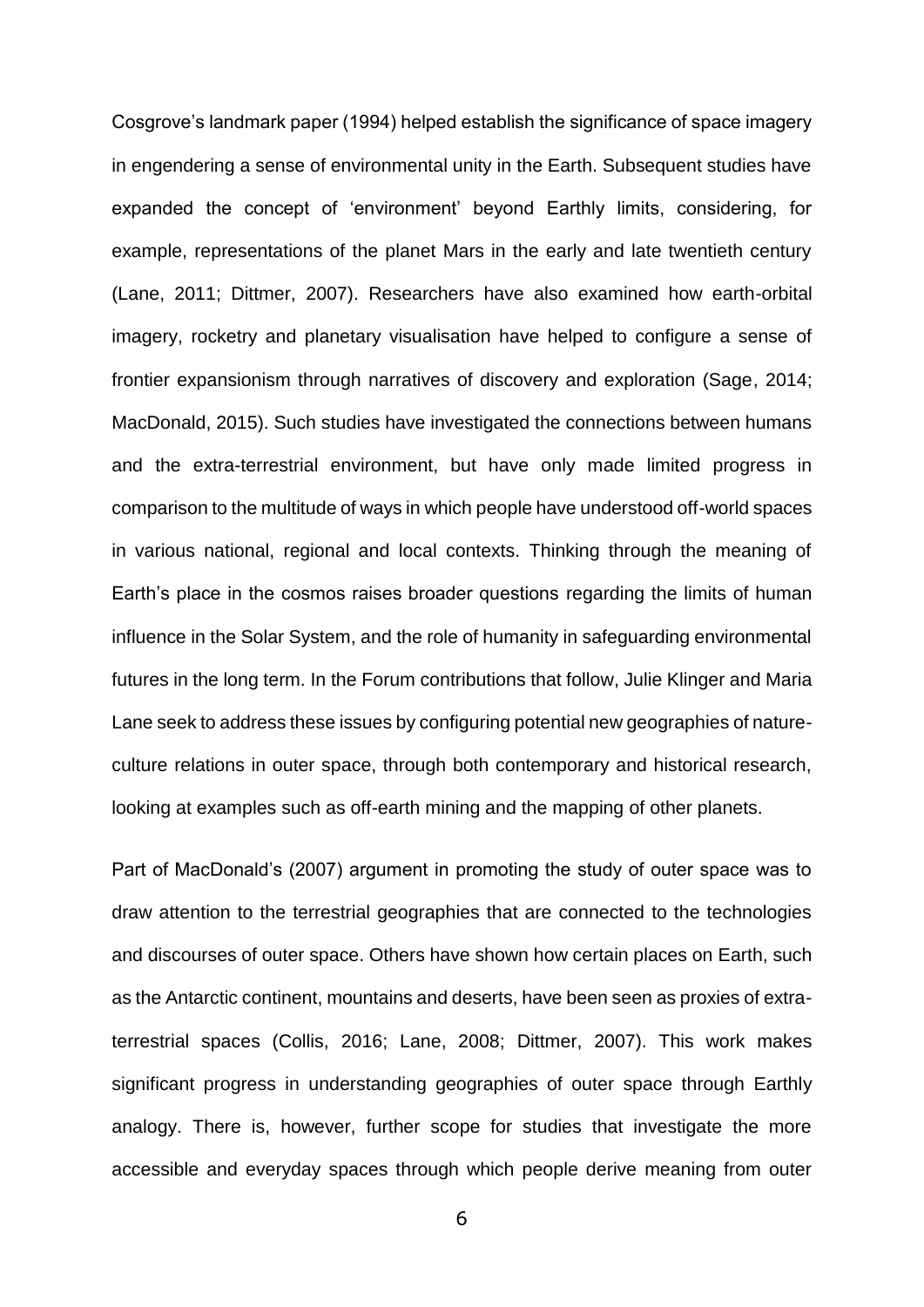space. In the penultimate section of this Forum, Oliver Dunnett examines how landscapes of outer space have been articulated through popular representations and experience, seeking also to configure the moral geographies of outer space in popular understandings. Finally, Andrew Maclaren examines the concept of affective nationalism in the contemporary context of NASA Space Shuttle exhibits in various museum spaces across the United States, thinking through how 'space heritage' has become a major focus in everyday narratives of human engagement with outer space.

This brief overview has pointed out a significant but underdeveloped corpus of work in the new geographies of outer space that has emerged in the past decade or so. This work has intervened successfully in areas such as critical astropolitics, planetary environmentalism and Earth-space analogies, in explaining various human understandings of the cosmos. These interventions, and those that follow in the main sections of this Forum, seek to take advantage of geography's unique traditions and perspectives in understanding the spaces of outer space, and what they mean to people on Earth in various social, cultural and economic contexts. In an era in which human interactions with outer space are only likely to develop, such perspectives are all the more important.

> Oliver Dunnett *Queen's University Belfast*

> > Andrew S. Maclaren *University of Aberdeen*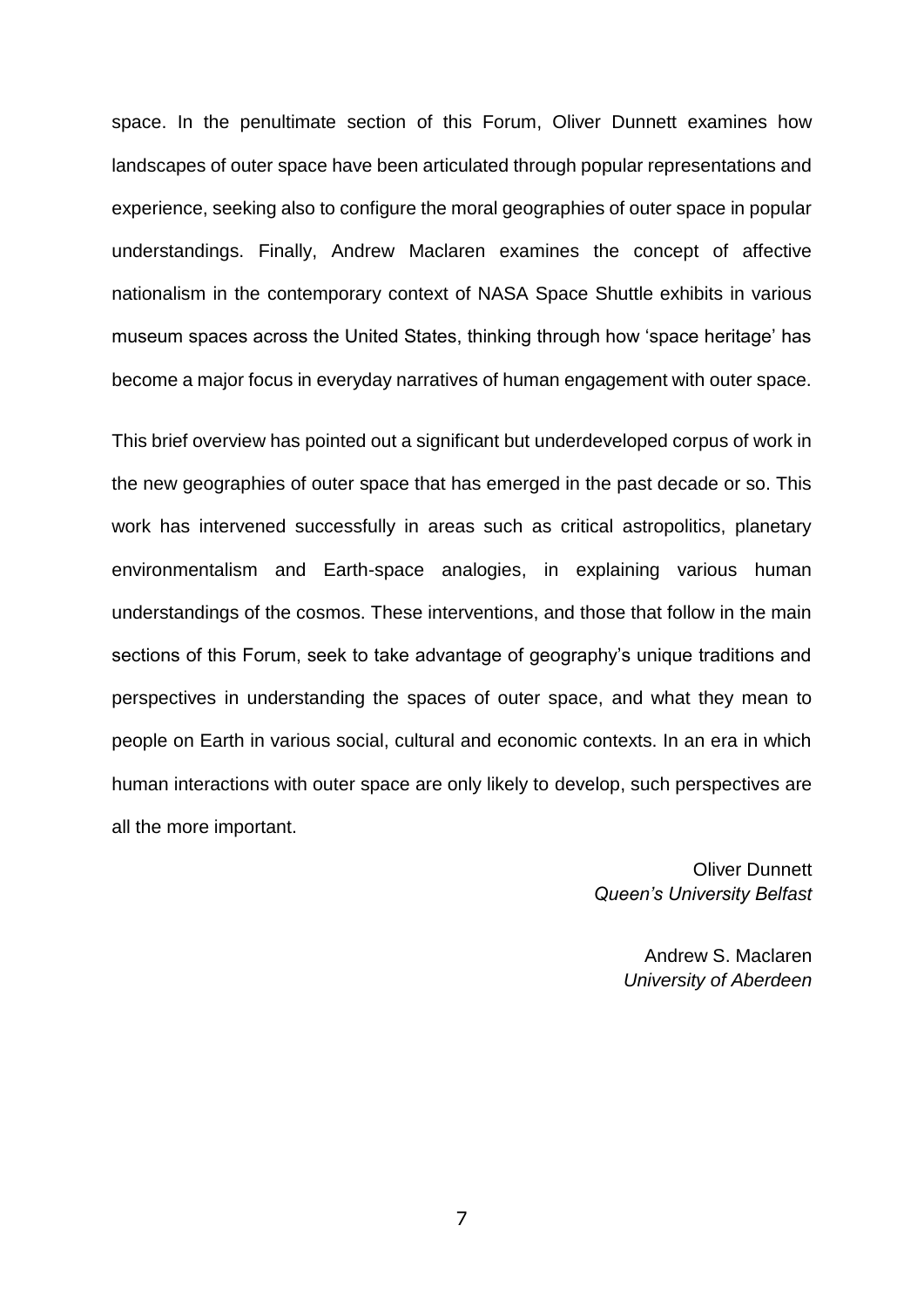# **II Labour geographies of the space age: astro-capitalist organising and its alternatives**

In 2007 NASA's now Deputy Chief Historian, Glen Asner, drew attention to how 'individuals on the lowest rung of the employment ladder' (Asner, 2007: 393) had, despite their work constructing and maintaining launch facilities, producing experimental technologies, and ensuring safety in high-risk conditions, been consistently marginalised in scholarly histories of space exploration. Read against the sub-discipline of labour geography (Castree, 2007; Herod, 1997), this inattention to the daily lives and experiences of space workers, as opposed to senior managers and politicians, cannot be regarded as insignificant. Rather, it reveals and reinforces a recurrent vision that the significance of spaceflight is determined by forces of capital not labour (cf. Herod, 1997). As such, space exploration can be variously understood as: a catalyst to drive consumer, manufacturing and managerial innovation (Johnson, 2016), a place to extract resources (Capova, 2016), and a way to train globally competitive knowledge workers while creating new 'off world' consumers, such as space tourists (Beery, 2012). We might celebrate this vision like Jeff Bezos, Amazon founder, CEO and space booster, as a 'huge dynamic entrepreneurial explosion in space' (quoted in Davenport, 2016) or lament it as a pernicious 'up scaling' of the overaccumulation crises, and social inequalities, of terrestrial capitalism (Dickens and Ormrod, 2007; MacDonald, 2007). But either way, the future of space exploration, which, for Bezos and other space entrepreneurs, often appears as our *only* future, appears increasingly determined by capital.

While space capitalists like Bezos are undoubtedly gripped by multiple, even conflicting, visions for space exploration, including species survival, colonialism, and libertarian politics, what seems certain is that 'they cannot imagine exchange and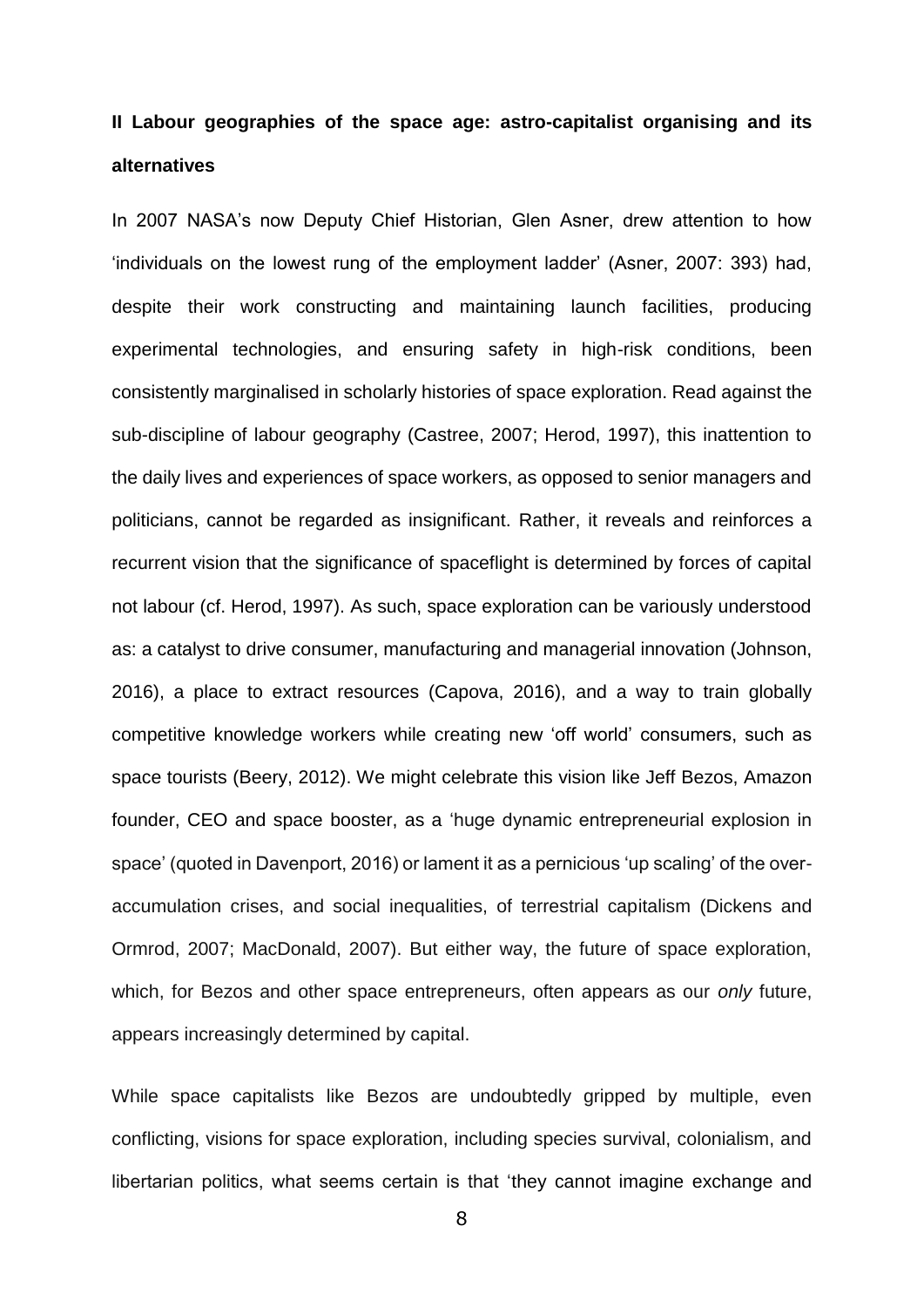social relations outside the framework of capitalism and profit; it is the basis for human sociality in space' (Valentine, 2012: 1061). However, as Valentine (2012) suggests, critically-minded social scientists should avoid simply echoing, and thus naturalising, this astro-capitalist teleology in their critiques. In what follows I propose that one way of opening up astro-capitalism is to challenge the assumption that space workers function as a passive appendage to the organisation of astro-capitals. Far too often the agency of labour in shaping astro-capitalism and other space futures remains invisible, or else, as with Wills' rare study of space labour, is figured as subservient to 'powerful forces … [of] … capital' (2016: 118). My call here for labour geographies of the space age focusses upon the potential for further examination of how the agency of space labour (Herod, 1997) is relationally afforded a certain autonomy from capital to cope with, rework, even resist, astro-capitalism – spanning actualised and potential, terrestrial and extra-terrestrial, geographies. Such a line of inquiry is vital if we are, as many critically minded scholars propose (e.g. Dickens and Ormrod, 2007; Valentine, 2012), to understand and resist the foreclosing of the future by astro-capitalists. To be clear, I am not proposing that capital does not shape uneven economic geographies related to space travel but rather that it is not the only, or even sometimes most significant, influence. Drawing reference to workers in and around NASA, I will now sketch out two strands of enquiry into how we might develop such labour geographies.

First, labour geographers have consistently stressed how the agency of labour has reproduced itself at sites of production, helping to enable the production of uneven capitalist economic geographies (Castree, 2007). In contrast, analyses of the relationship between space and uneven terrestrial economic geographies have tended to exclusively focus on its determination by capital: from the use of satellite-tracking to optimise the profit margins of multi-national shipping corporations moving raw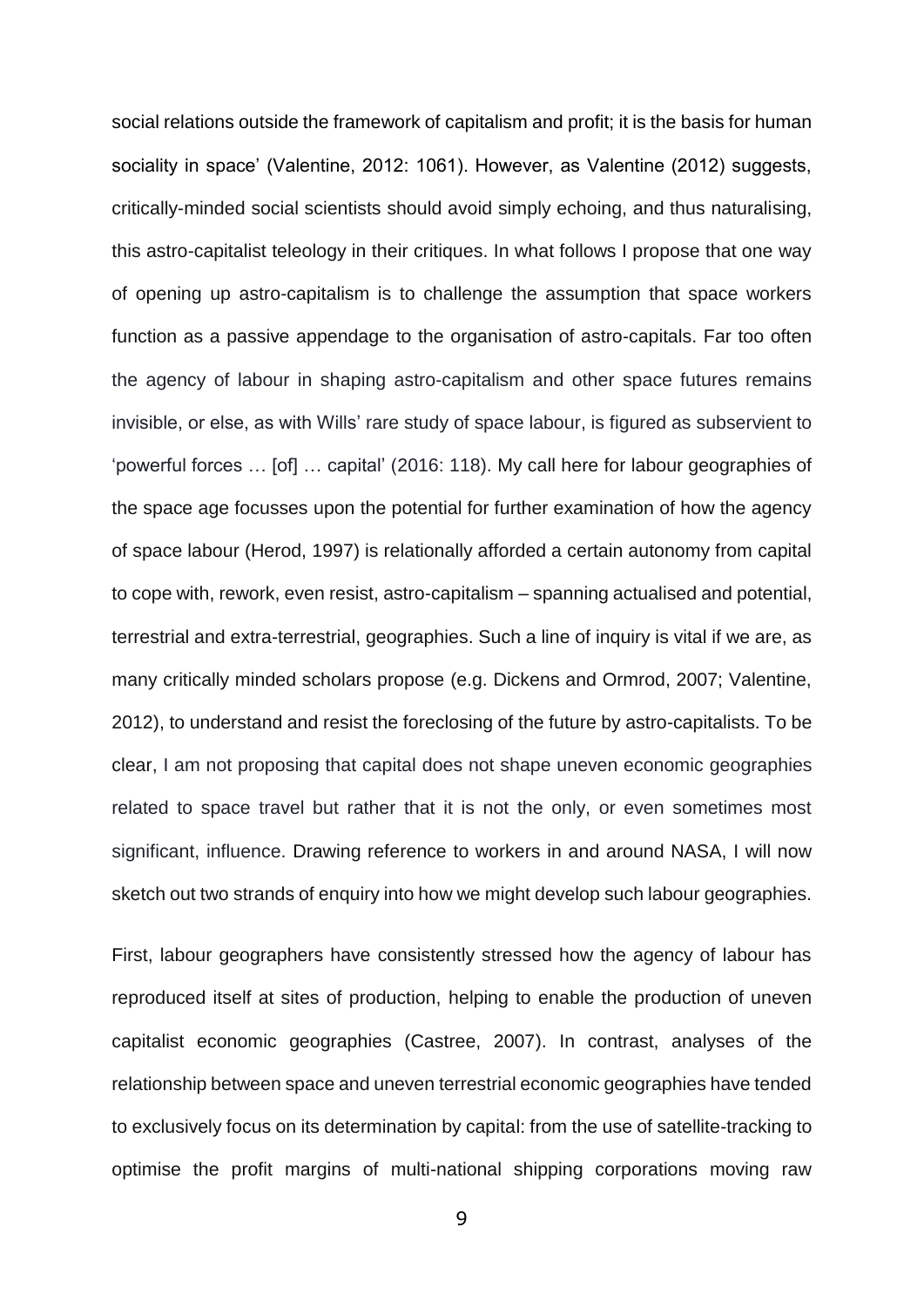materials from the Global South to the North, to the availability of satellite communication to support the high-speed trading of global financial centres (MacDonald, 2007).

To gain sight of the agencies of labour in the production of these uneven geographies, we might consider labour at space production facilities, specifically individuals such as Jean Alexander, NASA's last directly-employed spacesuit technician at Kennedy Space Center. Interviewed in 1998 as part of NASA's oral history program, Jean was responsible for pre-launch interactions with the Space Shuttle crews during launch and return. The checking procedures Jean carried out on helmets, pressure suits and straps were vital to the success of dozens of commercial, military and scientific satellite launches. Strikingly, Jean describes how these crucial, yet painstakingly exacting, procedures were accompanied by light-hearted camaraderie, fun and practical jokes. It is difficult to read Jean's recollections of how she and her colleagues relieved boredom, stress and tension by tricking astronauts, as entirely passive to the flow of capital into outer space or as part of a false consciousness (Jean is highly critical of the increasing use of private subcontractors in NASA during the 1990s). If Jean did not ward off boredom, or anxiety, this may not only lead to a mistake which endangers a multimillion-dollar satellite owned by a media corporation (and thus her career), but may compromise a work-place that fosters the reproduction of emotionally rewarding self and group identities and agencies. The affective encounters and atmospheres reported by Jean appear as an ingredient in both her own and her colleagues' selfreproduction *and* the reproduction of astro-capitalism. Similar accounts of the affective registers that helped workers cope with monotonous and pressurised work in and around NASA can be found within NASA's growing oral history collection, popular films such as Theodore Melfi's 2016 release, *Hidden Figures*, as well as scholarly accounts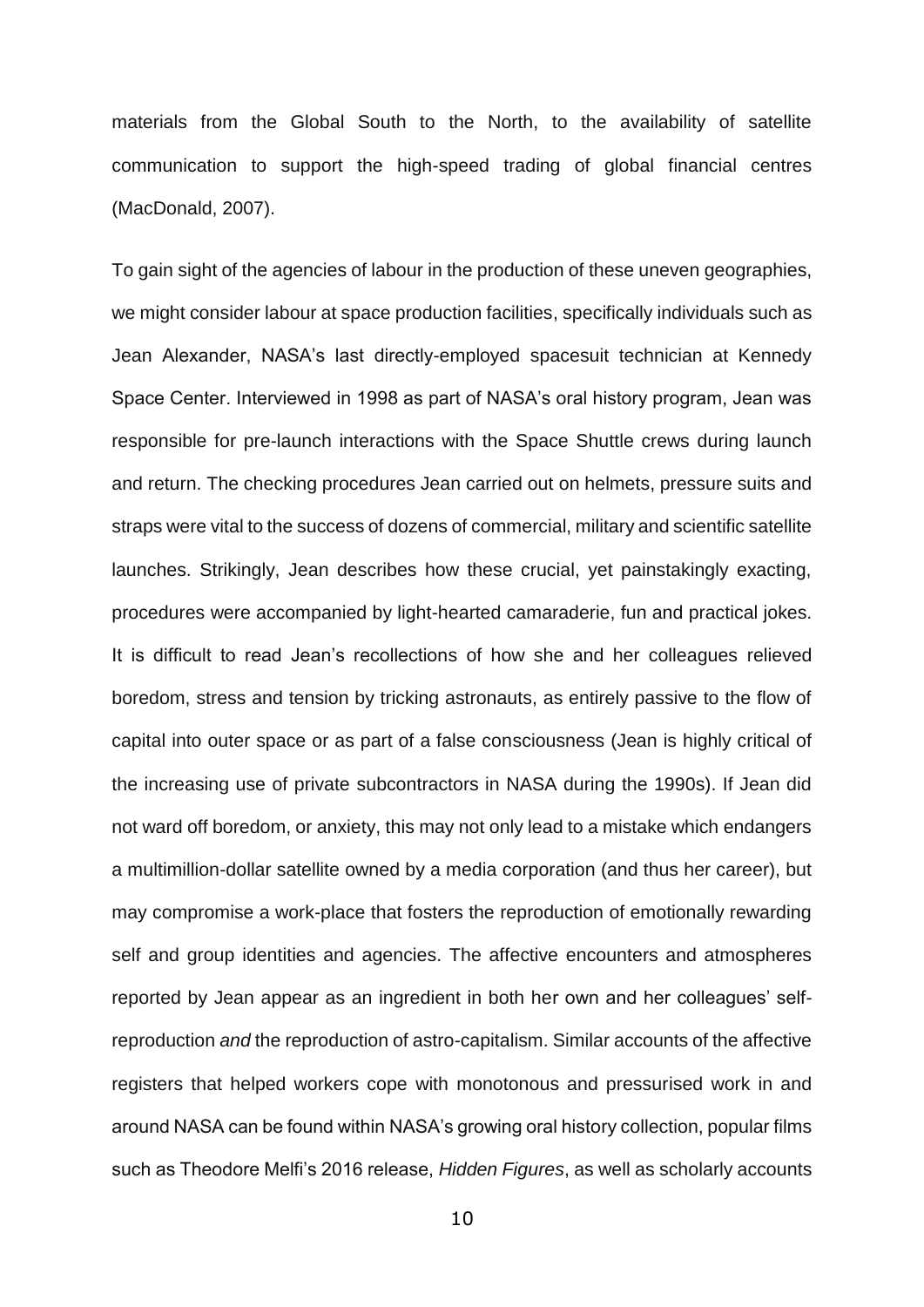(McCurdy, 1993; Faherty, 2002). Labour geographers, and other labour scholars, might build on these brief accounts of space labour in the work-place with primary research that examines how the uneven economic geographies of astro-capitalism are bound up with the circulation of labouring affects, identities and agencies.

Secondly, labour geographers have long been concerned with how groups of workers can formally organise their interests and agendas in the work-place to rework and resist capitalist modes of production (Herod, 1997). While, as above, labour agency is certainly not pre-determined to rework and resist capital, the work-place remains an important site for geographers to identity and understand how labour agency can be collectively organised along these lines. To glimpse the significance of such collective organising we might consider the United Launch Alliance (ULA), which employees over 3,400 skilled workers at two sites in Alabama and Texas, in addition to thousands more employees across its global supply chain. ULA's production site in Decatur, Alabama, alone employees 850 people. ULA is a joint venture formed from the longestablished, and rival, space divisions of Lockheed Martin and Boeing, which have since 2006 had a 100% success rate in launching unmanned *Atlas* and *Delta* rockets for NASA, the Department of Defence and commercial customers.

The majority of ULA staff at Decatur and elsewhere are represented by the International Association of Machinists and Aerospace Workers Local Lodge 44. While Lodge 44 has struggled in recent years to mobilise its members to strike to oppose a professed degradation of pay and conditions at ULA (purportedly due to resistance from members at ULA launch sites outside Decatur that are less affected by recent contract changes), it has become increasingly critical of one strand of astrocapitalism. Specifically, Lodge 44 has sought to challenge the rise of SpaceX, a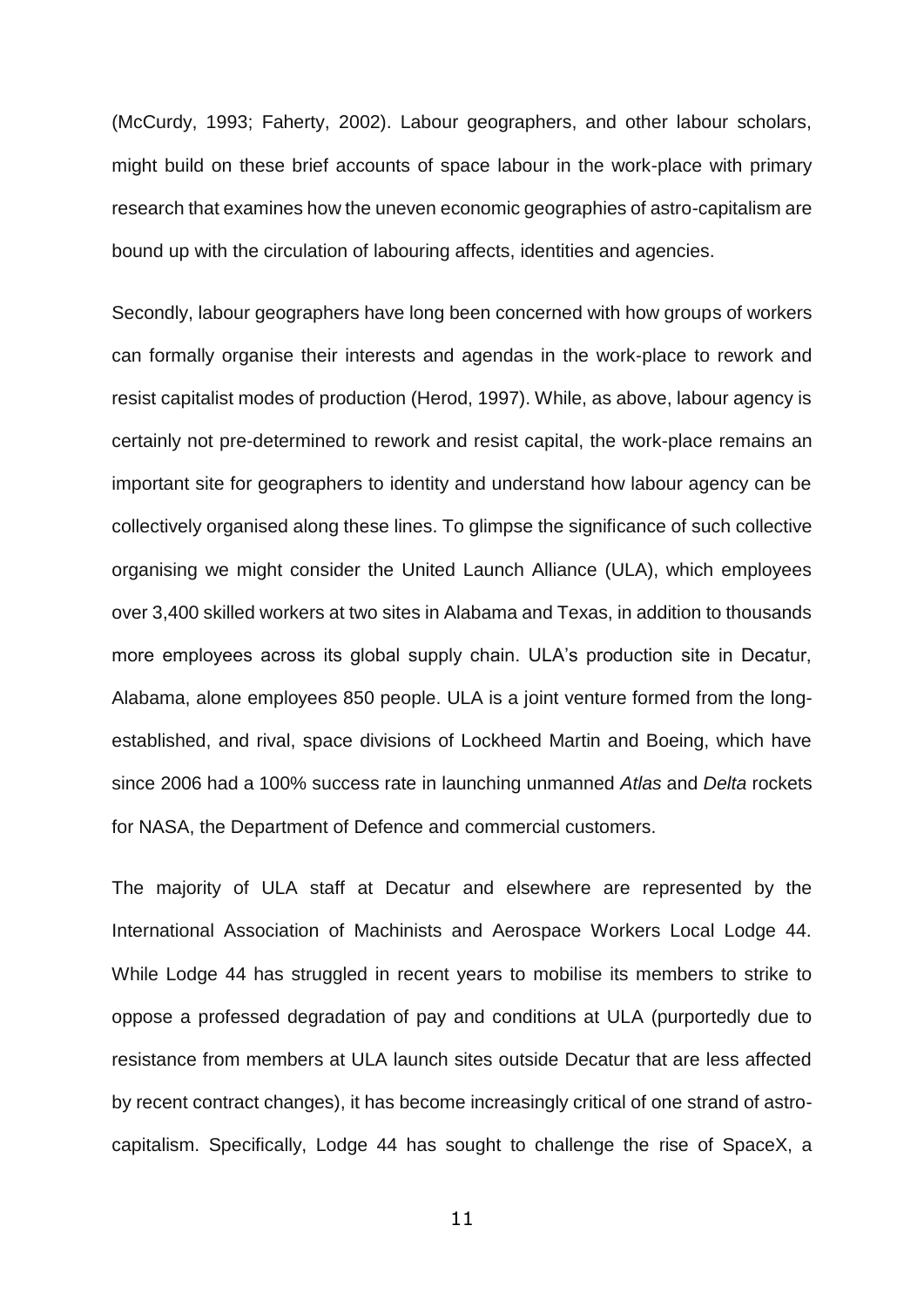commercial space launch company of 5,000 largely non-unionised employees owned and run by PayPal owner Elon Musk.

Since its formation in 2002 SpaceX has sought to compete with ULA on price terms – the cost of a SpaceX Falcon 9 satellite launch is \$60m versus the lowest ULA launch cost of \$164m (Grush, 2016). Musk's utopian vision for SpaceX centres around a drive to 'make space flight accessible to almost anyone' (quoted in CBS News, 2016). However since 2010, Falcon 9 has experienced two full launch failures. After the Falcon 9 launch failure on 1<sup>st</sup> September 2016, Lodge 44 argued, via its publicly accessible *Facebook* site, that SpaceX had overworked its employees to produce cheaper, yet dangerous, rocket technologies. Lodge 44's list of criticisms against SpaceX included 'several lawsuits filed against them from employees that claim to have had to work off the clock to stay employed, unfair terminations, ignoring the Cal WARN Act [a piece of California legislation protecting workers from mass layoffs], and working their employees 60-80 hours per week without rest or meal breaks' (Lodge 44, 2016). Such concerns are supported by comments made by a current SpaceX engineer explaining how 'If you believe that a task should take a year then Elon wants it done in a week. ... Of course reality kicks in and either junk product gets flown or something terrible happens' (Anon, 2016).

The critique of SpaceX articulated by Lodge 44 revolves around a vision of space exploration that is explicitly at odds with the form of astro-capitalism effected by space entrepreneurs such as Bezos and Musk. Lodge 44 argue that the extreme complexities and risks inherent to space exploration can only be translated into opportunities, to whatever end, if the agencies and interests of labour are protected by what reads like a well-balanced, and monopolistic, military-industrial-union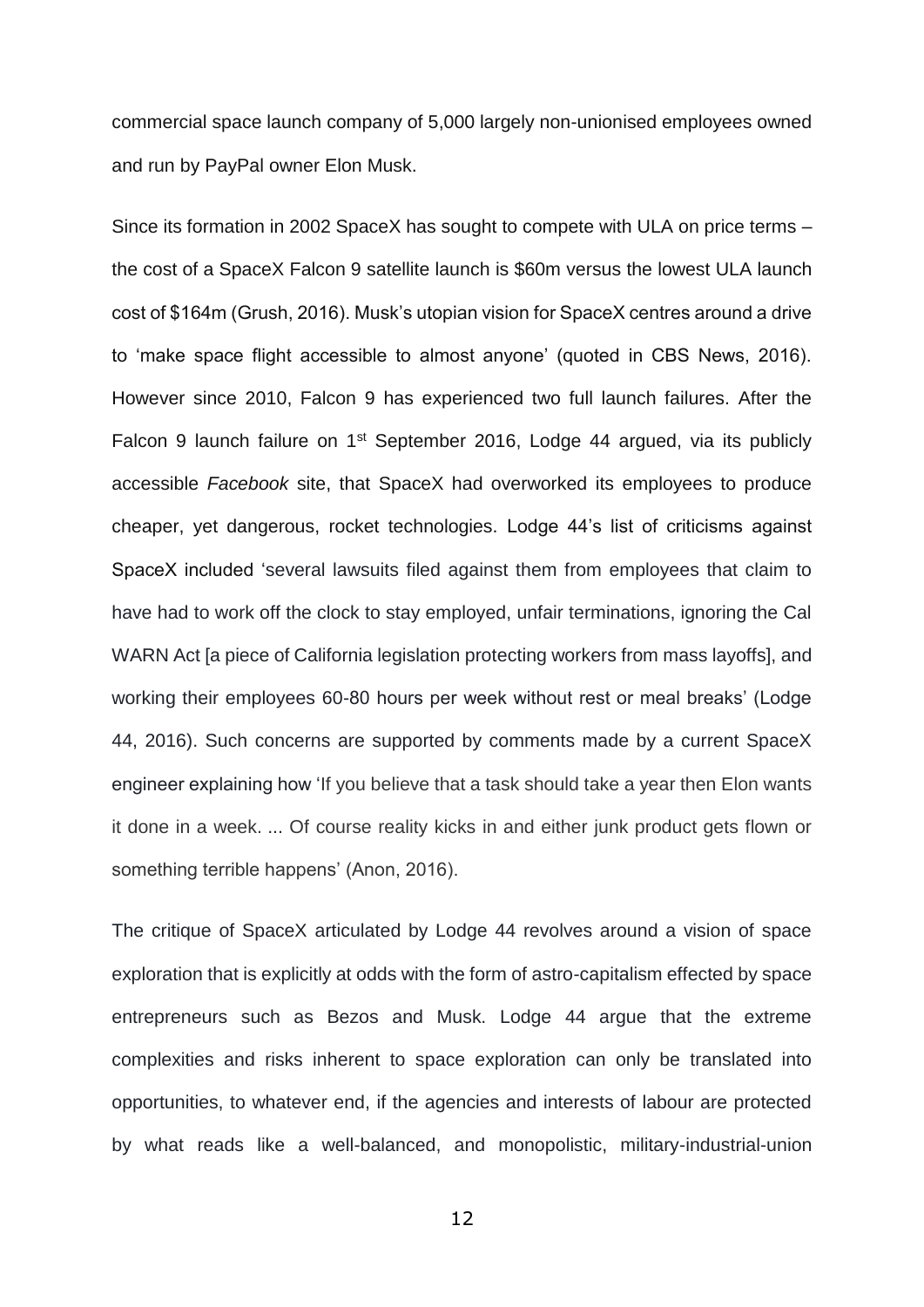complex. Put simply, entrepreneurial work intensification and precarity is not an effective way to realise spaceflight. Intriguingly, this labour-orientated, if technocratically astro-capitalist, vision of spaceflight appears complicated by a recent security demand to ULA by the U.S. government that it replace the Russian built RD180 engines used in its Atlas V rocket with a U.S. design – the agreed supplier of the new engine is Blue Origin, a company owned by Jeff Bezos. Lodge 44 has, thus far, remained quiet on their efforts to assure that Blue Origin and Bezos are aligned with their espoused vision of space travel.

The two examples of labour geographies that I have discussed here provide a necessarily limited illustration of the significance of labour agencies to both enable, rework, even resist, astro-capitalist ways of organising space travel. Astro-capitalism remains one of the most potent, and potentially pernicious, conduits in which totalising futures of uneven economic geographies, including labour geographies, are worked upon, and closed, in advance of their realisation. As a minimum, the development of labour geographies of the space age can prevent these teleologies from appearing as pre-determined by structural forces of capital. More progressively, research can help us understand how outer space, as a societal-level future imaginary can be harnessed, as with Lodge 44, to rework and resist future work precarity and intensification. In either case, what is distinctive, and salient, about such labour geographies is how they can shed light on the ways in which future agential capacities, not just current abilities, of labour are being shaped far beyond the space industry itself. To this end, it is also important to stress that while my arguments here have developed around a labour geography of singular, formal work-*places* and largely class-based interests, labour geographers could also undertake analyses that consider global production networks, as well as sites of informal work, care and consumption, and intersectionalities with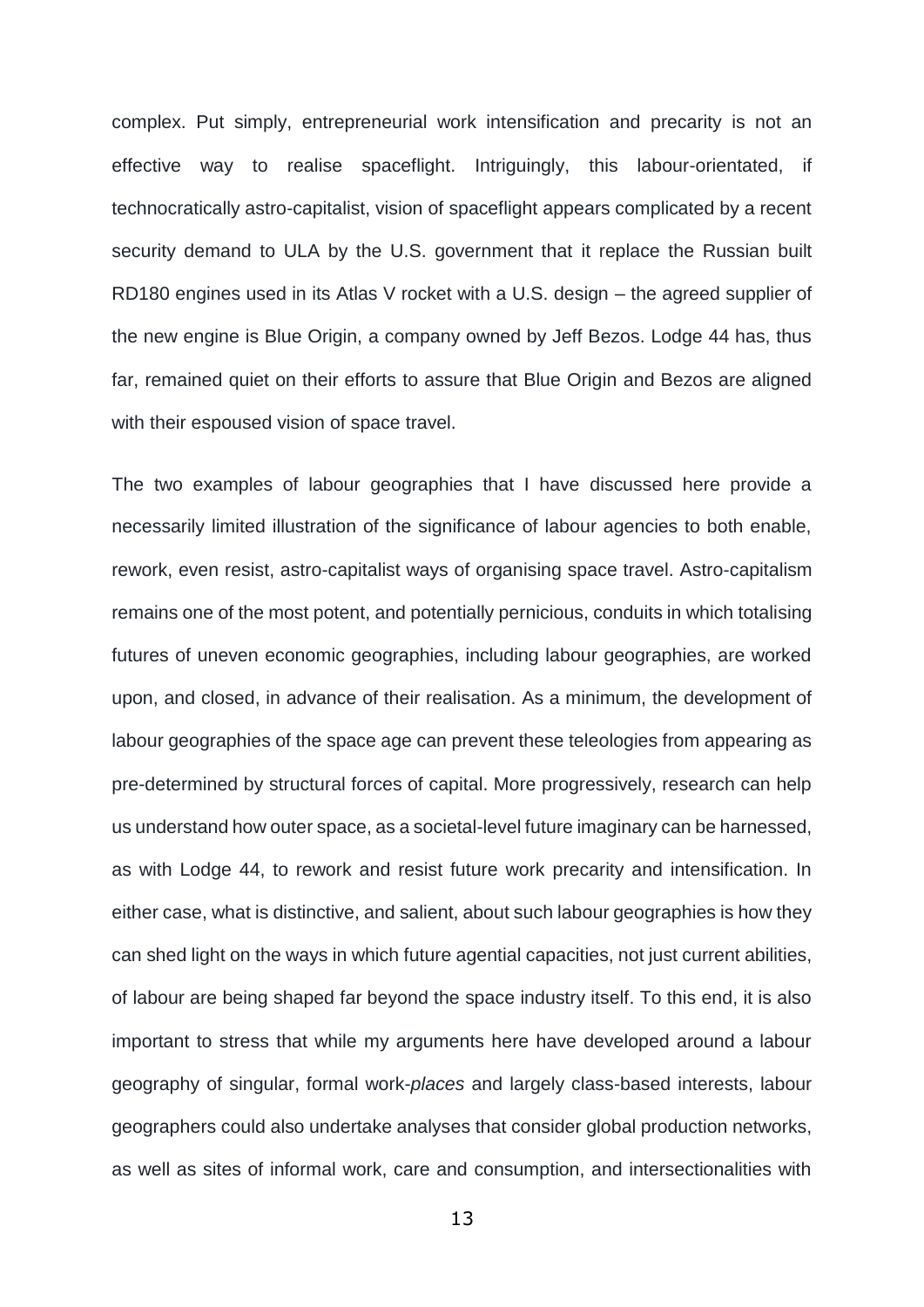class and race, gender, nationality, disability, sexuality and religion (e.g. Sage, 2014; Valentine, 2012). At its core my proposal for the development of labour geographies of the space age stems from a simple recognition that, currently at least, the realisation of spaceflight is impossible without a diverse human labour. By developing geographies of the experiences, desires and voices of this labour we can start to understand more precisely the diversity of lives and socialites that are being brought into being, or not, under the promises of the space age.

## Daniel Sage *Loughborough University*

#### **III Environmental geography and outer space: pollution and natural resources**

The human-environment interactions that lie at the heart of environmental geography are not confined to the spaces within our atmosphere. In the contexts of intensifying climate change impacts and protracted armed conflicts, outer space is being reimagined as an ecosystem in which human activities could be supported beyond Earth (Messeri, 2016). With our discourses, property right regimes and material practices, we are transforming outer space into a contested terrain in which peace, violence, enclosure, and accumulation are all possible. This commentary briefly presents some of these key discourses and practices, and makes the case for an environmental geography of outer space.

## *Discourses and imaginaries*

Although human imaginings of off-Earth environs have a long and storied history (e.g. Lane, 2011), key contemporary discourses wield an unprecedented political potency. These typically include one or more of the following elements: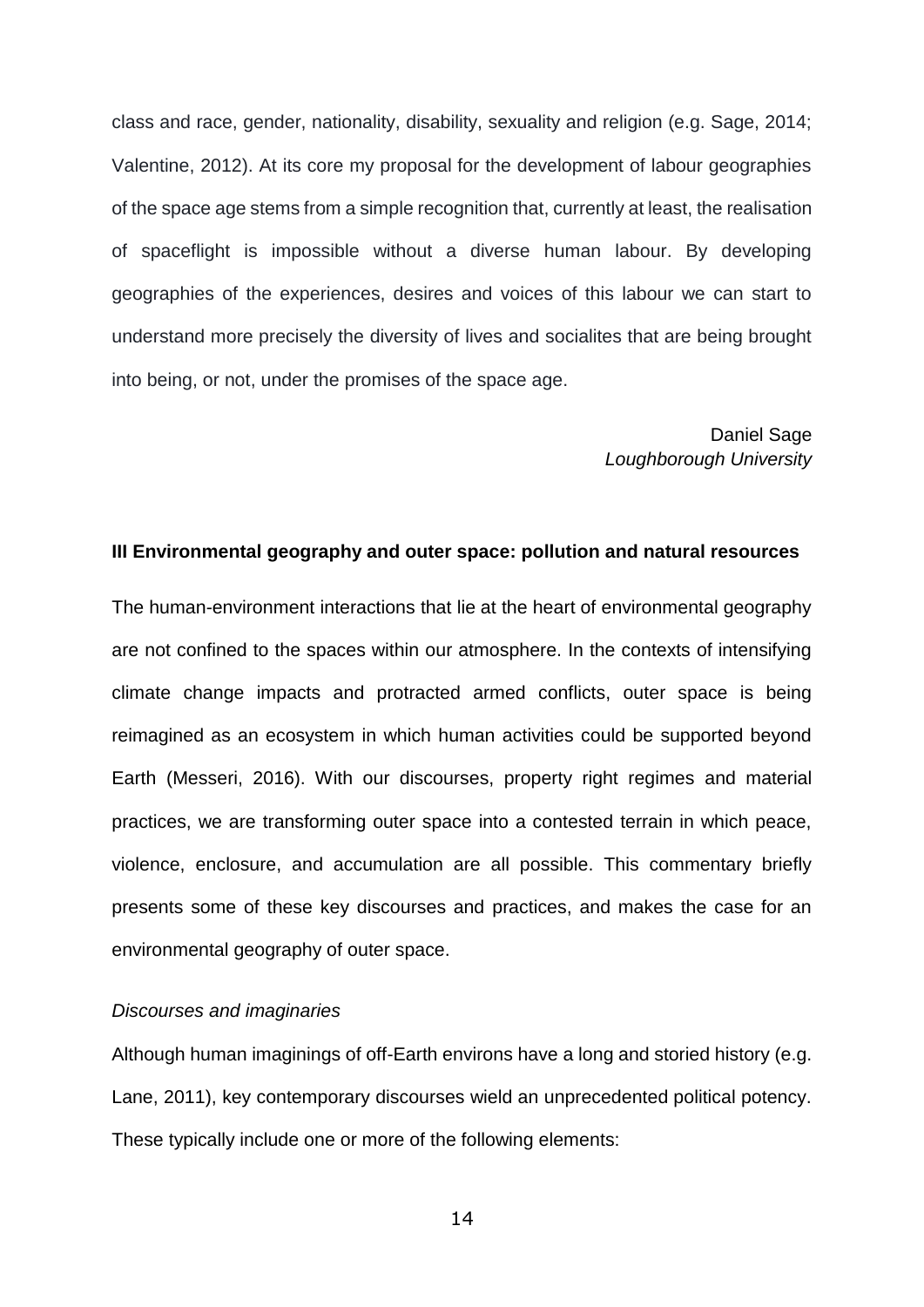1) Humans (of which there are too many) have polluted the Earth beyond repair (e.g. Pelton, 2016);

2) Intensifying resource scarcity is making life unlivable on this planet and is condemning us to perpetual war (e.g. Westing, 2013);

3) The solutions lie in colonising outer space, because the infinite expanse of the cosmos holds an infinite quantity of resources and possibilities, which are free for exploitation by the brightest and boldest of the human race (e.g. Dolman, 2016).

In the majority of these discourses, near-term Earthly apocalypse and/or human extinction is inevitable. This seemingly peculiar blend of eschatology and cornucopianism is not unique to space mavens. It has been a familiar trope in the imperialist adventures driving global environmental change over the past five hundred years (Richards, 2003). The colonial frontiers of the past were conjured in contrast to the crowded and degraded lands of Western Europe, where social inequalities had immiserated millions at the dawn of the industrial revolution. Observing this, urban elites concluded that the world was heading towards a population-induced Malthusian disaster. The salvation of civilization was to be found in conquering the resource frontiers of the Americas, Africa, and Australasia. Whatever already existed there was fit only for sacrifice to the 'greater good' of colonial civilization. The imaginaries of frontiers and sacrifice zones continue to be key features of globalisation processes (Tsing, 2005), and, I would argue, a central feature of our drive to colonise extra-global space.

In our age of intractable global challenges, environmentally-inflected arguments in favour of space exploration possess a compelling logic. To wit: if pollution and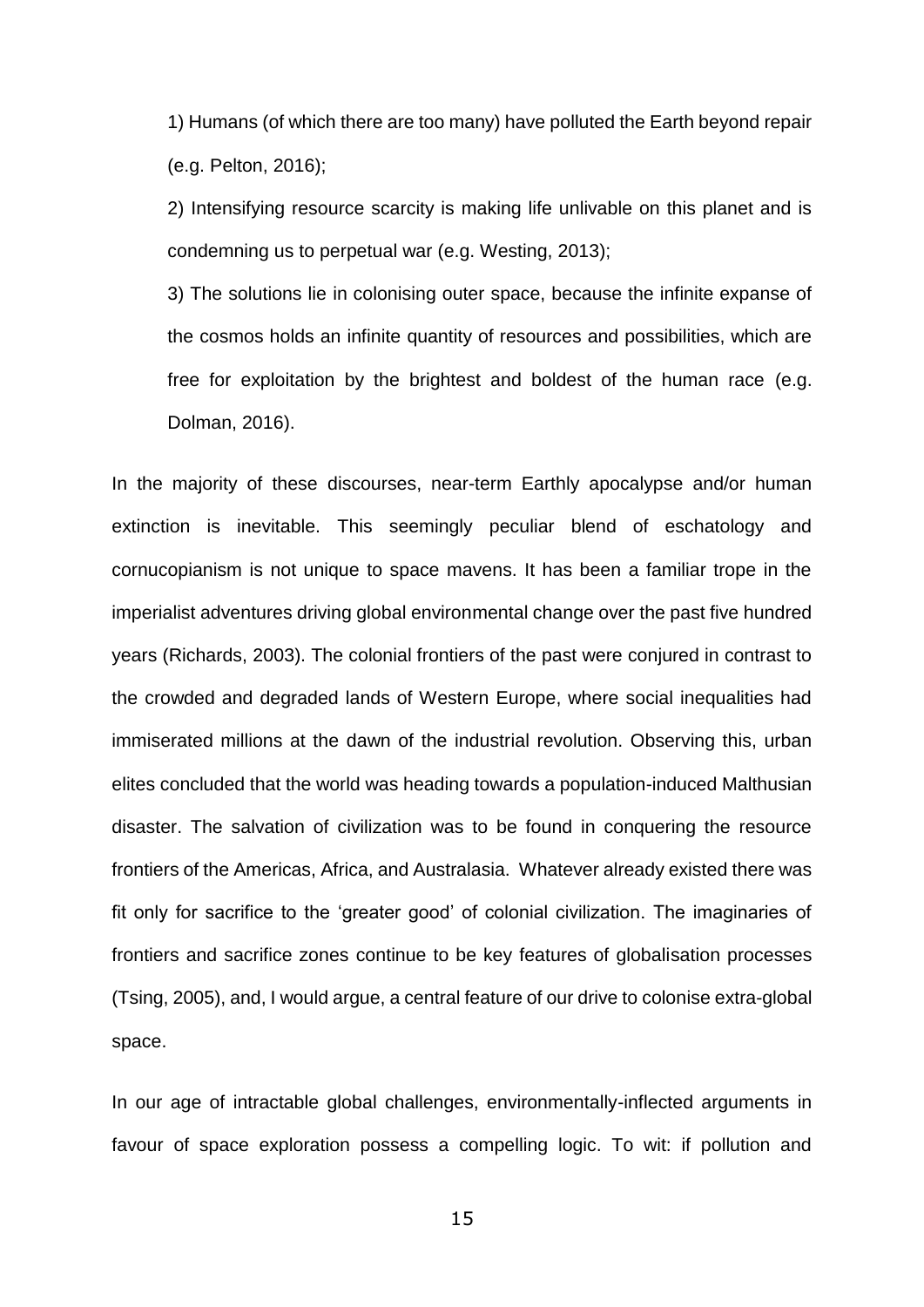resource scarcity are at the heart of so much conflict on Earth, why not send our waste to outer space while harvesting the infinite resources of the cosmos (Zabarah, 2015)? In a slightly different vein: if regulation and social issues pose barriers to investment and extraction on Earth, why not move extractive industries to entirely unpopulated places beyond our terrestrial home (Lamb, 2010)?

Perhaps it is because these imaginaries rely on familiar colonial logics that these discourses have found sympathetic audiences in elite political, scientific, and financial circles. Some of the many results have been a renewed popular fascination with colonising Mars, new legislative practices that empower private enterprises intent on exploiting outer space, and the channeling of massive sums of capital to support a nascent global 'NewSpace' industry (Valentine, 2012; Martin, 2014). The contemporary arrangement of power and technology lends fantastic space exploration narratives an unprecedented air of possibility.

#### *Governing the 'free gifts' of the cosmos*

The physical, legal and logistical realities governing human engagement with outer space should serve to temper these fantastic discourses. The 'free gifts' of the cosmos are in fact governed by robust treaty regimes. Our capacity to exploit the 'infinity' of outer space is mediated by geographical factors such as location and access (MacDonald, 2007). Even in the supposedly consequence-free terrain offered by the immensity of outer space, we must reckon with the environmental outcomes of our actions. How we relate to our environments is defined by a diverse array of practices enacted over time through contingent processes shaped by multiple competing forms of power.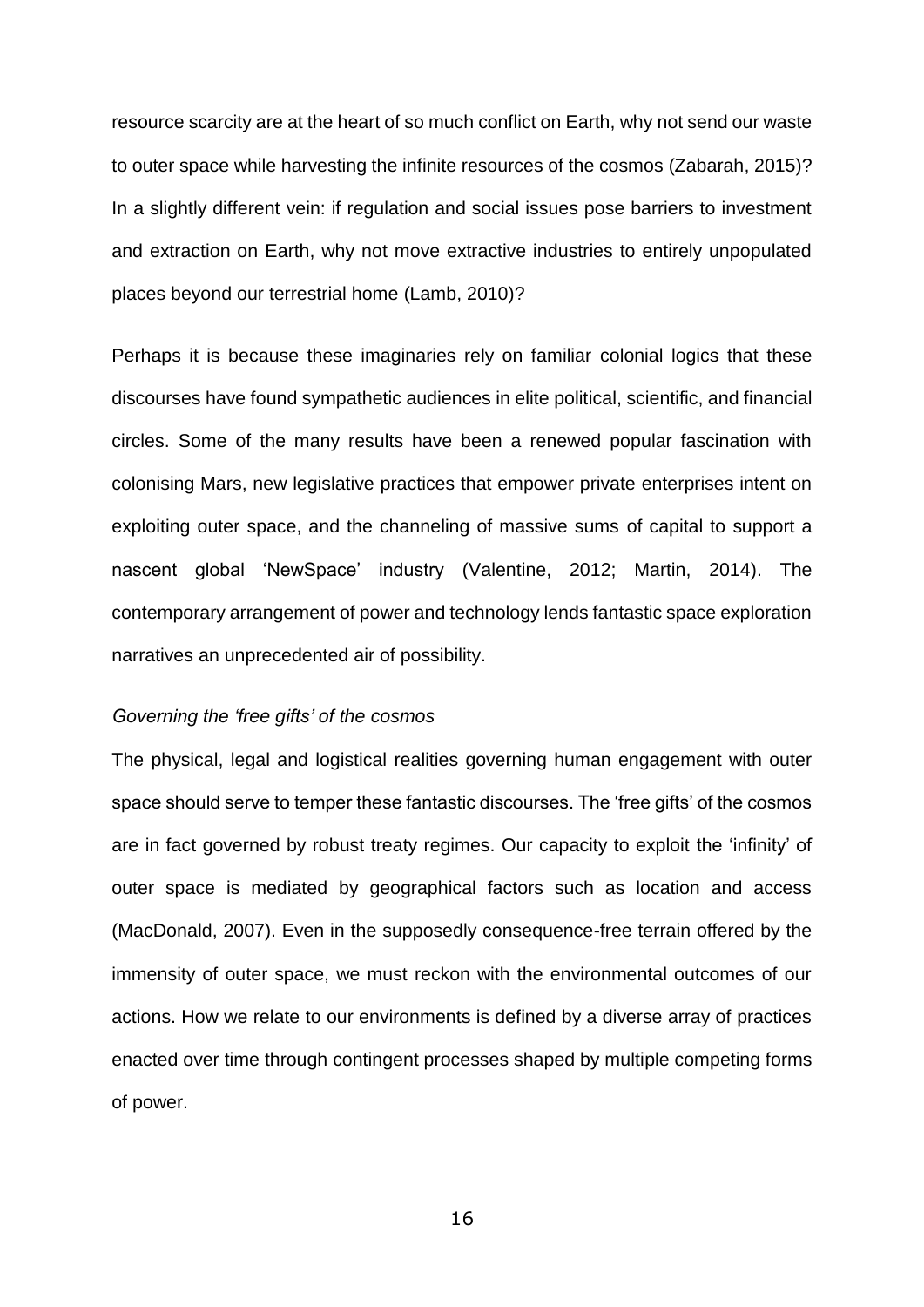In other words, outer space is in no small part what we make of it. The first fifty years of space exploration proceeded under terms very different from the colonialist extractivism that had defined the preceding centuries and has reemerged this decade. According to Article 1 of the 1967 *Outer Space Treaty* (OST), any data gathered in the course of outer space research is legally enshrined as the 'province of all [hu]mankind' (United Nations, 1967). No part of outer space can be claimed as the exclusive domain of any state or entity, and any use of outer space whatsoever must be for peaceful purposes. According to the 1984 *Moon Agreement,* any resource extraction must be governed by the international community and carried out in a way that takes the interest of all of humanity into account, with special emphasis on the needs and interests of developing countries (United Nations, 1984).

The OST is among the most robust scientific treaty regimes in the contemporary era, with 124 signatories including all space-faring powers. Yet it may prove to be a temporary article. Recent legislative developments in the US and Luxembourg officially recognise the private property rights of their citizenry to outer space resources (114-90, 2015; l'Économie, 2016). This legislation is one example of how outer space can be transformed from 'the common heritage of all [hu]mankind' to a privatised frontier for capitalist accumulation by a shifting set of ideas empowered by changing political economies. By opening up outer space to private property rights, states can stake territorial claims through other means. In outer space, as on Earth, political economy is a driving force of land use change, even if we are not referring to 'land' in the terrestrial sense.

## *The physical limits of infinity*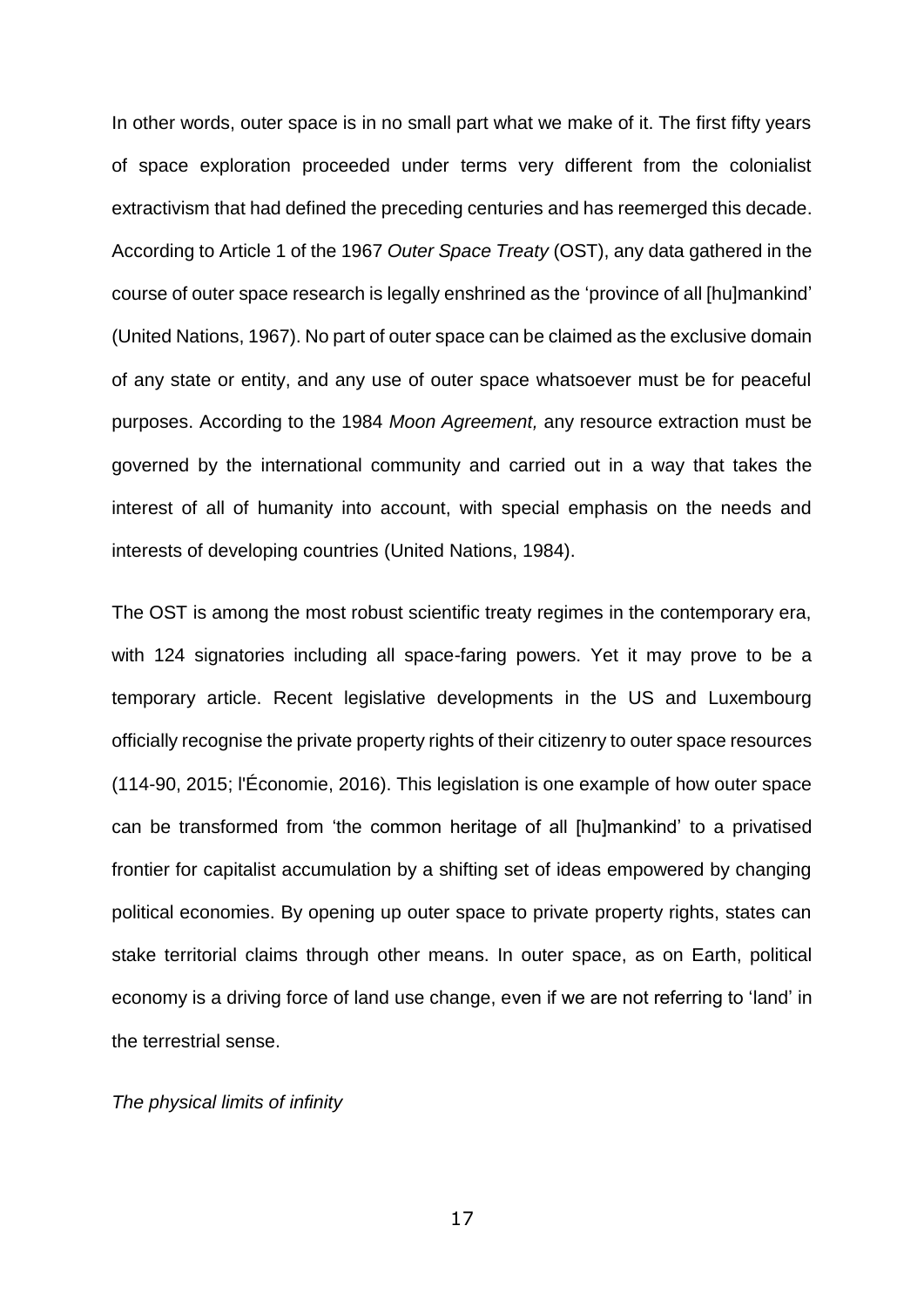In this new, exploitation-driven space race, it is not uncommon to encounter claims that the infinite expanse of the cosmos affords infinite opportunities for both accumulation and pollution. After all, the sheer quantity of mineral resources in outer space is staggering, and it would be physically impossible for human wastefulness to fill outer space in the manner that we have overburdened air, sea, and land on Earth. In this way, outer space is framed as the ultimate sacrifice zone. Not only is it thought of as an uninhabited immensity that can be used and polluted as much as humanly possible, the fact that it is infinite is taken to mean that human activities will not have any meaningful consequences (Klinger, 2017).

These discourses are common among NewSpace industries, investors, and advocates, but they demonstrate a rather serious scientific illiteracy. Most basically, the infinity of the cosmos is unavoidably mediated by our place-based engagement with it. Space may be infinite, but we are not. This fundamental fact structures our behaviour. Our bodies and our technologies are always located in specific places, and therefore produce geographies that, however expansive, are nevertheless limited in space and time.

Infinity has a geography, and one aspect of that geography is environmental. An example of this is the orbital debris surrounding Earth. Currently, half a million pieces of space junk clutter Earth orbits, posing dangers to the International Space Station, satellites and new space launches (Damjanov, 2015). Traveling at speeds of up to twenty-eight thousand kilometers per hour, an item the size of a small screw could seriously damage or disable other space vehicles. This highlights the vulnerability of human beings and technologies in outer space. The debris generated by the first decades of space exploration constrains the already limited number of exit and re-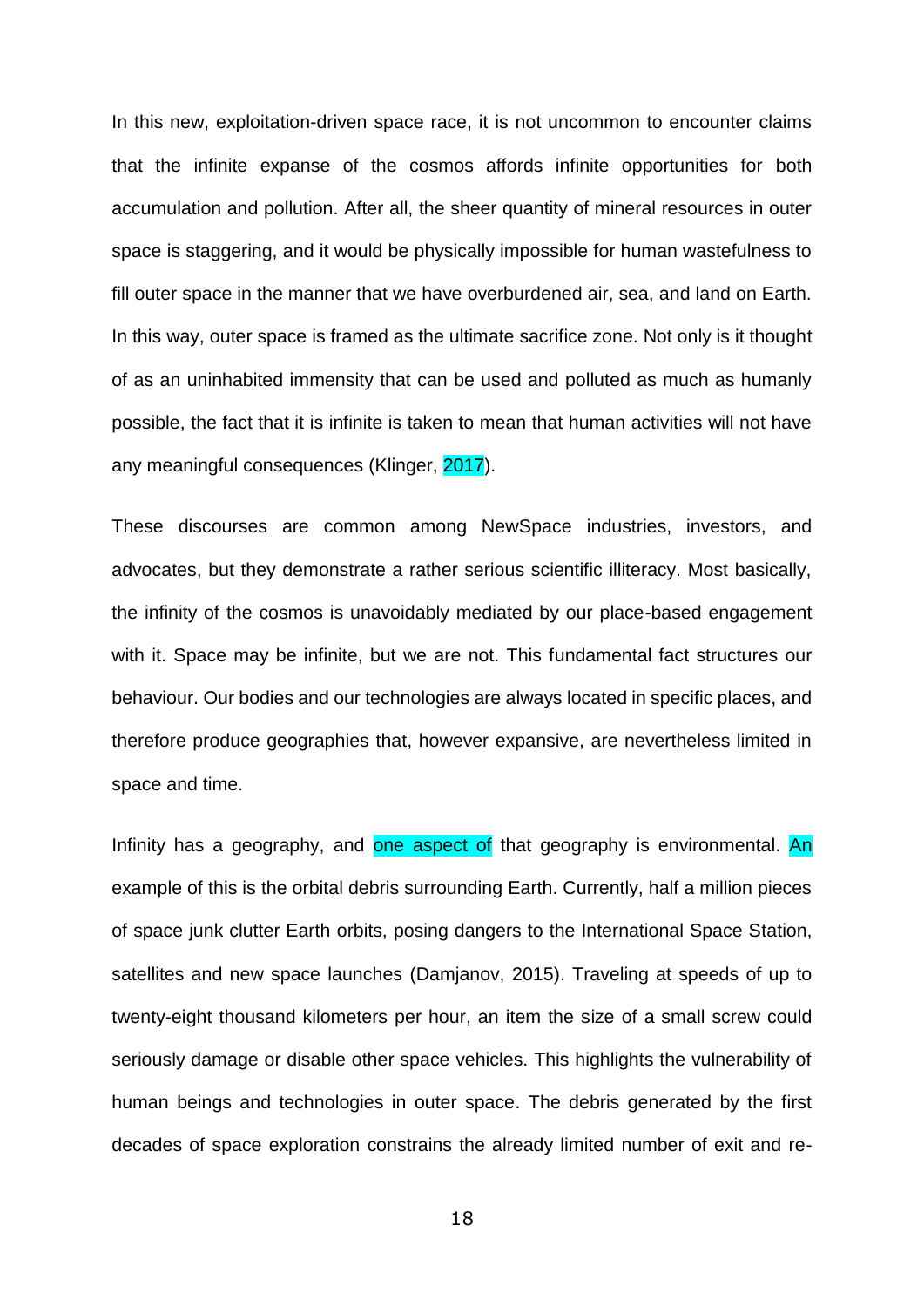entry routes for new space launches and limits access to orbital pathways for future space-faring powers (NRC, 2011). The state of affairs raises questions of historical responsibility for contamination and remediation of our immediate near-Earth environment. Like the oceans and the atmosphere, once thought to be too immense to be affected by human activity, even the infinity of outer space cannot provide an infinite dumping ground.

Whether our engagement with outer space holds promise or peril for our species is not determined by outer space itself. As with Earthly environs, the immensity of a given place or the abundance of a given resource does not, by its mere existence, offer salvation or condemnation. What matters is how specific places and resources are valorised, by whom, and towards what ends.

#### *An environmental geography of outer space*

These circumstances charge an environmental geography of outer space with three primary purposes, which align with the broader objectives of critical geography (Peake and Sheppard, 2014). The first is disciplinary. Environmental geography is concerned with the processes and practices that define human-environment interactions. As such, it is an expansive and diversely-populated 'middle ground' (Castree et al., 2009) in which specialists in physical and human geography take different approaches to common concerns. One need not look far to realise that an environmental geography of outer space must necessarily be both wide-ranging and specific. It not only concerns specific places and environments beyond our atmosphere which we engage either directly or via robotic surrogates, but also our terrestrial practices that inform our engagement with outer space and shape our conceptions of what it is useful for.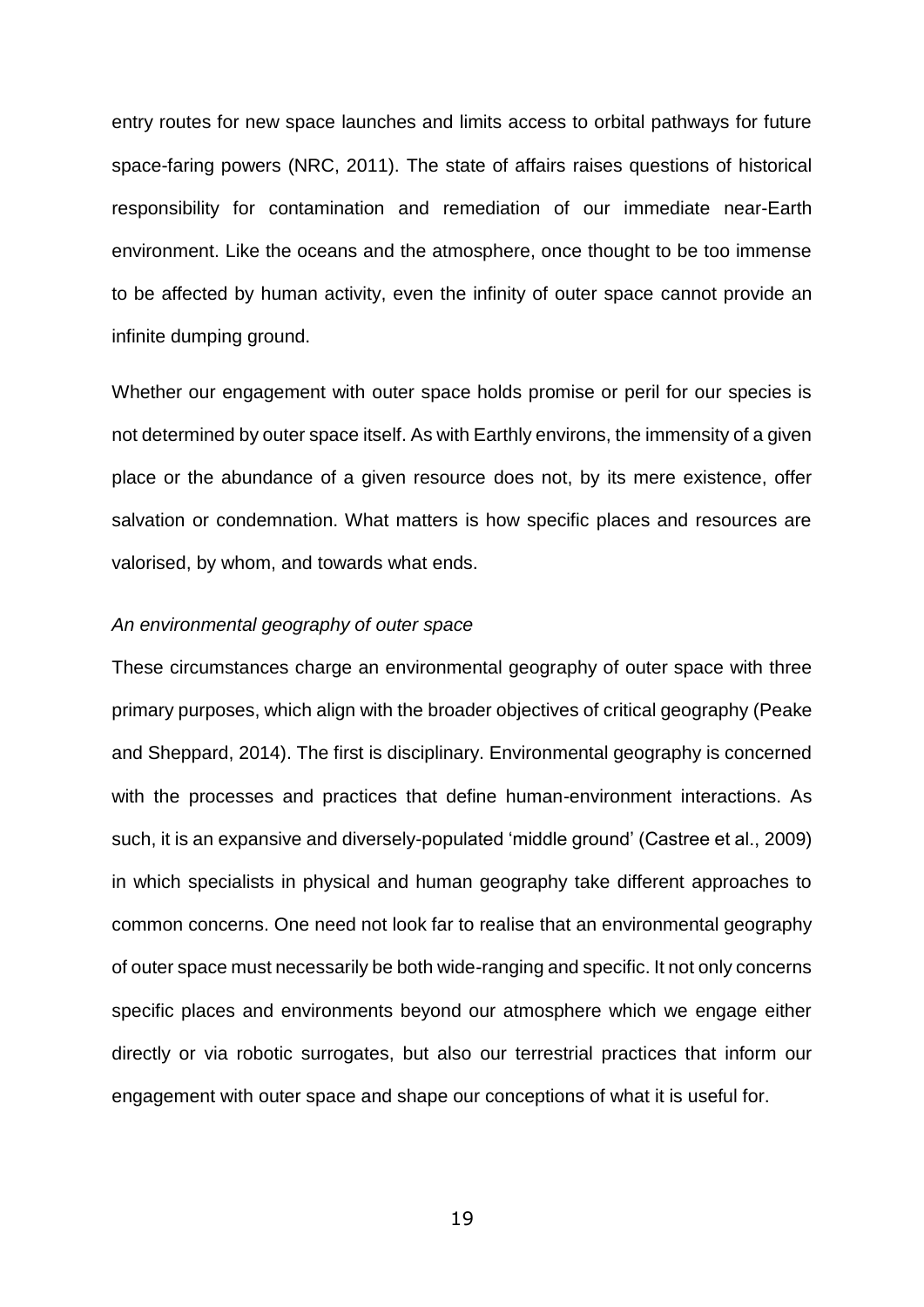The second purpose is empirical. Environmental geographers have been at the forefront of interrogating the nature-culture paradigm, uncovering how ideas of nature shape our relationship to it in concrete ways. Over the past decades, this has transformed the ways we educate younger generations and formulate programs for change. Policy and physics are equally critical factors governing our engagement with outer space. Also important is the state of science and technology, cultural trends, and capital flows. These myriad factors are concrete, knowable, specific and subject to intervention. At a time when the terms of human engagement with outer space are being transformed by militarist and accumulationist interests, empirical engagement with the spaces of outer space as we imagine and produce them is urgently needed.

This leads to the third purpose, which is ethical. Many environmental geographers are driven by an ethos to uncover how injustices are reproduced through the discourses and practices with which we transform our physical environment. Despite clear physical differences, outer space environments are like Earthly environments insofar as there is no place where destruction is ethically unambiguous or pollution is truly consequence-free. This invites both epistemological and ontological inquiries into how environmental geography clarifies our relationship to outer space, and likewise how our multiple relationships to outer space might improve rather than normalise the geographies of environmental injustice we are producing on Earth. It is precisely this ethos that makes and environmental geography of outer space both timely and necessary.

> Julie Klinger *Boston University*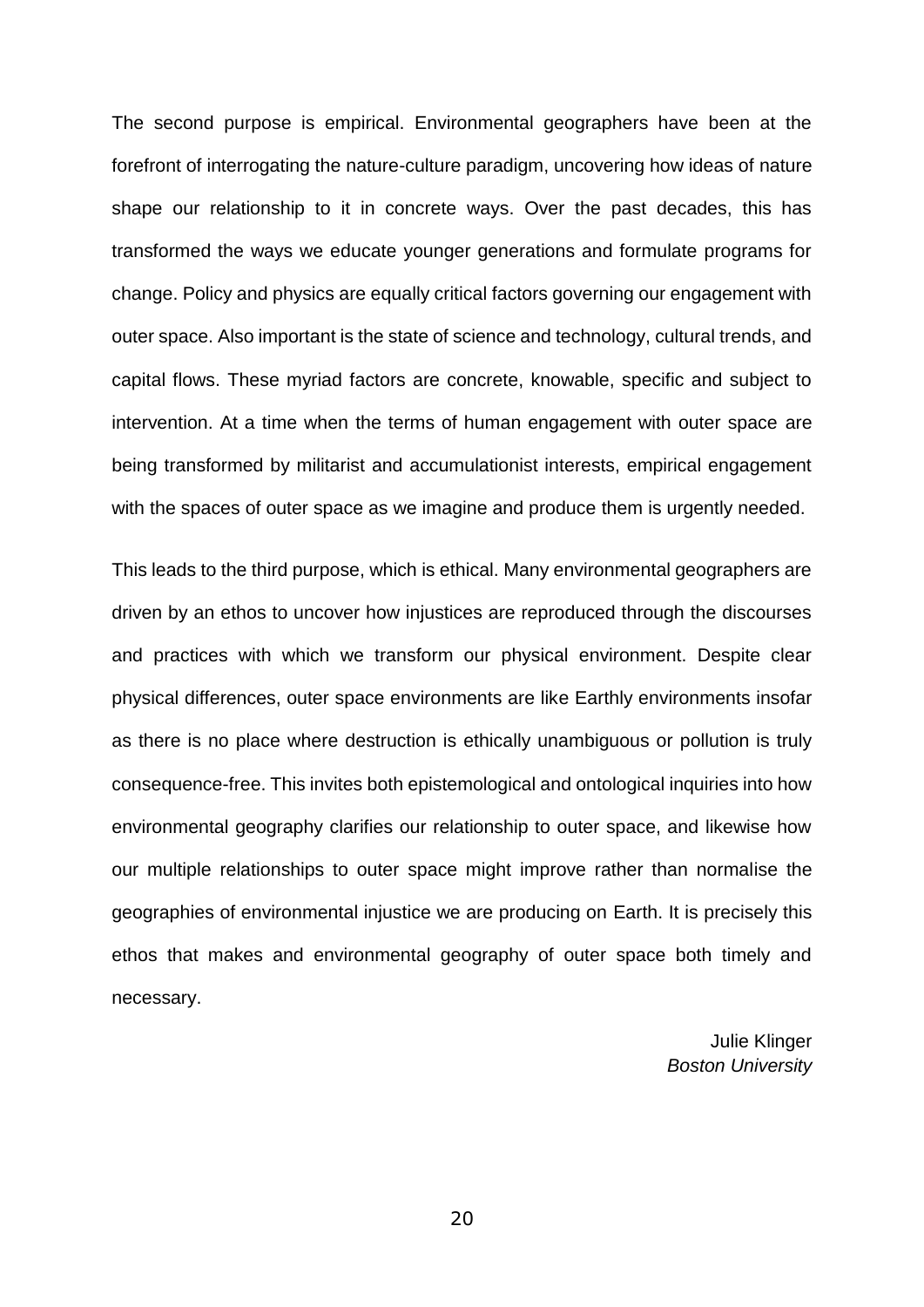#### **IV Historical geographies of outer space: knowledge, imagination, nature**

Although many engagements with outer space have focused on futuristic concerns with space travel, exploration, and the potential for human settlement beyond Earth, there are clear avenues for productively engaging with outer space geographies from a historical standpoint. Recent scholarship in historical geography, in fact, takes up numerous themes that could be directly applied to outer space, helping ground current debates and decisions within a longer intellectual history and remedying unfortunate assumptions that outer space is a mere side-note to terrestrial history. This essay traces several relevant trends in recent historical-geographic research to illustrate the dividends that would accrue from their application to outer space geographies.

## *Geographies of knowledge*

Historical geographers have now spent two decades exploring past 'geographies of knowledge' (See Offen, 2012, for an outline). Primarily, this line of work involves leveraging insights from colleagues in science and technology studies (STS) to critically examine the ways that people and institutions produce truth, at different times and in different places. It requires excavating social contexts, parsing the components of expertise, and tracing the acts of negotiation, translation, or witnessing that determine whether knowledge claims come to be considered 'true'.

Although the roots of the STS intellectual tradition lie in sociology, geographers have made significant contributions by illuminating the spatial patterns that animate knowledge production and scientific truth claims. Using Livingstone's (2003) concepts of 'site', 'region' and 'circulation', historical geographers have focused productively not only on individual sites of scientific work, but also on the broader regional geographies of scientific institutions and networks, as well as the spatial pathways and networks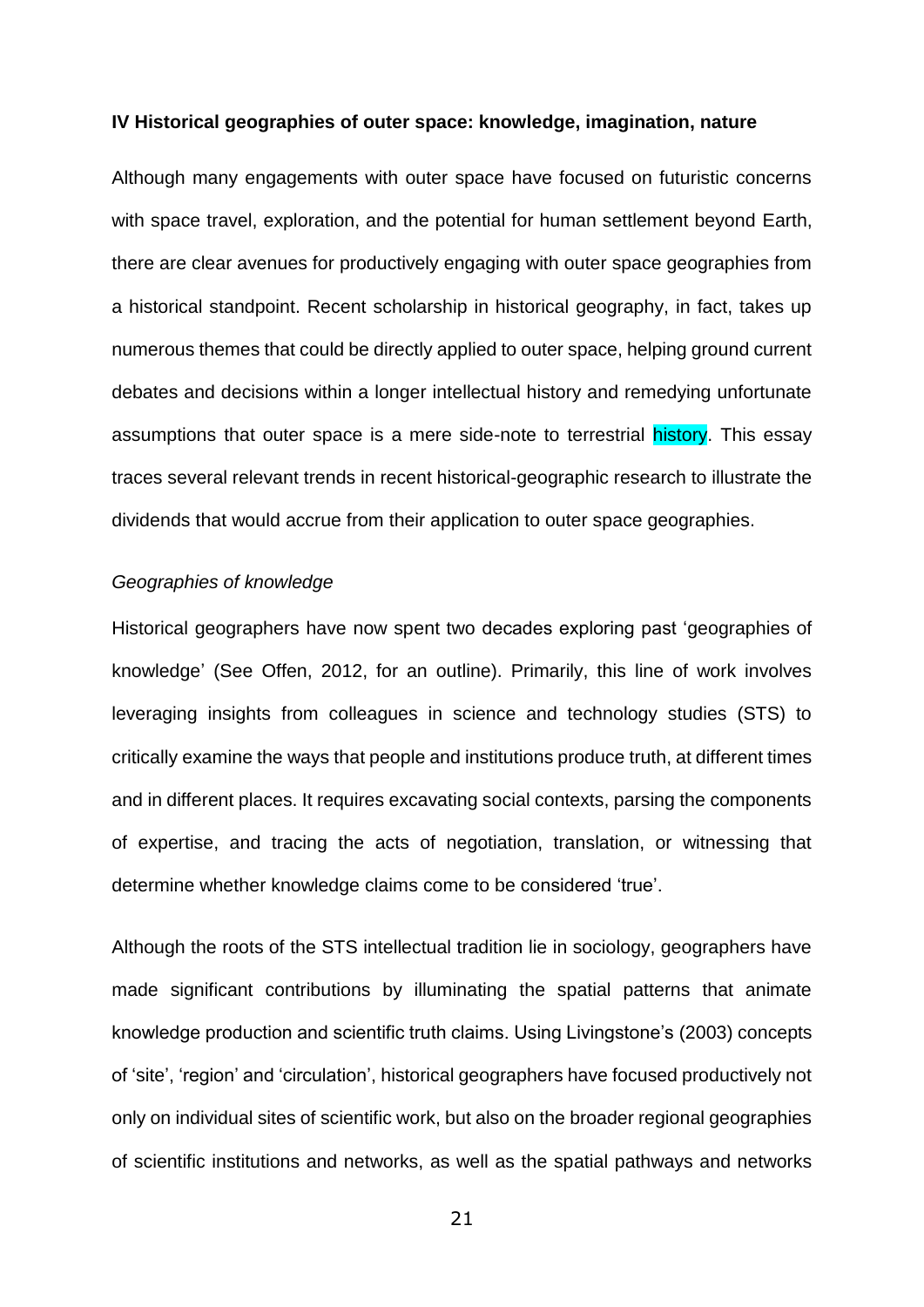along which scientific claims travel (Powell, 2007; Finnegan, 2008).

This line of inquiry clearly has much to contribute to outer space geographies, especially in historical terms. Despite the existence of some excellent works that critically consider historical and modern contexts of outer space knowledge production (Markley, 2005; Vertesi, 2015; Messeri, 2016) very few have yet explicitly considered the *geographies* of outer space knowledge production (Dittmer, 2007; Lane, 2011). Given the sheer scale of the scientific programs undertaken to visit and/or photograph celestial bodies in the last century, however, it stands to reason that historical investigators should critically investigate their geographical dimensions. From the marshalling of extensive financial and human resources, to the coordination of numerous research teams, and to the control and staging of publicity events, the production of outer space knowledge claims is clearly defined by vivid geographies of site, region, and circulation. Historical geographers are leading much of the theoretical development in geographies of science and are thus well placed to deepen current understanding of outer space geographies.

#### *Geographic imaginations*

Although historical geographers have certainly embraced (and built on) STS methods that prioritise attention to the mechanics and logics of scientific knowledge production, the sub-discipline has also remained steadfastly committed to the core humanistic imperative of tracing meaning. In this work, historical geography intersects with other disciplines such as literary studies, cultural geography, and the history of cartography to explore 'geographic imaginations' and their meanings in different times and places.

In tracing the intersection of historical geographies of meaning with historical geographies of knowledge, we turn inevitably to the role of maps and cartography as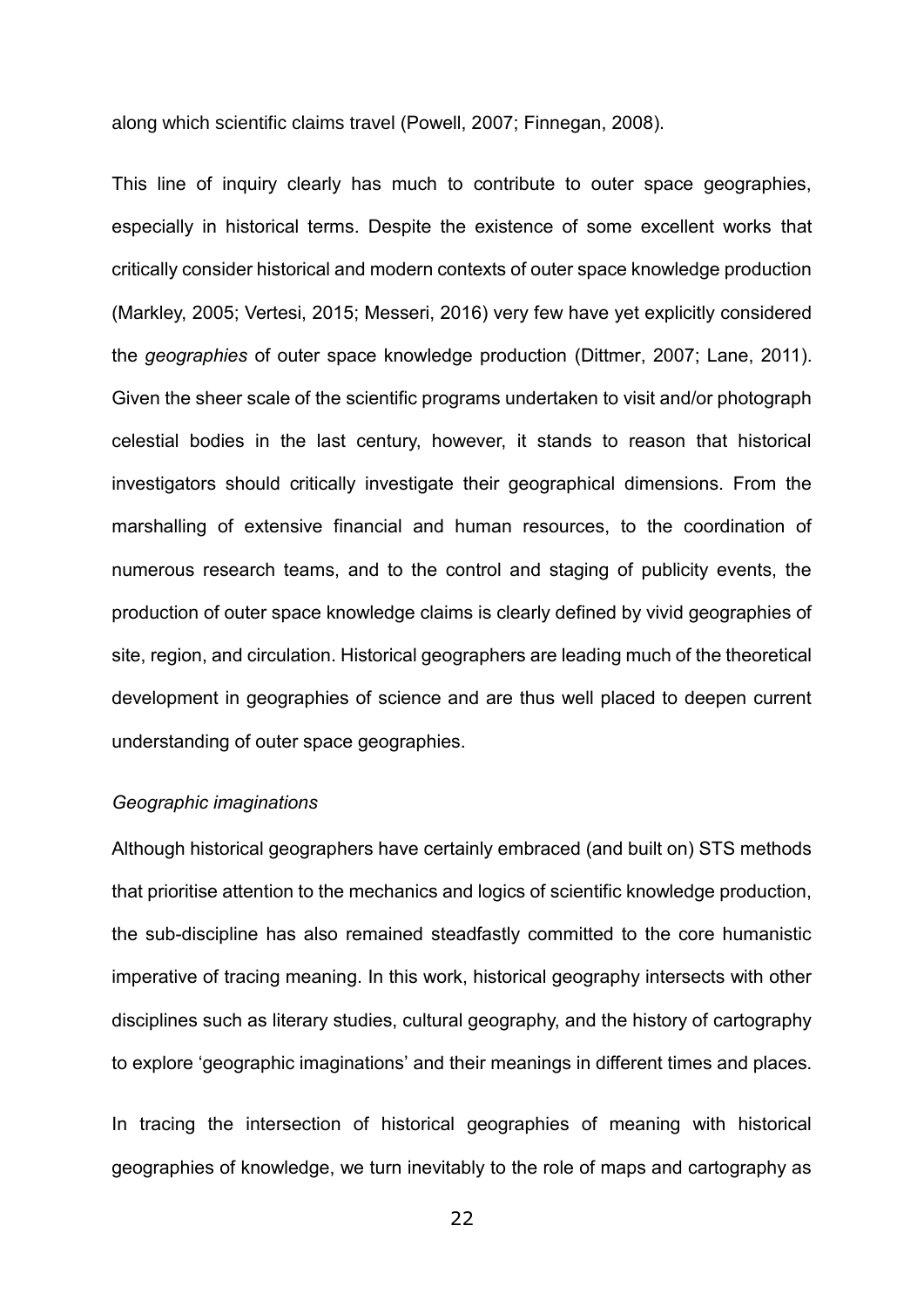imaginative agents. Critical histories of cartography have convincingly shown that map production, circulation, and consumption must be viewed as expressions of power even as they purport to represent reality (Harley, 1988; Cosgrove, 1999). Historical geographers have incorporated these insights in two ways. First, they have engaged in critical analyses of the cultures of cartography and the role of maps in a variety of historical and modern institutions. From nation-building to land management to the control of indigenous landscapes, maps play a powerful discursive role that goes far beyond innocent representation and acts to produce and discipline new realities (e.g. Kirsch, 2002; Roth, 2008). Second, historical geographers have also started to more critically consider the nature of their own mapmaking and the powers it wields in the world. Recent works have wrestled with questions of how to undertake historical cartography in ways that open multiple ways of understanding past landscapes and experiences, rather than presenting them as incontestable or determined by the mapmaker (Crampton, 2009; Pearce, 2012).

Outer space geographies could benefit from these multiple approaches for exploring geographic imaginations. Since well before celestial bodies were considered physically reachable, outer space geographies have been explored through fiction and via visual technologies. More recently, cartography has become a primary form of recording, analysing and presenting knowledge about outer space, in turn influencing fictional engagements with the spaces of outer space. Productive historical geographies of outer space, then, would examine these past episodes of mapmaking and meaning-making, tracing the multiple geographical imaginations at work. The early maps of Mars, for instance, were produced by small communities of expert astronomers and consumed by broad public audiences whose cartographic literacy allowed them to equate claims about Martian landscapes with those emanating from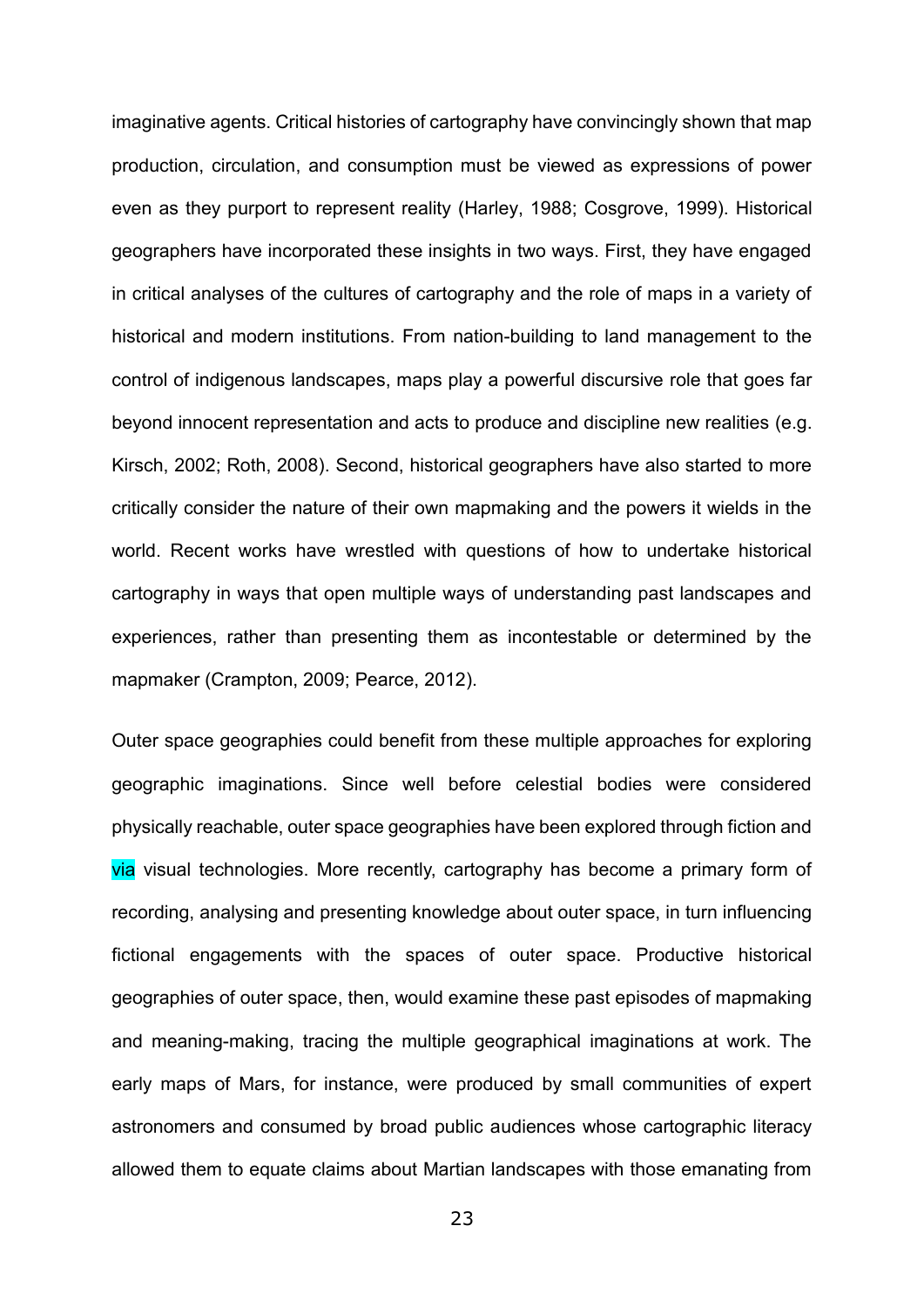European colonial realms. Fierce public interest and debate in the Mars maps then disrupted some of the astronomical community's emerging professional norms, creating a complex episode of knowledge production that defies the false conceptual divide between 'scientific' and 'popular' geographies and imaginations (Lane, 2011).

In thus excavating the underlying political and economic geographies that animate human interest in outer space, or even by engaging in alternate cartographies of outer space, historical geographers could help us move past current narratives that prioritise technoscientific studies as 'correct' and fictional engagements as 'imaginative'. Instead, we should investigate the ways that both types of knowledge production are imaginative and are used to make meaning, leveraging these insights to influence current agendas and imaginations.

#### *Nature-society geographies*

One of the most provocative areas of geographic imagination — in historical geographic scholarship and also in the study of outer space – concerns the relationship between nature and society. Historical geography has long focused on the environment, tracing not only the past states of specific environmental features (as is still the focus of environmental history) but also the past states of human-environment interactions, nature-society paradigms, and environmental knowledge (Naylor, 2006). The most recent historical geography work in this vein takes two related pathways: one concerned with 'environmental imaginations and change under colonialism and imperialism' (Offen, 2012: 532), and another concerned very specifically with 'the meaning of climate and climate change' (Offen, 2014: 476).

Engaging with political ecology, historical geographers have chronicled the ways that colonial and imperial institutions functioned in the past not only to control peoples and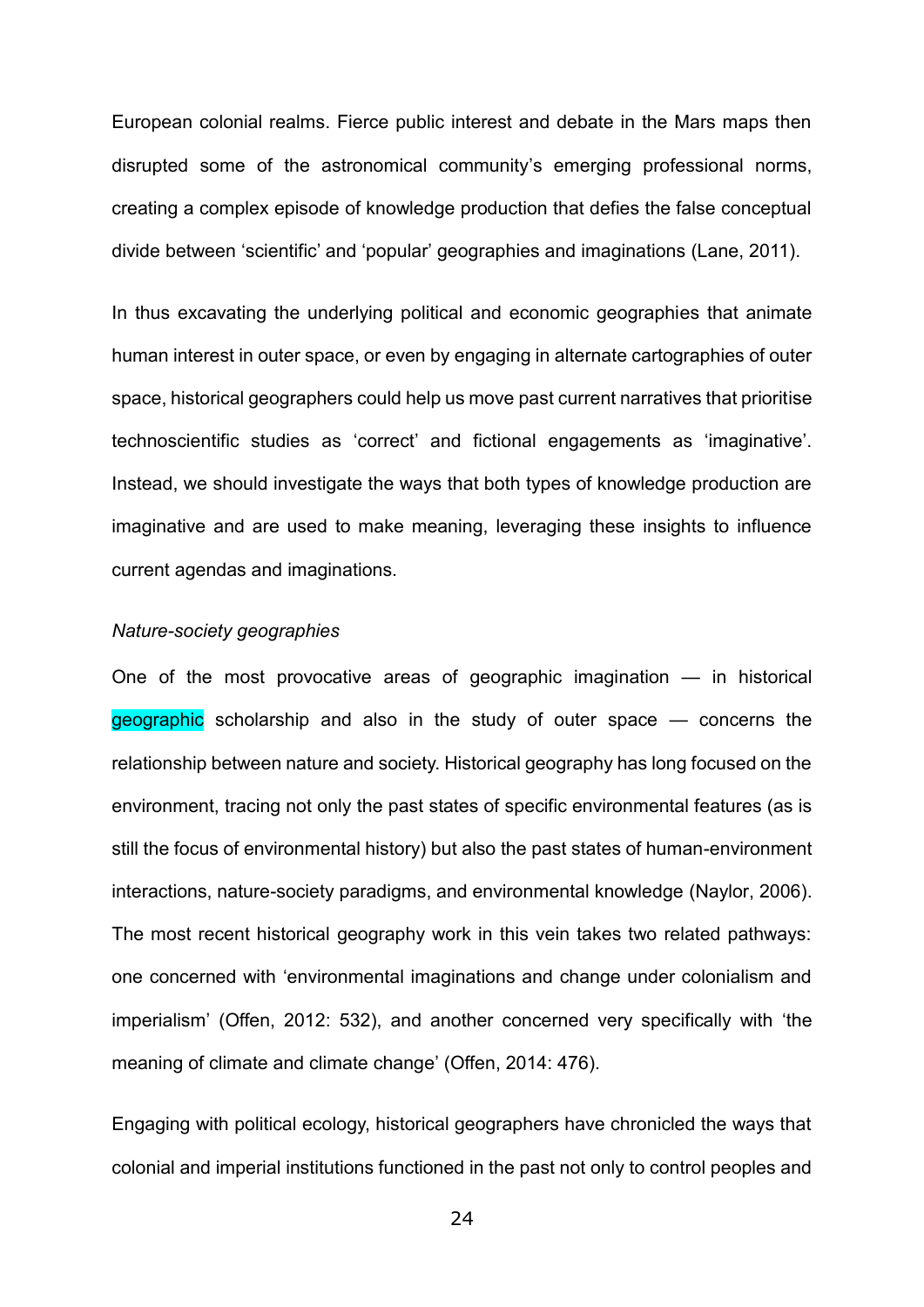environments, but also to thoroughly rewrite the rules for environmental engagement and knowledge-gathering in ways that would themselves reinforce the control of non-European peoples (Davis, 2006). The legacies of colonial / imperial approaches to environment thus linger in ways that are difficult to trace or challenge, given their foundational and underlying status in the modern postcolonial state. With specific regard to climate, deterministic imaginations have been used to justify the entirety of imperial and colonial projects (Livingstone, 2002), and historical geography has recently exploded with a raft of publications that analyse past 'cultures of climate' to trace the many narratives and meanings that have surrounded human-climate interactions (Daniels and Endfield, 2009; Heymann, 2010).

These efforts have direct importance for the emerging subfield of outer space geographies, which merits far greater attention from historical and critical geographers concerned with cultures and narratives of climate and climate change. First, many early imaginations of extra-terrestrial bodies during the 'telescopic era' were concerned with climate, especially in attempts to divine where potential inhabitants of the moon or Mars might fit on a climatically-determined hierarchy of cultures. These early imaginations, replete with assumptions about climatic and environmental determinism, show both that nature-society geographies were important to understandings of outer space *and* that knowledge about outer space participated in the larger intellectual evolution of nature-society thinking. Second, more recent historical imaginations during the 'satellite era' have radically changed human understandings of the nature-society relationship, primarily by shifting perspective to a location beyond Earth. As Cosgrove (1994) showed, the first images of Earth as seen from space upended beliefs about the nature-society relationship and ushered in the first political movements devoted to changing human impacts at a global scale.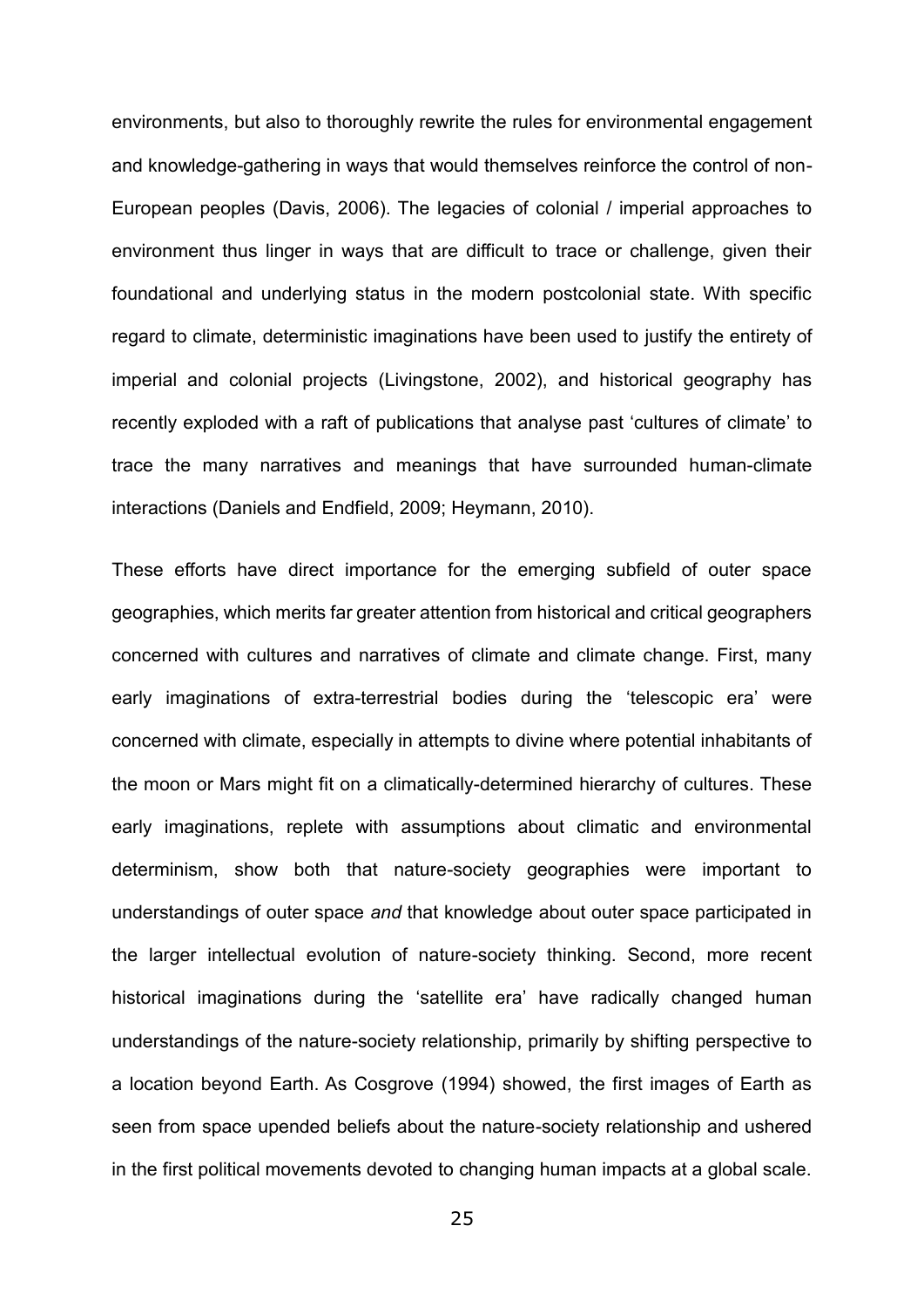Concerns about human impacts on the Earth's surface are now regularly reinforced by satellite-based imagery programs that have chronicled the shrinking of the Aral Sea, for instance, and the Arctic ice cap. Third, current developments in the 'rover era' reveal that our imaginations of outer space are fundamentally tied to beliefs about planetary climate change. NASA's investigation of terraforming Mars, for example, presented a hopeful view of purposefully-engineered climate change that could make Mars habitable for humans (Fogg, 1995; McKay and Marinova, 2001). Furthermore, recent announcements by SpaceX and Boeing that they are racing to put humans on Mars are based in a related, though more dystopian, view that humans will need an escape hatch in case Earth's own climate changes irreversibly to a state that is uninhabitable for humans (Vance, 2015).

The study of outer space geographies is thus sorely in need of historical scholarship that chronicles the specific nature-society geographies that have influenced or governed various episodes of investigation, exploration, and claims-making about realms beyond Earth's surface. The elements of this chronicle must focus not only on the geographic imagination evident in maps, cartography, imagery and narrative, but also on the modes, contexts and logics of knowledge production across multiple sites and scales of claims-making. From individual astronomical observatories to international academic conferences to rover mission control rooms to SpaceX press conferences, outer space geographies are produced in multiple forms. This knowledge competes for legitimacy and circulates asymmetrically through myriad networks that feed back into the imagined 'body of knowledge' that itself constrains the next steps in producing knowledge and imagination.

Approaches from historical geography can help illuminate the nature of this intellectual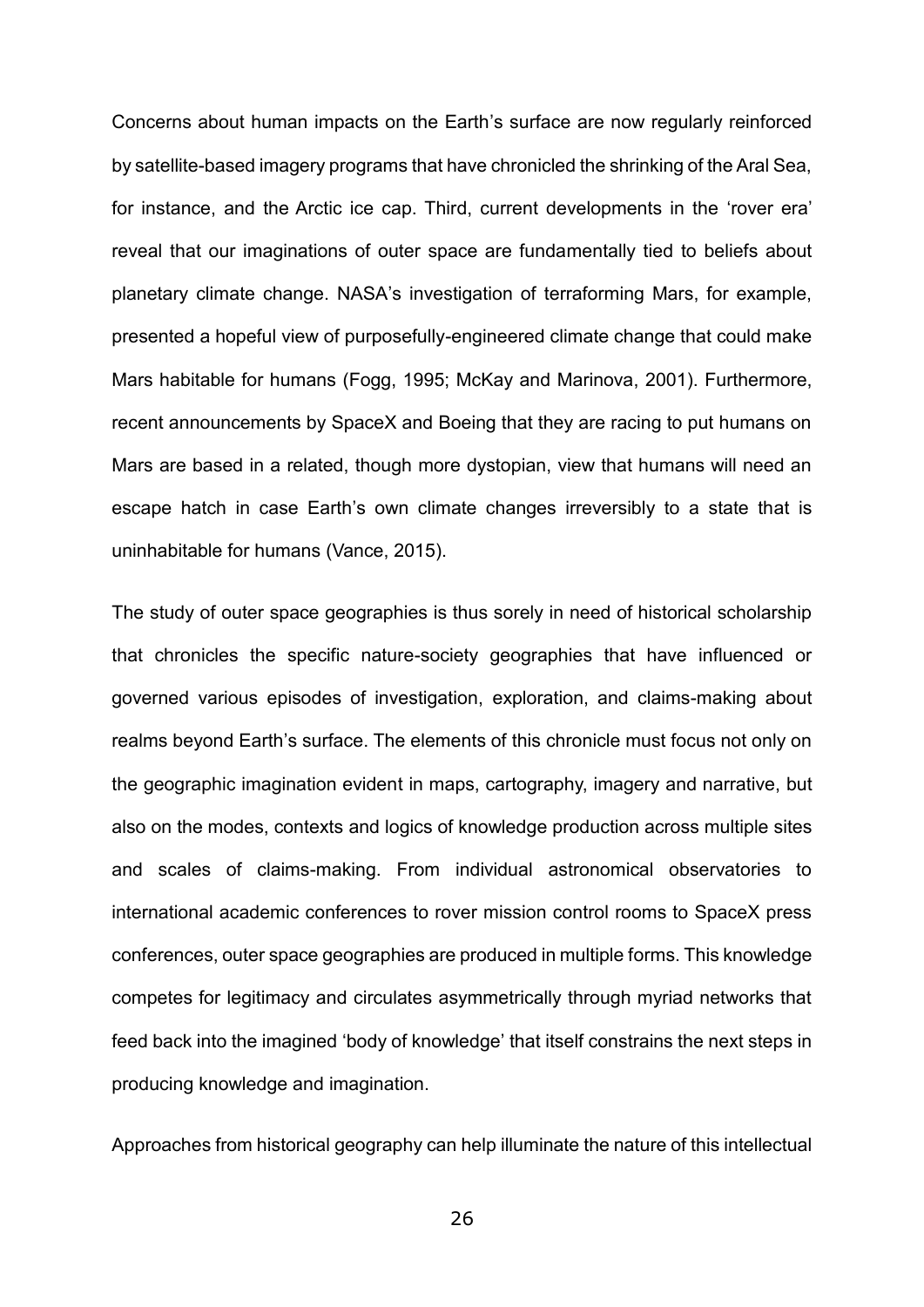process and its points of intersection with other more explicitly political or economic forces. Historical geographers have been especially effective at illuminating the power relations that underlie our landscapes, institutions, and beliefs about the Earth as a human-supporting environment. There is no reason these same insights could not be applied to outer space as well. Is the impulse to expand human settlement to Mars driven by colonial instincts, or is it based in globalisation ideals that will further challenge the premise of state-based territorialism? Are the recent recognitions of a climatic Anthropocene and of non-human agency related to ongoing identification of a vast heavens beyond Earth? Will access to celestial bodies and landscapes be driven by competition, or will it veer toward cooperation, and to what extent will these extraterrestrial engagements open new imaginative possibilities for social relations in the terrestrial realm?

Historical-geographic scholarship can provide the analyses and chronicles that will help answer these questions and thus help rescue outer space from mistaken conceptualisations that it is extra-natural or extra-territorial or extra-political space. To the extent that this rescue can be carried out through stories that are oriented for public consumption, historical geographies of outer space have the potential to make immediate impacts on ongoing public discourses and decisions.

> K. Maria D. Lane *University of New Mexico*

### **V Cultures of Landscape and the Moral Geographies of Outer Space**

Two concepts in cultural geography can be usefully re-purposed to consider the cultural relevance of outer space in society: cultures of landscape and moral geographies. In forging these concepts, cultural geographers have investigated the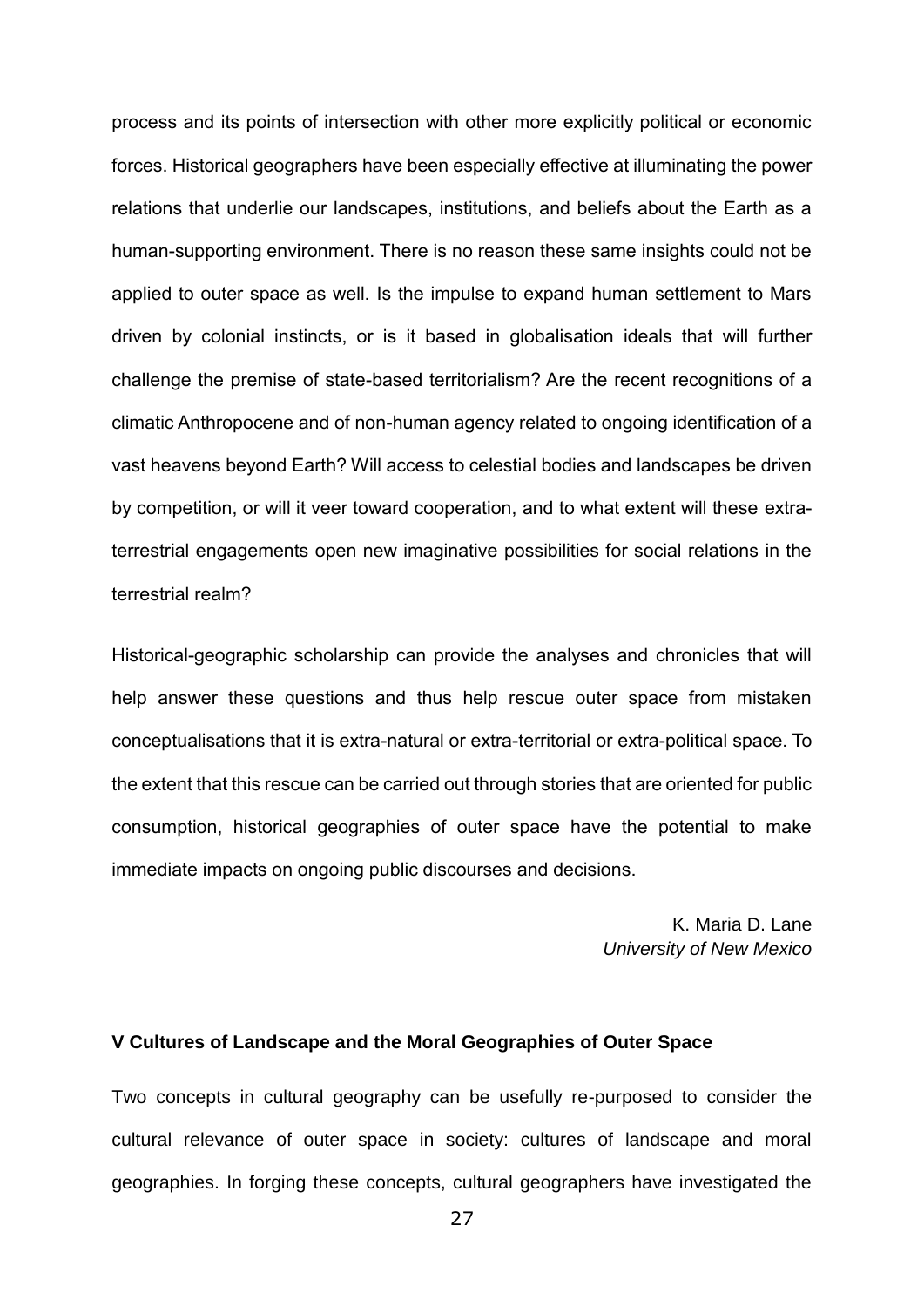ways in which landscape can be understood not just as a 'way of seeing', but also as an embodied experience of natural and cultural environments. Here, researchers have investigated how particular landscapes have been co-constitutive of human cultures, such as in National Park spaces (Matless, 1994) or through night-time outdoor art installations (Morris, 2011). Concurrently, those investigating moral geographies have sought to explain the ways in which certain spaces are assigned moral and ethical characteristics, and how people engage with such spaces through particular behaviours, enacting certain moral codes (Livingstone, 2002). Applying these conceptual engagements to the 'spaces of outer space' will not only help scholars to understand the practical implications of human and robotic space exploration, but also help us to comprehend more fully the fundamental relationships between humankind and the cosmos, especially in dealing with contemporary questions of scale, affect and the sublime. Such potential engagements with the cultural geographies of outer space shall be explored briefly here through a number of case studies that deal with a range of representational and practice-based cultures including science fictional paintings, landscape installations and written texts.

#### *Landscape and cultures of outer space*

When considering outer space, landscape may not come to mind as a primary register of thought, perhaps due to its long association with traditional works of art, in contrast to the hyper-modern imagery that has characterised the 'space age'. Furthermore, thinking about outer space commonly connects with notions of emptiness or blankness, the lack of a sense of verticality and the conventional separation between ground and sky that traditionally characterises landscape. However, there are many ways in which the conventions of landscape have been adapted for representing and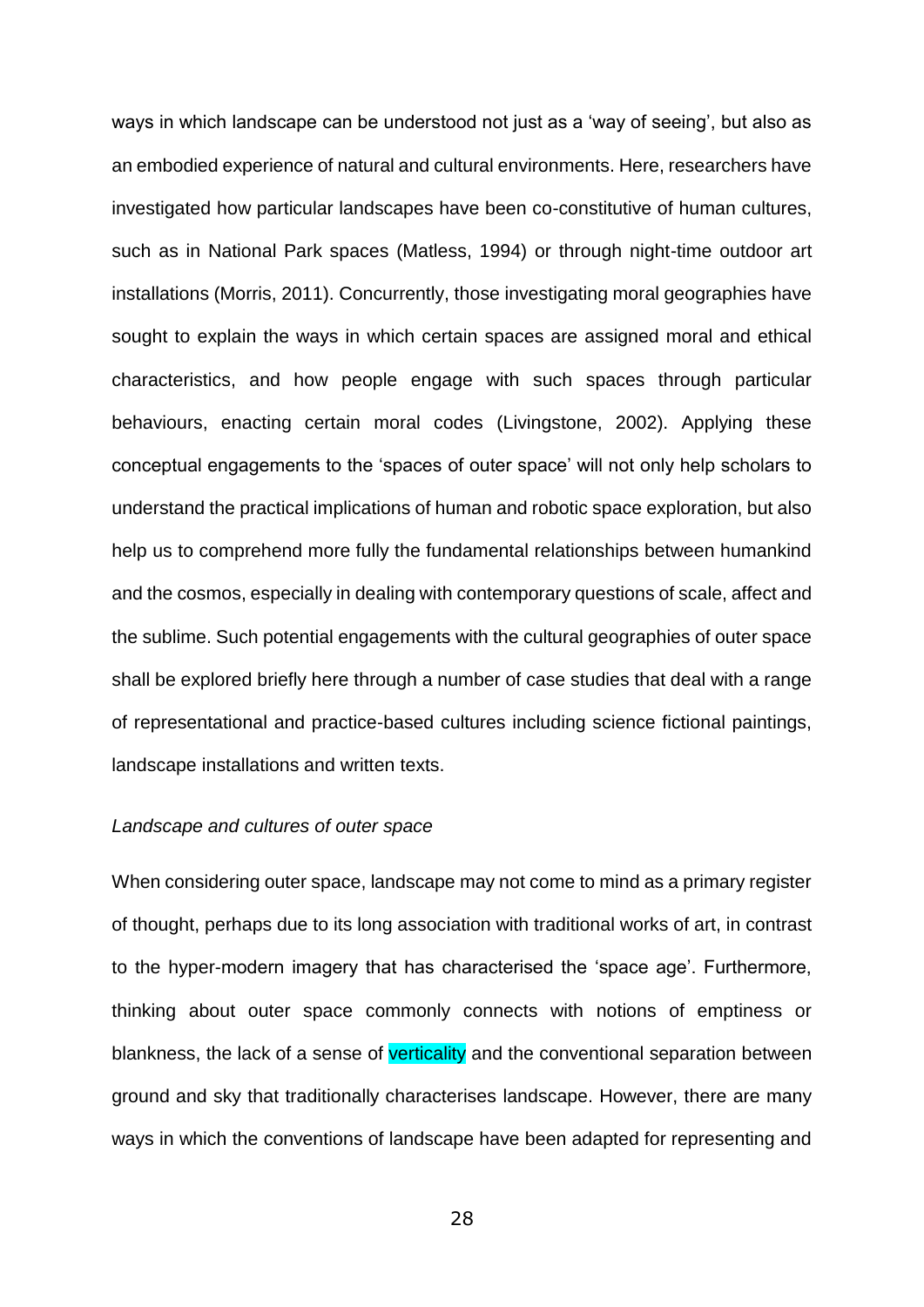experiencing outer space, including through photography and painting, but also in landscape installations and public art.

Indeed, perhaps the most famous of all images of outer space, the Apollo astronaut photographs of the 1960s and 1970s, have played with our understandings of landscape in interesting ways. Looking at the 'Earthrise' series, taken from orbit around the Moon aboard Apollo 8 in 1968, it is possible to trace the production of these photographs to see the ways in which their orientation and arrangement were deliberately manufactured to align with landscape conventions, thereby familiarising an otherwise alien place (Cosgrove, 1994). While the 'Earthrise' series contains undoubtedly some of the most famous and widely-circulated of the Apollo images, there are many additional Apollo photographs that have largely evaded scholarly interpretation, receiving critical attention only in the eyes of conspiracy theorists. Concurrently, historical accounts of Apollo have largely focused on astronaut narratives, alongside analyses of space policy or space hardware (Launius, 2006). Offering a new opportunity to engage with the Apollo space photographs, the full collection has recently been released in high-resolution to an online Flickr account by space enthusiast Kipp Teague in collaboration with NASA (Project Apollo Archive, 2015). It contains many less-known visions of the Moon and Earth, such as an 'Earthset' image taken from aboard Apollo 17, or Apollo 12 astronauts cast in shadow on the lunar surface.

Landscape visions of outer space such as the Apollo photographs were in many ways foreshadowed by the science fictional renderings of space artists such as Chesley Bonestell (1888-1986) and R A Smith (1905-1959). Indeed, research by Sage (2014) has demonstrated how Bonestell's paintings of imagined future landscapes of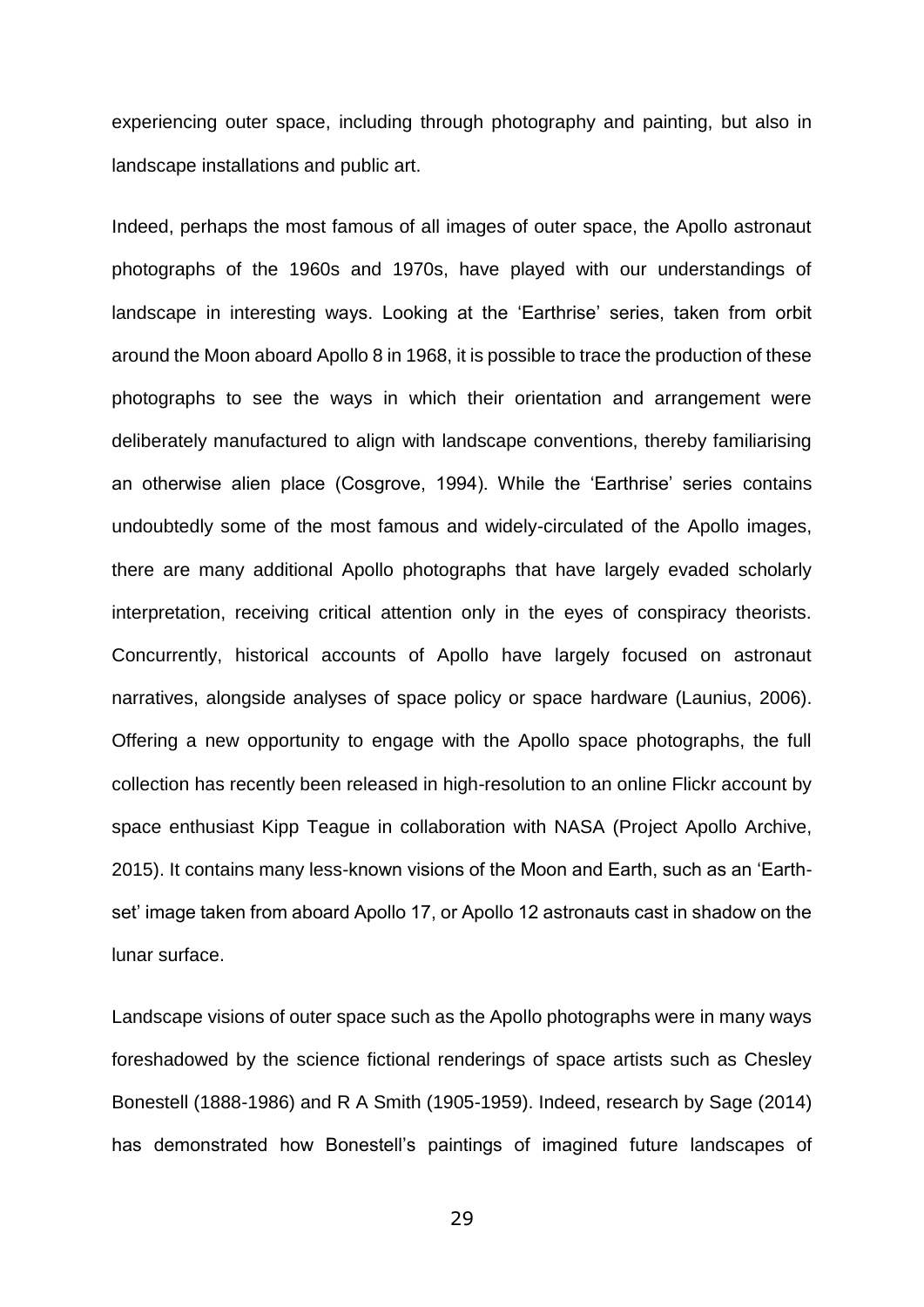American space exploration were embedded within a particular tradition of frontier landscape imagery connected to understandings of the sublime in western art. Understandings of landscape and the sublime have also been identified in contemporary images of outer space taken by the Earth-orbiting Hubble Space Telescope in the 1990s. Such images, while nominally dispensing with the terrestrial, similarly evoke the sublime in cosmic features such as the Eagle Nebula's 'Pillars of Creation'. Kessler characterises such images as 'Astronomy's Romantic Landscapes', noting the ways in which Hubble images 'bear a striking resemblance to Earthly geological and meteorological formations' (2012: 5). In such cases, images of outer space, whether from high-tech space photography or imaginative renderings, are valued in relation to sublime spaces on Earth, rather than as evidence of scientific objectivity attained through transcending terrestrial limits.

Whereas such examples can help us to understand how to deal with landscape imagery of outer space, other ways of engaging with landscape can be brought to bear on the cultural geographies of outer space. Indeed, geographers have dealt with the embodied experience of landscape through practices such as walking (Wylie, 2005) and nocturnal air travel (Robinson, 2013). Similarly, the crafted landscapes of stately homes and sculpture parks have been examined as physical manifestations of artistic and aesthetic values, inviting lived experience as well as pictorial representation (Daniels, 1982; Warren, 2013). Here, work in the geographies of outer space can engage with particular types of landscape designed to help in the public understanding of the cosmos. Echoing the assumed intentions of Neolithic sites such as Stonehenge in southern England, one example of such a 'landscape of outer space' is Armagh Observatory Astropark in Northern Ireland, a landscape park designed to encourage visitors to reflect on cosmic concepts of scale, distance and the composition of the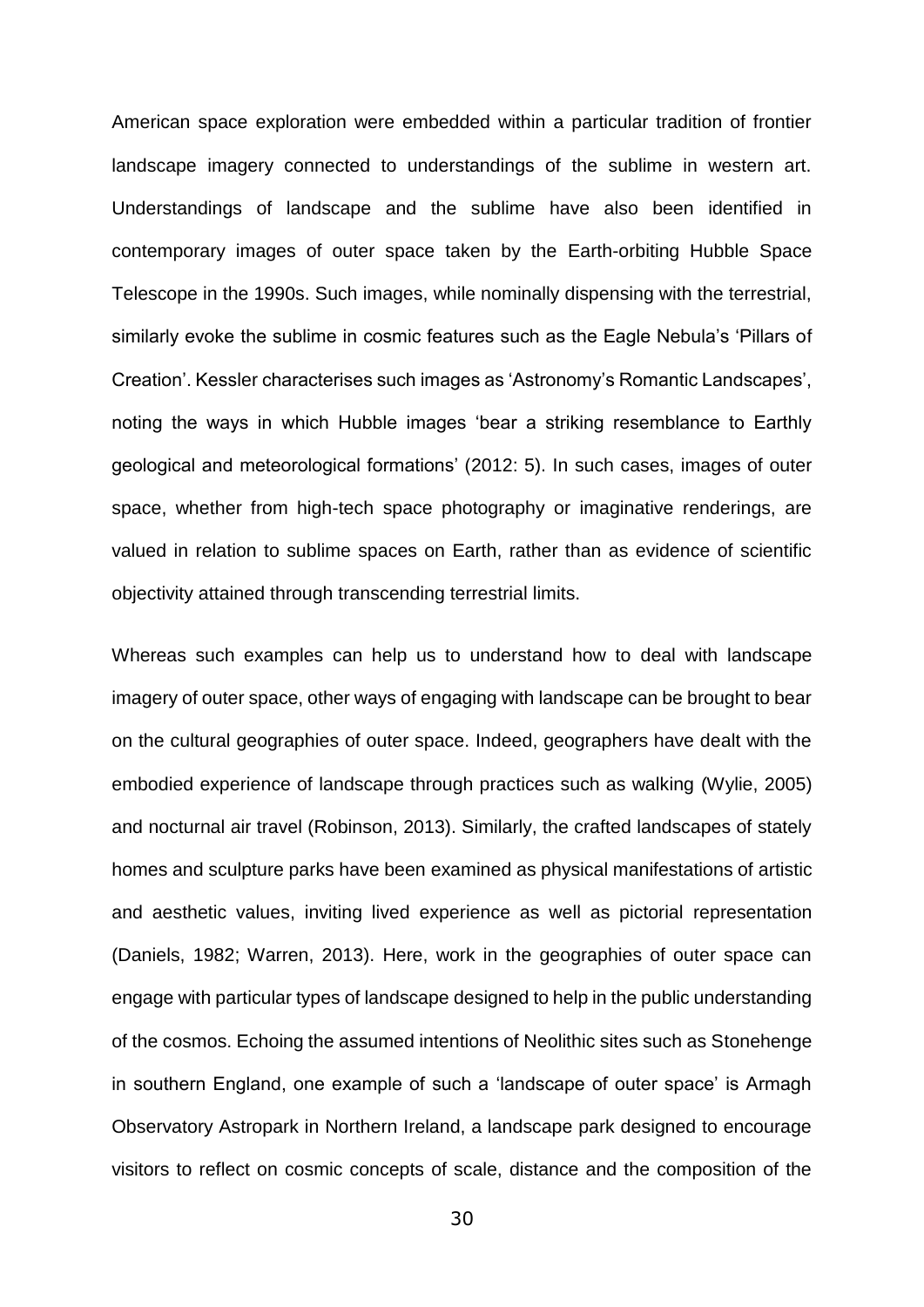universe. Here, a combination of sculptural forms and land art have been incorporated into the historic Observatory's grounds, such as the logarithmically-arranged 'Hill of Infinity' and a 'Human Orrery' in which visitors can embody the movement of celestial objects. This type of understanding of landscape can help demonstrate the relevance of cultural geography to making sense of outer space, and the variety of ways in which landscapes of outer space can be interpreted through embodied experience.

## *Moral geographies of outer space*

In many ways outer space can be considered as a moral or ethical space, whether this refers to the act of human space exploration, or affective encounters with outer space that people have on Earth. This can be seen in twentieth-century scientific, literary and philosophical debates about space exploration, as well as in broader questions on the moral claims of scientific progress. One of the few sustained critics of human space exploration in the twentieth century was the author and scholar C S Lewis (1898- 1963). In a series of interventions in fictional, academic and epistolary texts, Lewis explained how the onset of space exploration could be seen in terms of an immoral extension of modern science to outer space (Dunnett, forthcoming). Lewis criticised this modern conception of empty, blank 'space', with all its imperial connotations, in favour of an earlier, medieval understanding of the cosmos as a realm of harmony and spirituality. In 1954 Lewis had the opportunity to discuss these views with one of the most prominent pro-space advocates of the age, Arthur C Clarke (1917-2008), when they met in an Oxford pub with Lewis's colleague J R R Tolkien and Clarke's associate in the British Interplanetary Society, Arthur 'Val' Cleaver. While the precise contents of these discussions remain unknown, Clarke's later account of the meeting had it ending with Lewis commenting, 'I'm sure you're very wicked people – but how dull it would be if everyone was good' (Clarke, 2003: 34). This characterisation of space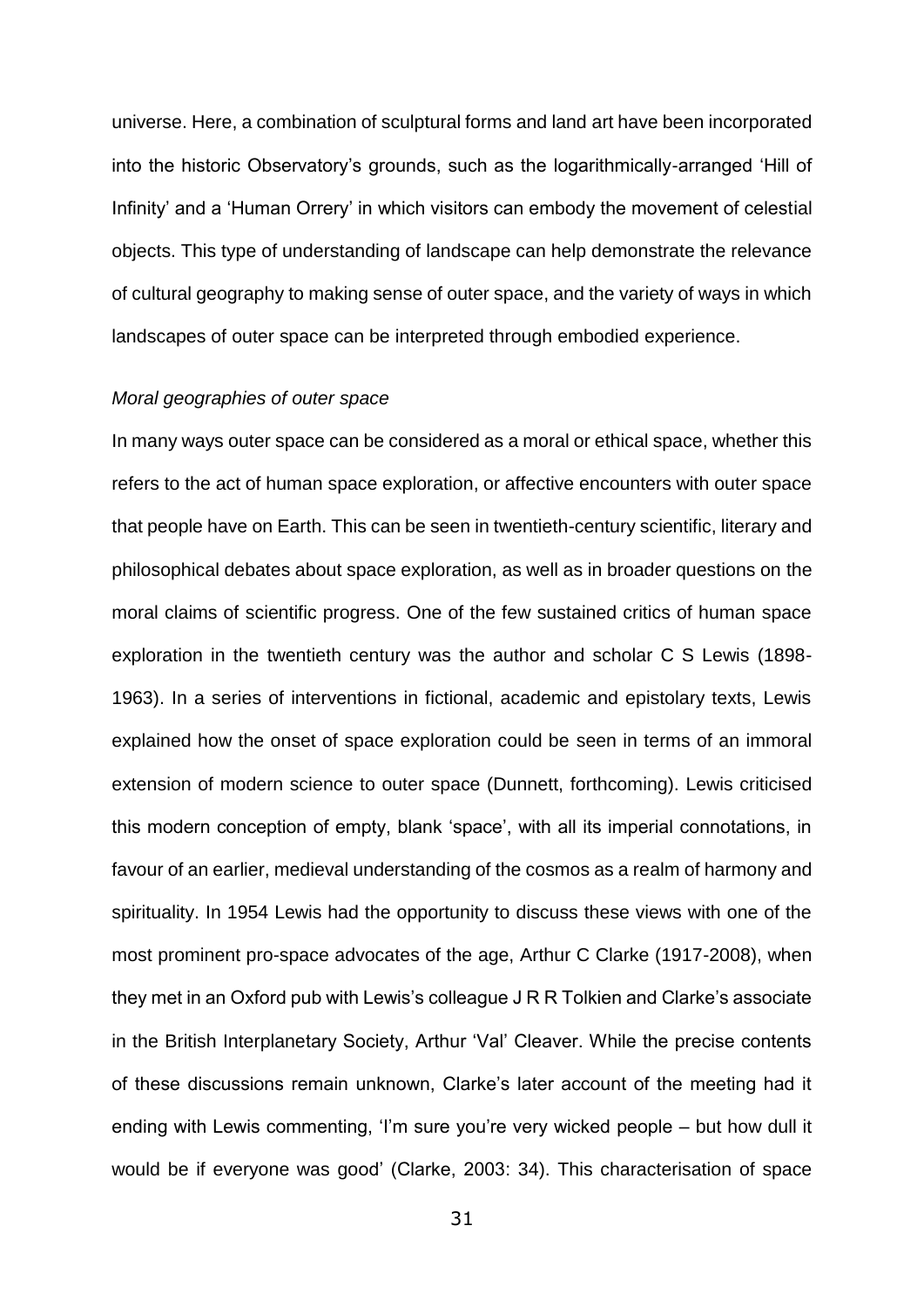exploration in terms of good versus wicked thereby distils the debate as an essentially moral conflict. Whereas Clarke held the view that humanity must move into outer space in order to fulfil its destiny as a species (Bjørnvig, 2012), Lewis was of the belief that the vast astronomical distances separating the planets represented 'God's quarantine regulations' (Lewis, 1943: 73). As such, Lewis can be understood as someone who framed his understanding of outer space in specifically moral terms, drawing on his personal spiritual and ethical convictions.

Whereas Lewis viewed space exploration as a moral transgression, others have sought to claim the inhabitation of outer space as a moral right. Here we can look back to the Russian Cosmism movement of the 1920s, which followed the teachings of Nicolai Fedorov (1829-1903) and Konstantin Tsiolkovskii (1857-1935). Drawing on Christian narratives of the Second Coming as part of his *Philosophy of the Common Task*, Fedorov announced that 'conquest of the path to space is an absolute imperative, imposed on us as a duty in preparation for the Resurrection' (cited in Siddiqi, 2010: 80). Fedorov's Anarchist-Biocosmist followers declared that 'the two basic human rights [are] the right to live forever and the right to unimpeded movement in interplanetary space' (*Ibid.*: 107). This philosophical movement of Cosmism was seen as an antidote to Western Enlightenment ideals of empiricism, rationalism and humanism, and found cultural expression in the New Economic Policy era of Revolutionary Russia through the paintings of avant-garde artists such as Konstantin Yuon (1875-1958) and in science fiction films such as *Aelita: Queen of Mars* (1924).

These imagined futures view space exploration in moral terms: as a basic human right variously associated with religious narratives and discourses of trans-humanism. Far from being dismissed as quirky and irrelevant, researchers such as Siddiqi have shown how these cultures of outer space were important pre-cursors to national space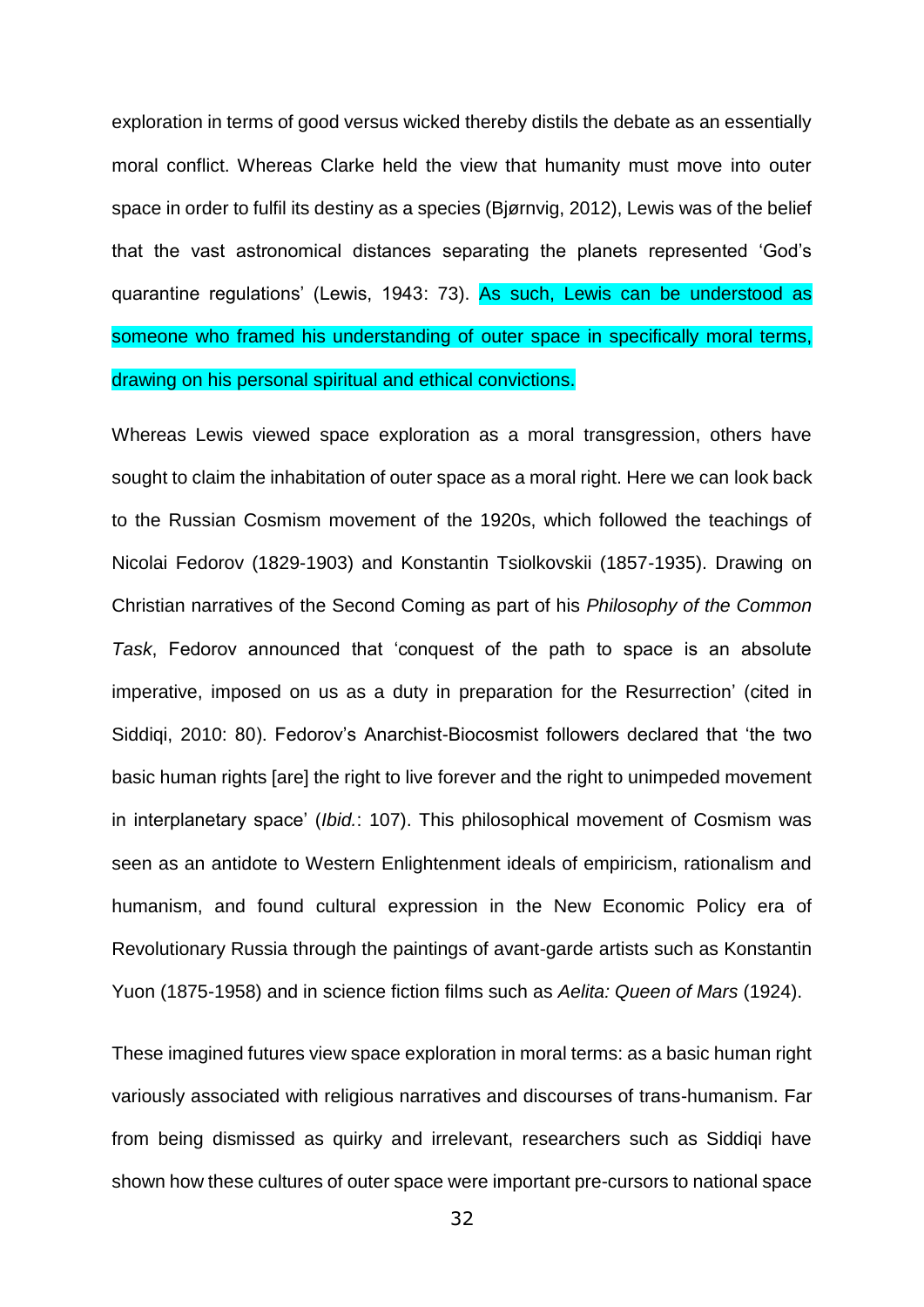programmes, with once-maligned figures such as Tsiolkovskii being rehabilitated and celebrated as the fore-fathers of the Soviet space programme. Indeed, we might point towards connections between Russian Cosmism and contemporary transhumanism, whose adherents acclaim 'the converging influences of bioethics, science fiction, life extension medicine, artificial intelligence … space exploration [and] secular humanism' (Hughes, 2004: xviii). Like Fedorov and the Bio-Cosmists of Revolutionary Russia, here we can find adherents of a liberal attitude to scientific and technological advances in the Space Age, who see post-Terran futures for humankind in a moral and ethical framework. Such framings of outer space and space exploration are surely pertinent to the anticipation of future human activities in outer space.

The case studies highlighted in this commentary show some of the ways in which outer space might be dealt with from a cultural geography perspective, particularly through the conceptual frameworks of landscape and moral geographies. In treating outer space as a cultural landscape or as a moral and ethical space, we can open up discourses of outer space to new critical attention. This is particularly relevant in an age in which a proliferation of new space ventures look set to explore and exploit outer space in the interests of those who are capable of sponsoring such efforts. As such, it is just as important to think through the ways in which outer space has been conceptualised imaginatively, as well as through direct encounters in human and robotic spaceflight, a vision which Cosgrove (2008: 35) foresaw as a 'cosmography for the twenty-first century … as extra-terrestrial space itself takes on a more complex human geography'.

> Oliver Dunnett *Queen's University Belfast*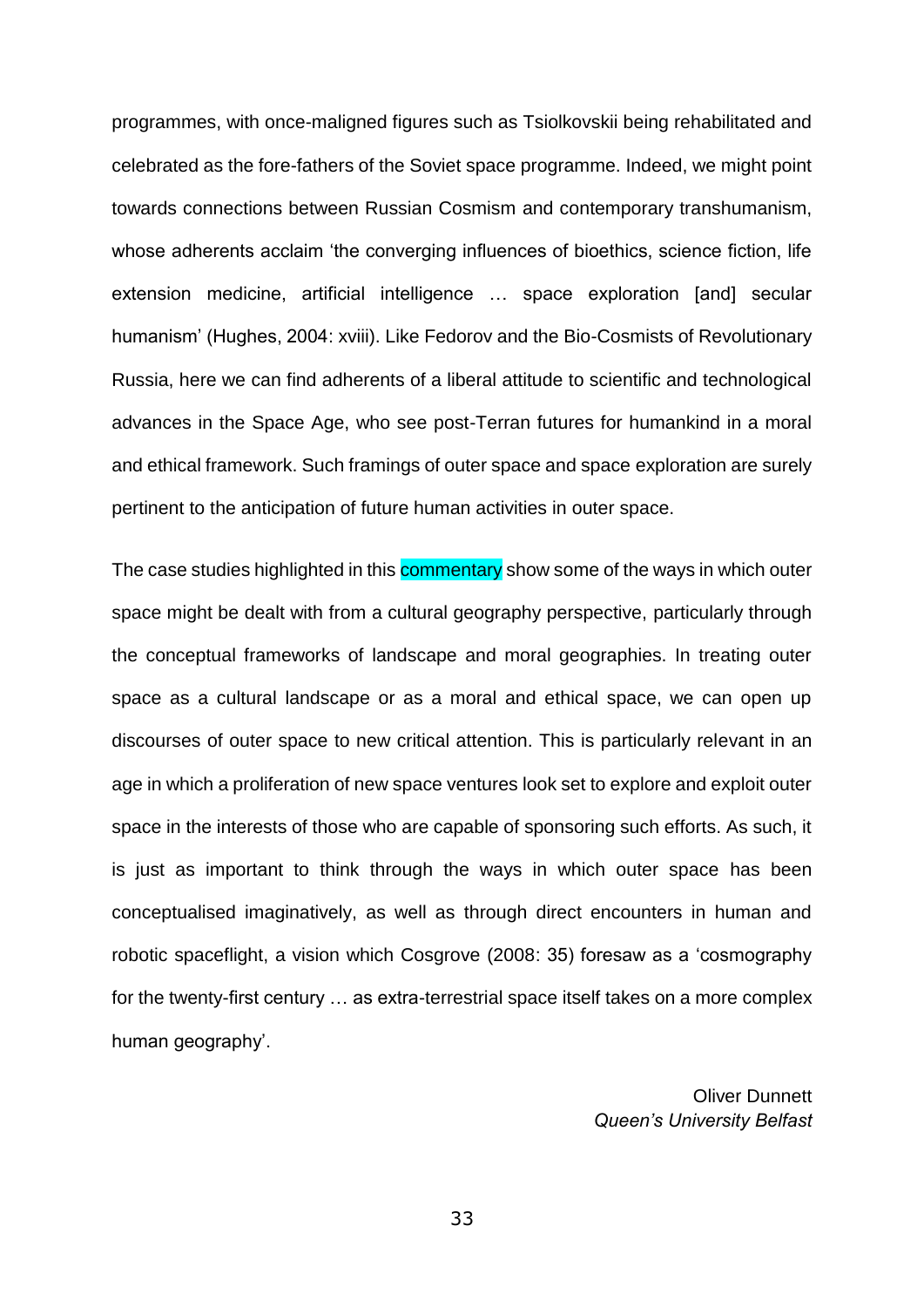## **VI Nationalism and Outer Space**

'Atlantis Go'… 'Good luck to you and your crew on the final flight of this true American icon' (NASA Mission Crew & Mission Specialist, Cited in Shukman, 2011: Video)

Tim Peake is seen preparing his space suit for his spacewalk, the Union Jack is emblazoned, obvious with the white background, upon the suit's left arm - he is the first British astronaut to travel to and live aboard the International Space Station. His doing so has captured the nation's imagination (adapted from: Briggs, 2016).

The geographies of outer space are inherently linked to terrestrial understandings of nations and nationalism. Recent research, by both social scientists and geographers, has explored the relationship between nationalism and a variety of social practices and materialities (Merriman and Jones, 2017; Militz and Schurr, 2016; Penrose, 2011). My opening vignettes aim to resonate with this interest, through the discourses of nationalism, both visual and textual, included in human spaceflight programmes, and what this means on an embodied level, both individually and collectively. Using the Space Shuttle Programme as an example, I look to demonstrate why a geography of outer space matters to the study of nationalism. First, I will consider some of the iconography that surrounds human spaceflight and the discourses they encode. Second, I will consider the importance of the embodied aspect of nationalism (Closs Stephens, 2016; Merriman and Jones, 2017; Militz and Schurr, 2016), particularly in line with contemporary interest in non-representational geographies and affect (Anderson, 2014).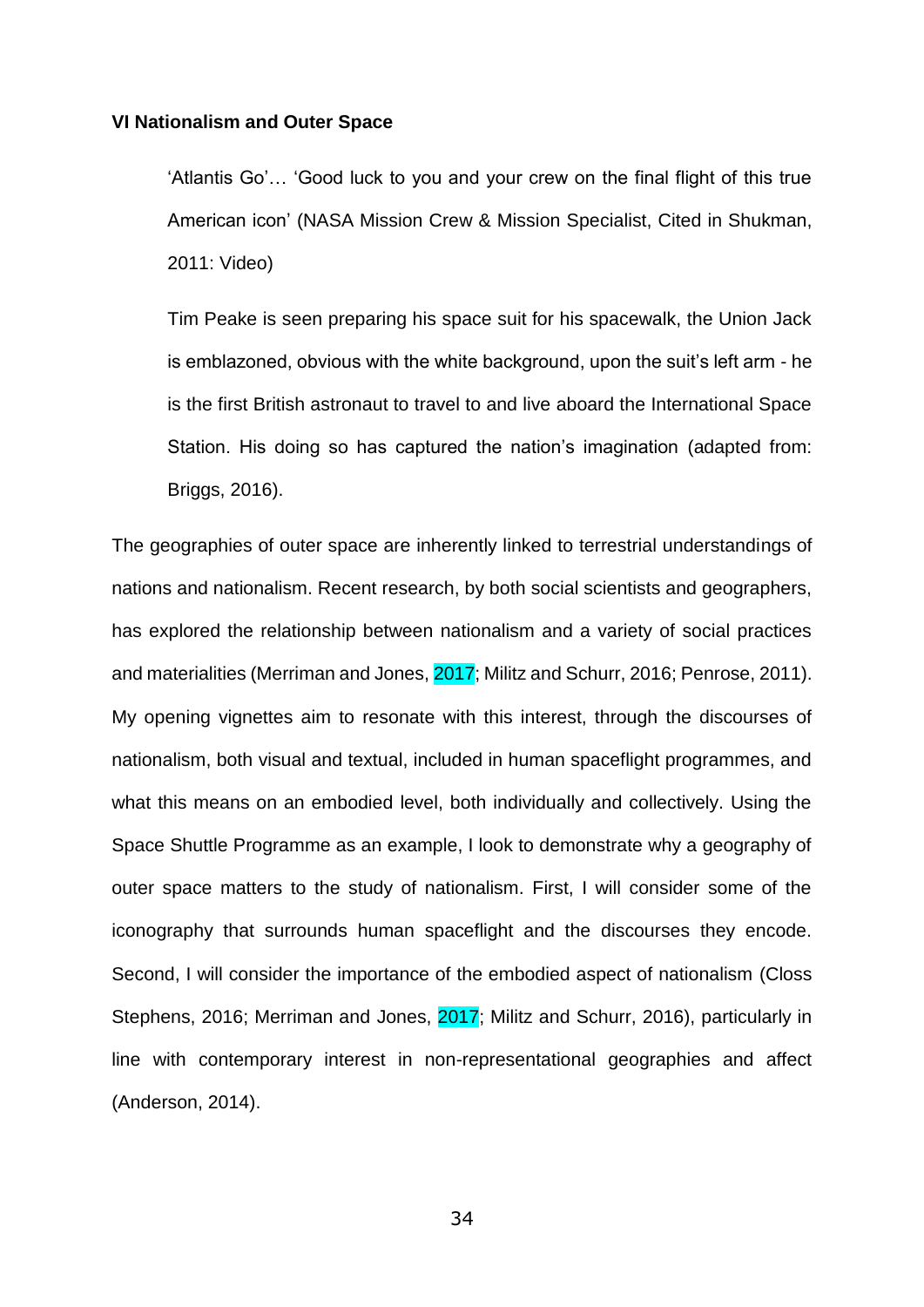Sage (2014) has argued how outer space itself influenced the cultural imagination of the United States from the mid-twentieth-century through to the late-2000s. This leads to further considerations around the agency of spaceflight discourses and representations that emerged in the United States, and beyond, of an 'American' spaceflight. Indeed, it can be argued that the discourses encoded in spaceflight iconography are important signifiers of the nation, in line with Brunn's assertion that when 'states emphasise "the visual"…they inform and educate their own populations and those beyond about where they are, who they are, and what they are about' (2011: 19). Material cultures of human spaceflight thus present an interesting avenue to investigate the interests of a state reflecting and reifying its own sense of identity.

To turn to an example of this I draw on some research on the iconography of the Space Shuttle Mission Patches (NASA, 2011). Mission patches were a tradition stemming from the military, from where the first astronauts were recruited. The patches were designed uniquely for each mission, led by the astronauts with input from other NASA officials. The patches were then included in mission-related documents, on the suits of astronauts and in a variety of Space Shuttle related publications. They became commonly recognised symbols of the US Space Programme. The use of flags, stars and eagles in many patches created an undoubtedly 'American' object.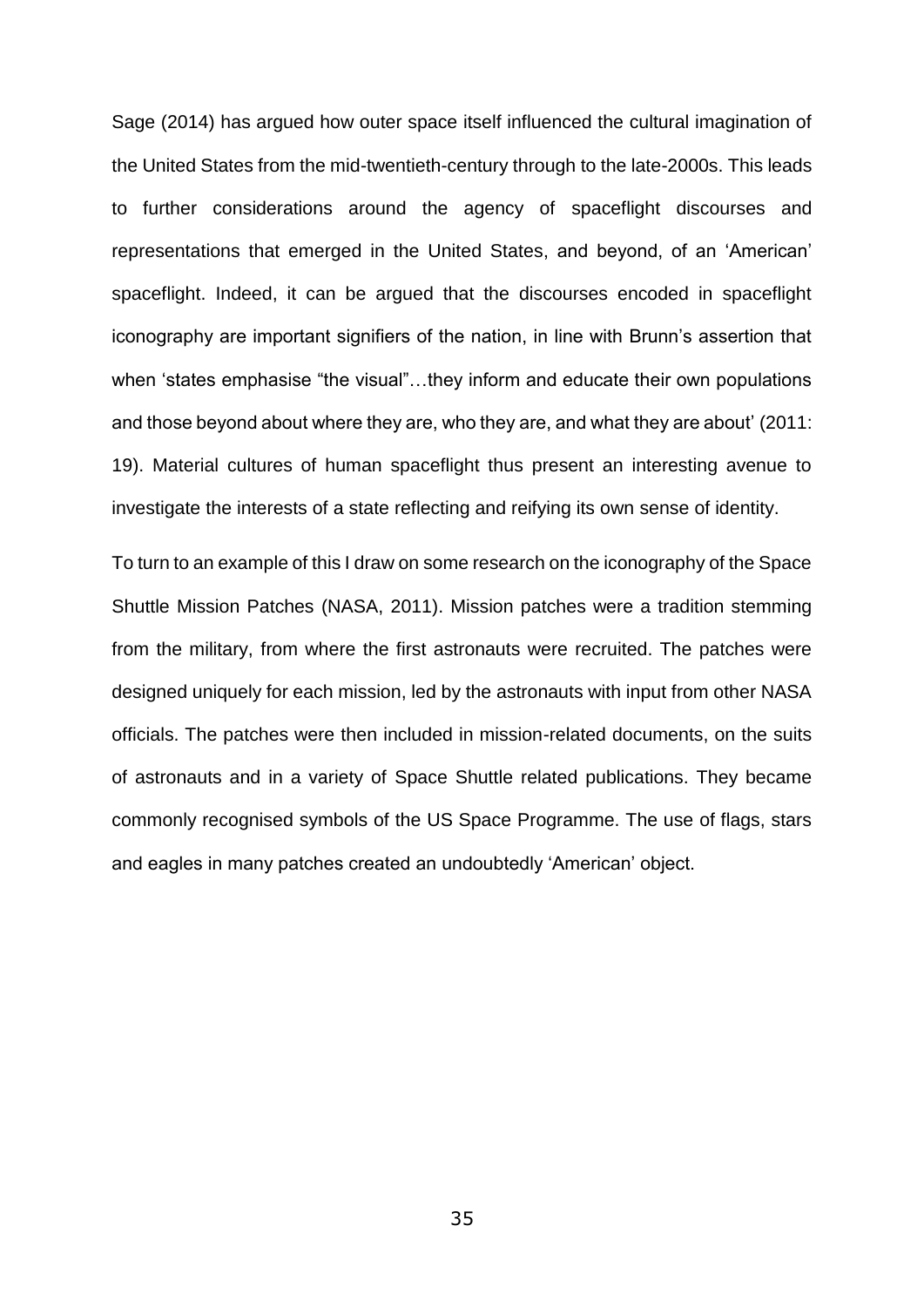

Figure 1: STS-36 (1990) Mission Patch (NASA, 2011)

Figure 1 speaks to this visual culture and the relation that material cultures of human spaceflight have within a context of geopolitical positioning, in that the mission patches ask us to reflect on the discourses that surround their production. In asking these questions, we begin to paint a picture of a patch's intertextuality. The patch was created during the Cold War and STS-36's mission objective was classified owing to its operation by the US Department of Defence. The images contained within the patch, most prominently a bald eagle (the national emblem of the USA) and an American flag, taken within the context of a Cold War Department of Defence mission, tell a particular story of what the astronauts wanted to represent their mission. This might be interpreted as the symbolisation of the critical role spaceflight was seen to play in waging the Cold War, as well as perpetuating an American manifest destiny into outer space (Sage, 2014). The further circulation of the patch into museums and its consumption as a souvenir then begin to not only reflect an image of American spaceflight but also to reify the discourses encoded within.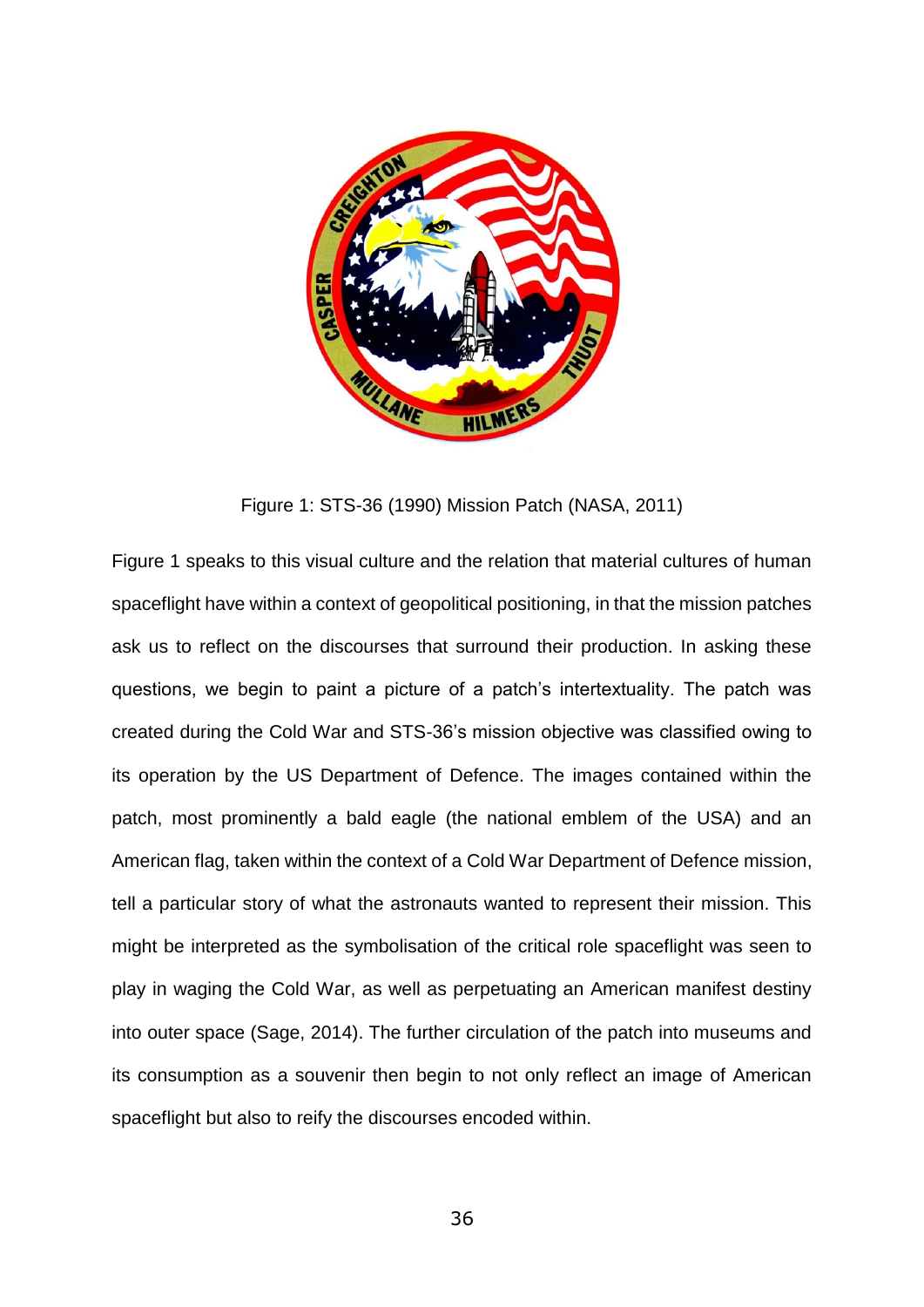Attending to these visual cultures of outer space is important and in particular the kinds of images that become associated with spaceflight, within particular national contexts. This work can more widely speak to debates around how 'state and non-state agents and institutions reproduce social relations of "stateness"' (Penrose, 2011: 439) towards outer space, which is supposed to be 'stateless' (Collis, 2016). Beginning with the mission patches opens up questions of what is symbolised in the images and why, but also who designed them and how that individual, or group, came to choose them. Geographers have been interested in these questions with other material objects, for example banknotes (Penrose, 2011). Attending to visual cultures of outer space might add new layers and assemblages of discourses, that have become entangled through the messiness of a space programme being for one nation, in my example the USA, but at the same time being seen as a benefit of and for humanity as a whole. How discourses are presented in visual culture, in this case mission patches, leads us to consider new questions of nationalism in relation to a space that is not territorialised but is a bounded entity through terrestrial borders. There is much mileage still in considering discourses, and what they are seen to show or relate to, and through this we can attend to the cultures that human spaceflight has created and is creating even now in an increasingly globalised, and arguably visual, world.

Discourses, though, can only tell us so much, presenting a partial perspective from a respondent's or scholar's reading of the object of study. The question that follows on is what do discourses of nationalism do? In response to movements in geography around non-representational theories (Anderson, 2014), the nature of experience and of 'being in the world' has come into question, and its engagement with a plethora of sub-disciplines in geography has been called for, with political geographies and nationalism being of particular relevance here (Merriman and Jones, 2017; Müller,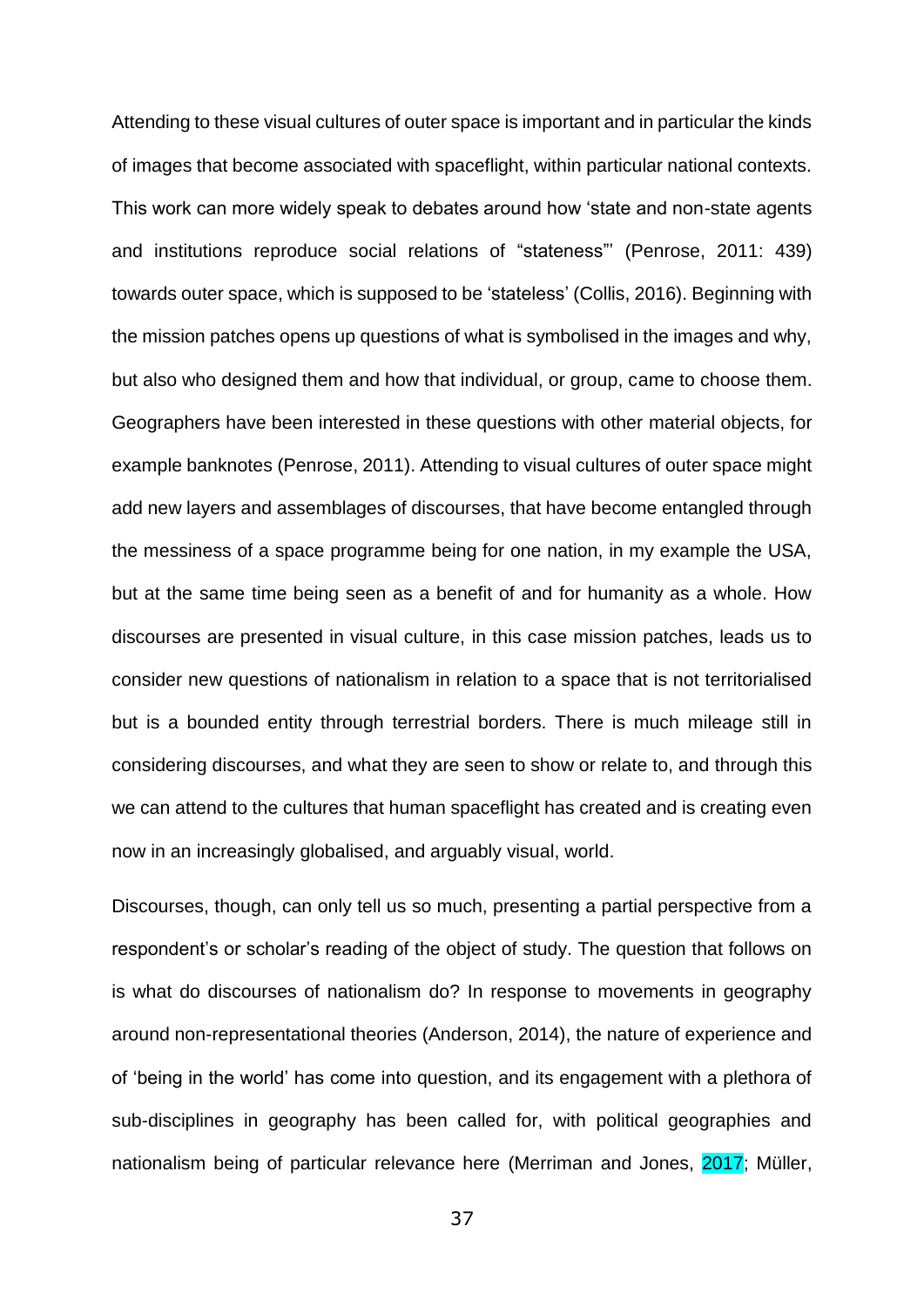2015). If a discourse is a written, spoken or visual form of communication, then how that is represented is important. If we then accept, within the turn to relational geographies, that 'a representation may function as a "small cog in an extra-textual practice" (Deleuze, 1972 *in* Smith, 1998)…[then] we must pay attention to how representations function affectively and how affective life is imbued with representations' (Anderson, 2014: 14). This trajectory of thought has begun to take hold within geographic enquiry into nationalism (Closs Stephens, 2016; Merriman and Jones, 2017; Militz and Schurr, 2016).

#### *Kennedy Space Centre, Space Shuttle Atlantis Exhibit*

*The music rises, as the model spacecraft that opened the video swoops out of the screen towards us, with the globe spread out as a backdrop. '33 missions, 26 years, over 126 million miles, Atlantis, welcome home'. The model morphs into the Space Shuttle. The Shuttle comes into focus at an oblique angle as it would be seen by an astronaut in orbit above the earth. The music has reached its crescendo, the screen, suddenly no longer there, the actual shuttle is what we were staring at. Whoops and hollers sound out through the crowd, a voice chants 'USA', people gasp, the atmosphere is 'abuzz', ablaze with excitement as the group, steadily, walk toward it…*

*…we are standing toward the back of the shuttle now, the exhaust end of the orbiter, the red white and blue American flag is clear on the inside of the open shuttle payload bay, another emblazoned on its left side. Nationalistic pride is clear for all to see, this was the United States' Shuttle. But a little red maple leaf is present on the robotic arm, 'ha [chortles/snorts] look at Canada trying to get in there. It's our shuttle…'*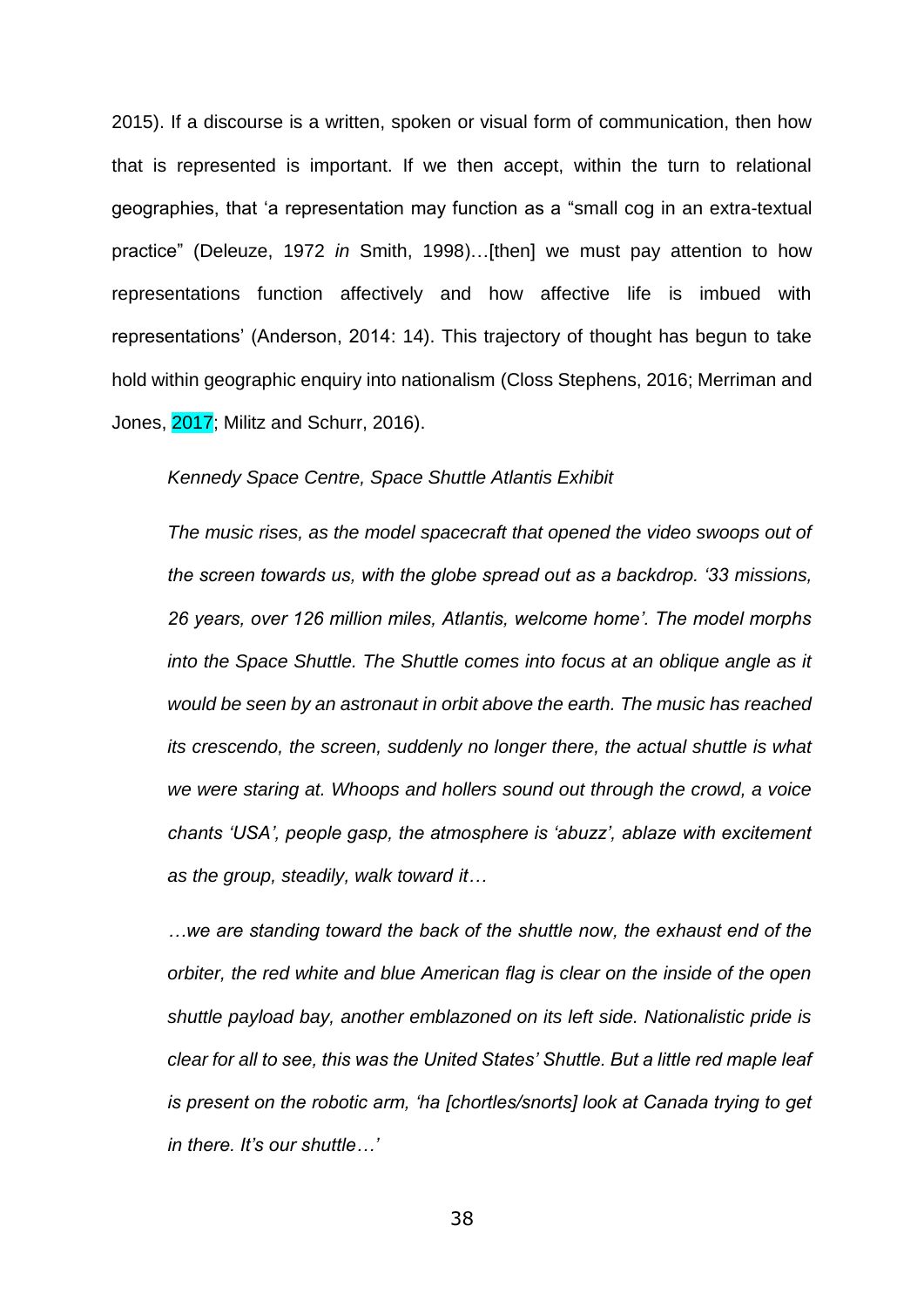#### (Adapted from research notes, see also: NASA, 2013)

Anderson and Ash have argued that the 'more everyday, banal, or quotidian atmospheres, […] may in fact be more important to the ongoing maintenance of social life or the performance of power and politics [than intense atmospheres of fear or panic]' (2015: 36). The vignette above presents the idea that 'national forces, feelings and identifications can…be approached as emergent and relational' (Merriman and Jones, 2017: 613) through mediated interactions between environments, materialities and individuals. The assemblage of the music, the presentation of the shuttle above the Earth, and its subsequent 'welcome home' to the Florida museum, the centre of American spaceflight, affected individuals to openly and overtly express the nationalistic feeling this assemblage had created within them through patriotic shouts. This can be seen as the culmination of the effect of the Space Race through its production of a Space Shuttle and the subsequent development of its capacity to be recognised as an intrinsically American symbol.

Despite the overt flagging of American nationalism, the international cooperation that developed within spaceflight is also apparent, with the appearance of the Canadian flag. Amidst the affective atmosphere that was created at the start of the exhibit, this was seen as an 'out-of-place' flagging, an intrusion, in a moment within a space that was felt to be solely about American nationalism and American spaceflight.

Since the retirement of the remaining fleet of Space Shuttle orbiters, they have been donated to museums across the USA. The Space Shuttle fleet has thus become a new body within a constructed assemblage of remembering human spaceflight, whilst also bringing together the discourses that surround the broader legacy of the programme into its exhibits. Work in nationalism has started to engage with this, with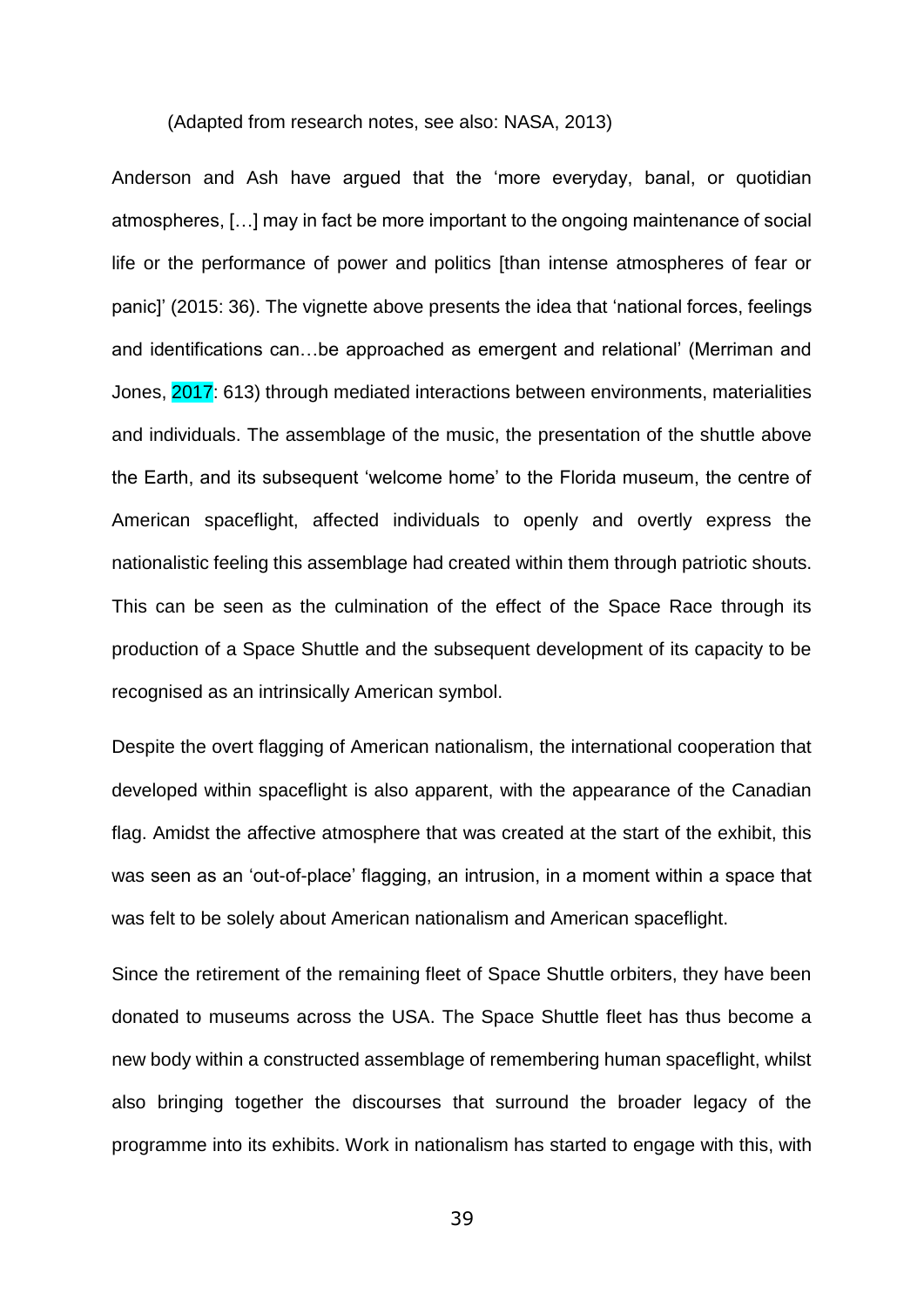people's experience of spaces and places becoming part of national affective atmospheres (Closs Stephens, 2016) that contribute to a feeling of national identity, to which, it has been argued, outer space has been an integral contributor in America (Sage, 2014).

This heritage of American human spaceflight becomes entwined with national ideals of 'American-ness' and what that means. These spaces of heritage and memorial, such as the Kennedy Space Centre, where the vignette is drawn from, is an example of the kind of work geographers could, and have begun to consider (Sage, 2014), and might speak to debates ongoing in human geography around non-representational geographies and nationalism (Merriman and Jones, 2017). Human interest and activity in outer space has created terrestrial spaces of memory and thus inquiry, particularly in museums, that contribute not only to an affective relation to and of outer space in our everyday lives, but also reflect the relationship between space and nationalism through their display. In order to attend to these non-representational interests, scholars are still debating appropriate methods (Vannini, 2015). Here I have presented building a layered perspective of place in order to get at the textures of those spaces. This could involve ethnography in order to consider a place's materialities, the images associated with the space, the performances of people and objects within it, rules and regulations (implied and expected) as well as the affects and feelings the researcher encounters and has.

In this section, in relation to contemporary debates and discussions, I have outlined some of the ways nationalism is bound to the geographies of outer space, both through the discourses and representations of the visual cultures of outer space and our interpretations of these, but also of where the terrestrial spaces of outer space might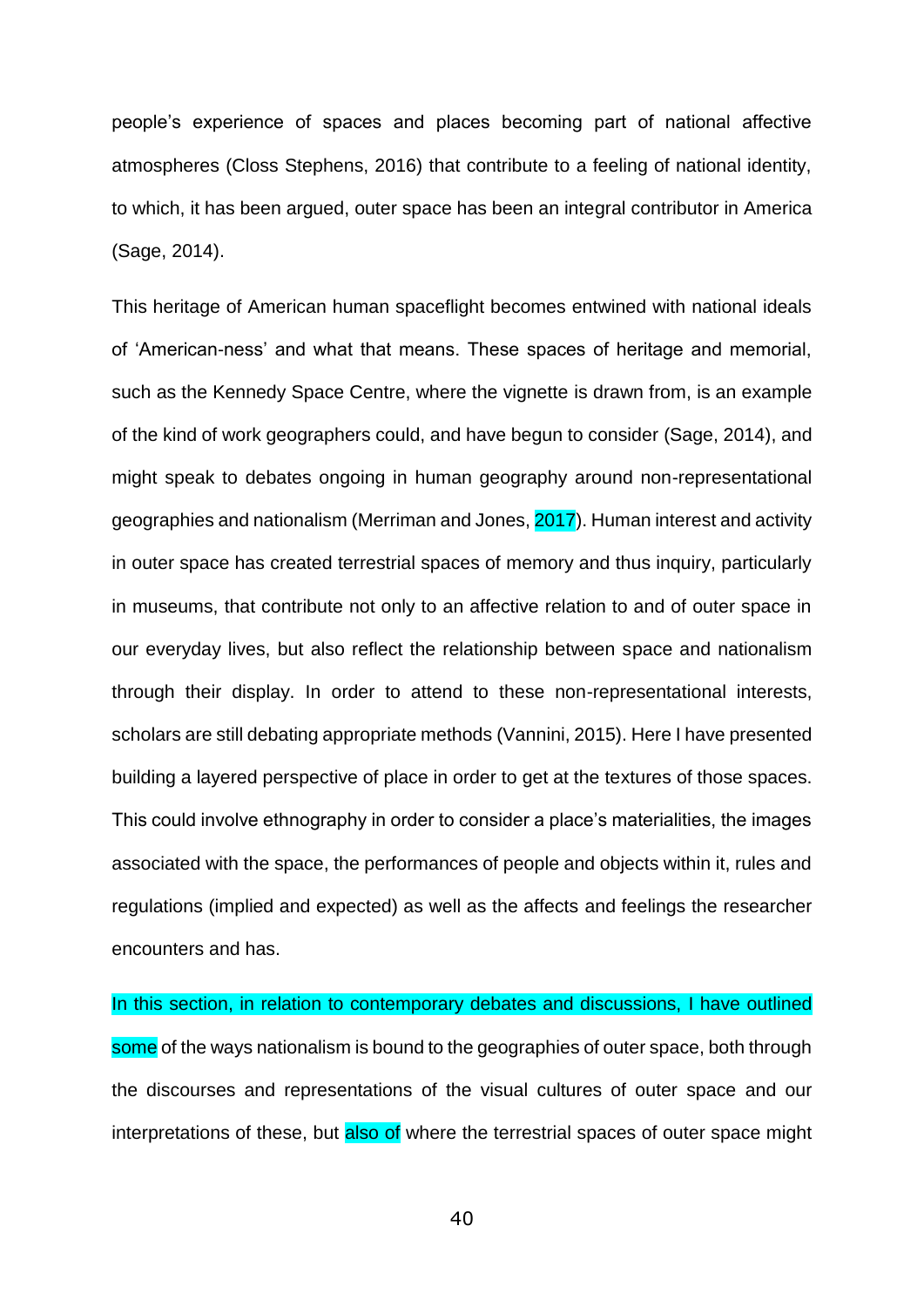expand our understandings of the affective, embodied and non-representational aspects of nationalism.

> Andrew S. Maclaren *University of Aberdeen*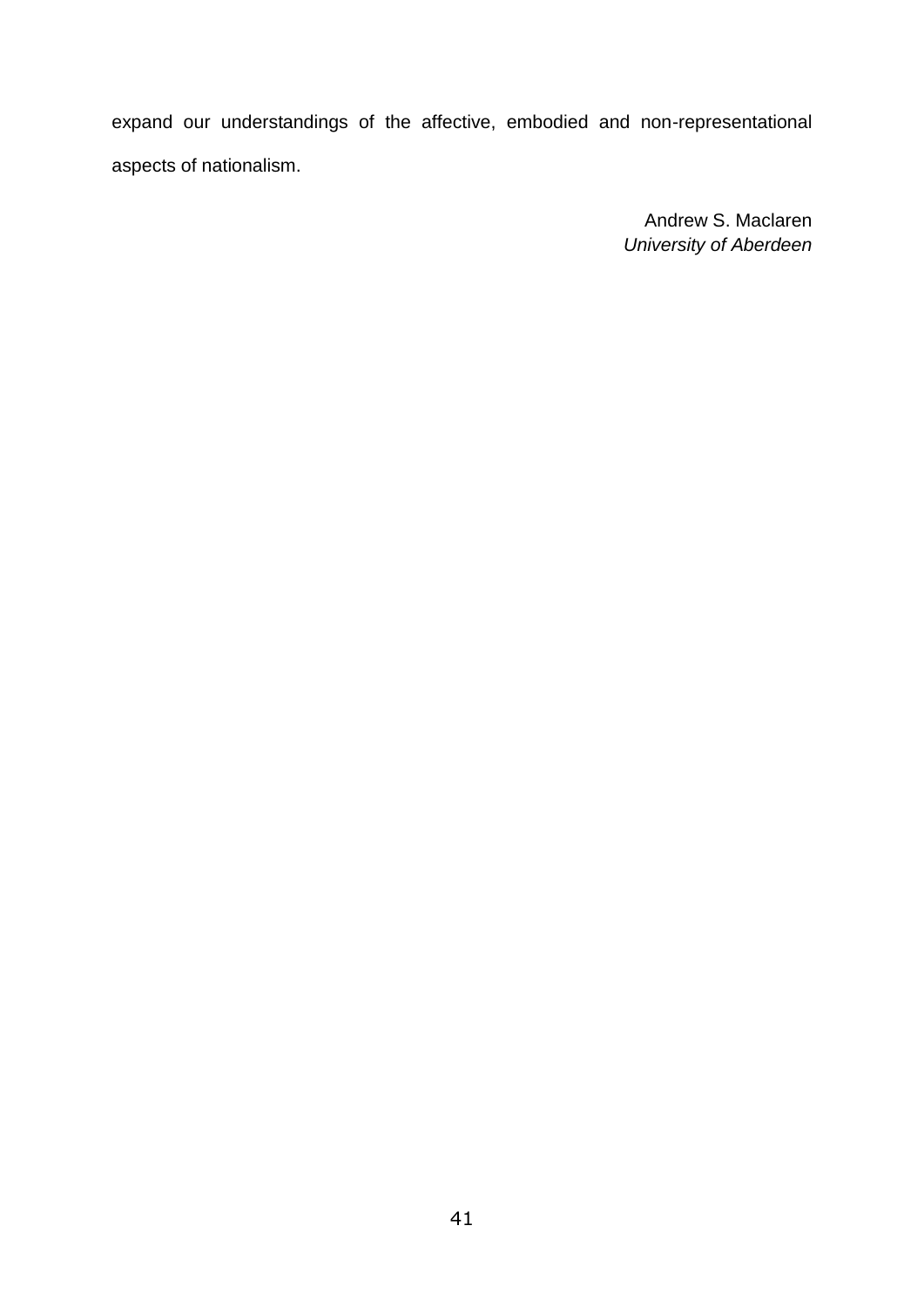## **References**

114-90, Public Law (2015) Spurring Private Aerospace Competitiveness and Entrepreneurship. In: 114th Congress (ed.) *H.R. 2262*. Washington, D.C.: congress.gov.

Anderson B (2014) *Encountering Affect: Capacities, Apparatuses, Conditions*. Aldershot: Ashgate.

Anderson B and Ash J (2015) Atmospheric Methods. In: Vannini P (Ed.) *Non-Representational Methodologies: Re-Envisioning Research*. London: Routledge, pp. 34-51.

Anon (2016) What is it like to work with Elon Musk?, *Quora*. Available at: [https://www.quora.com/Elon-](https://www.quora.com/Elon-Musk/What-is-it-like-to-work-with-Elon-Musk/answers/5559684?srid=n2Fg&share=1)[Musk/What-is-it-like-to-work-with-Elon-Musk/answers/5559684?srid=n2Fg&share=1](https://www.quora.com/Elon-Musk/What-is-it-like-to-work-with-Elon-Musk/answers/5559684?srid=n2Fg&share=1)

Asner G (2007) Space History from the Bottom-Up. In: Dick SJ and Launius R (Eds.) *Societal Impact of Spaceflight.* Washington DC: NASA, pp. 387-406.

Beery, J (2012) State, capital and spaceships: A terrestrial geography of space tourism. *Geoforum* 43: 25–34.

Beery J (2016) Terrestrial Geographies in and of Outer Space. In: Dickens, P and Ormrod, JS (eds.) *The Palgrave Handbook of Society, Culture and Outer Space.* Basingstoke: Palgrave Macmillan, pp. 47-70.

Bjørnvig T (2012) Transcendence of Gravity - Arthur C Clarke and the Apocalypse of Weightlessness. In: Geppert A (Ed.) *Imagining Outer Space - European Astroculture in the Twentieth Century*. New York: Palgrave Macmillan, pp. 127 – 146.

Briggs H (2016) Five things about Tim Peake's spacewalk. Available at: <http://www.bbc.co.uk/news/science-environment-35322257>

Brunn DS (2011) Stamps as messengers of political transition. *The Geographical Review* 101 (1): 19– 36.

Capova K (2016) The New Space Age in the making: Emergence of exo-mining, exo-burials and exomarketing. *International Journal of Astrobiology* 15 (4): 307-310.

Castree N, Demeritt D, Liverman D and Rhoads D (Eds.) (2009) *A Companion to Environmental Geography.* West Sussex, UK: Wiley-Blackwell.

Castree N (2007) Labour Geography: A Work in Progress. *International Journal of Urban and Regional Research* 31 (4): 853-62.

CBS News (2016), Space X Entrepreneur's Race to Space, *CBS News 60 Minutes*. Available at: <http://www.cbsnews.com/news/spacex-entrepreneurs-race-to-space/5>

Clarke A C (2003) Preface. In: Miller R (Ed.) *From Narnia to a Space Odyssey - The War of Ideas between Arthur C Clarke and C S Lewis*. New York: ibooks, pp. 33 – 34.

Closs Stephens A (2016) The affective atmospheres of nationalism. *Cultural Geographies* 23 (2): 181– 198.

Collis C (2009) The Geostationary Orbit: In: Parker M and Bell D (eds.) *Space Travel and Culture: From Apollo to Space Tourism.* Oxford: Blackwell, pp. 26-47.

Collis C (2016) Res Communis?: A Critical Legal Geography of Outer Space, Antarctica, and the Deep Seabed. In: Dickens P and Ormrod JS (eds.) *Palgrave Handbook of Society, Culture and Outer Space.*  Basingstoke: Palgrave Macmillan, pp. 270–291.

Cosgrove D (1994) Contested Global Visions: One-World, Whole-Earth, and the Apollo Space Photographs. *Annals of the Association of American Geographers* 84 (2): 270-294.

Cosgrove D (1999) *Mappings*. London: Reaktion Books.

Cosgrove D (2008) *Geography and Vision*. London: I B Tauris.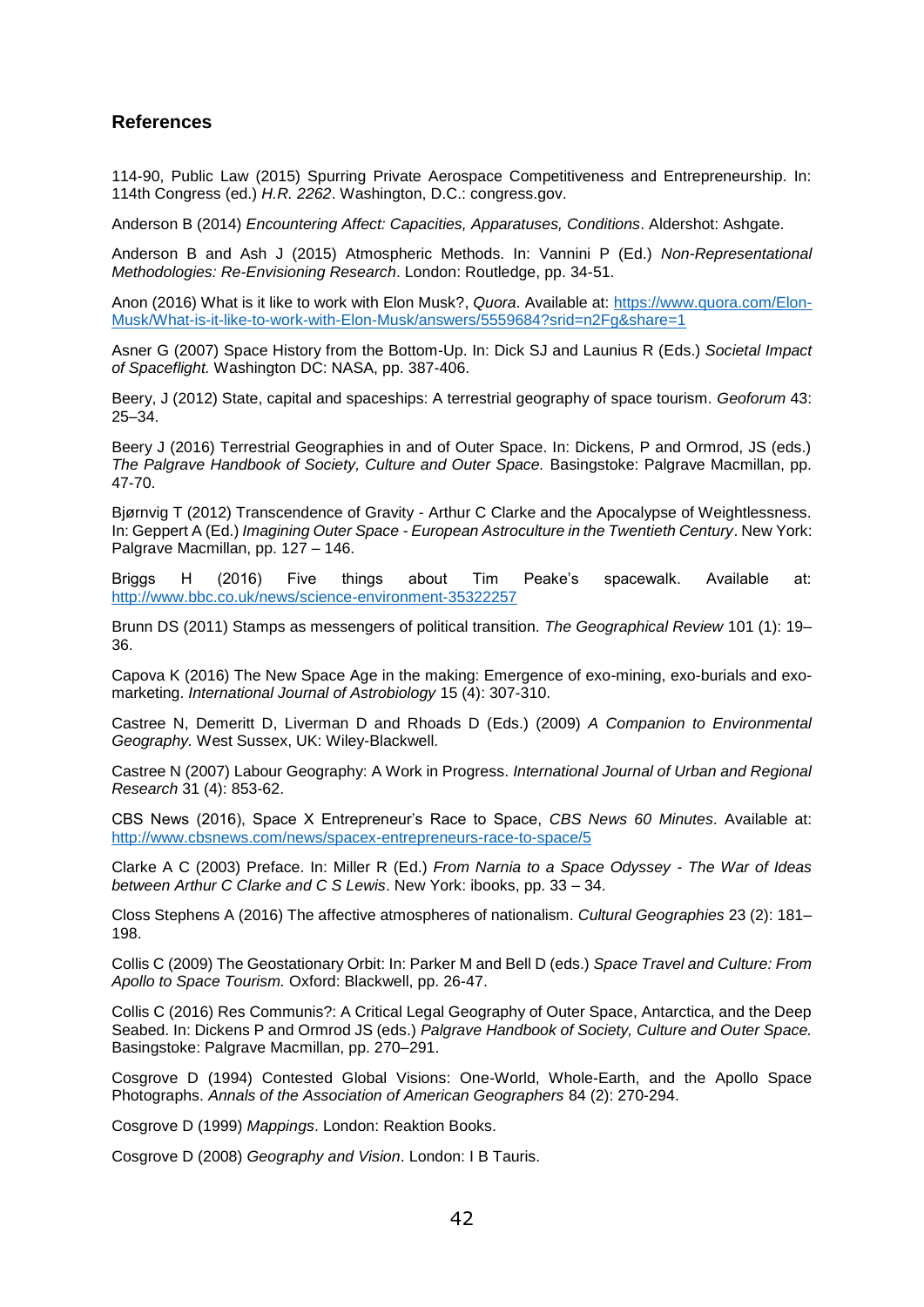#### Craddock RA (2012). Aeolian processes on the terrestrial planets. *Progress in Physical Geography*, 3 6(1): 110–124.

Crampton JW (2009) Cartography: maps 2.0. *Progress in Human Geography* 33: 91-100.

Damjanov K (2015) The matter of media in outer space: Technologies of cosmobiopolitics. *Environment and Planning D: Society and Space* 33 (5): 889 - 906.

Daniels S (1982) Humphrey Repton and the morality of landscape. In: Gold J and Burgess J (Eds.) *Valued Environments.* London: Allen and Unwin, pp. 124-144.

Daniels S and Endfield GH (2009) Narratives of climate change: introduction. *Journal of Historical Geography* 35 (2): 215-222.

Davenport C (2016) The inside story of how billionaires are racing to take you into space, *Washington Post*. Available at:<https://wpo.st/xfue2>

Davis DK (2006) Resurrecting the granary of Rome: environmental history and French colonial expansion in North Africa. In: Webb JLA (Ed.) *Series in Ecology and History*. Athens, OH: Ohio University Press.

Dickens P and Ormrod JS (2007) *Cosmic Society: Towards a Sociology of the Universe*, Routledge: London.

Dickens P and Ormrod JS (2016) Introduction. In: Dickens P and Ormrod JS (Eds.) *The Palgrave Handbook of Society, Culture and Outer Space*. Basingstoke: Palgrave Macmillan, pp. 15–43.

Dittmer JN (2007) Colonialism and place creation in Mars Pathfinder media coverage. *Geographical Review* 97 (1): 112-130.

Dolman EC (2016) *Can Science End War?* Cambridge: Polity Press.

Dunnett O (2012) Patrick Moore, Arthur C Clarke and "British Outer Space" in the mid-twentieth century. *Cultural Geographies* 19 (4): 505-522

Dunnett O (2017) Geopolitical Cultures of Outer Space: The British Interplanetary Society, 1933 – 1965. *Geopolitics* 22 (2): 452-473

Dunnett O (forthcoming) C S Lewis and the Moral Threat of Space Exploration, 1938-1964. In: Geppert A, Seibeneichner T and Brandau D (Eds.) *Militarizing Outer Space: Astroculture, Dystopia and the Cold War*. Palgrave Macmillan.

Faherty W (2002) *Florida's Space Coast.* Gainesville: University Press of Florida.

Finnegan D (2008) The spatial turn: geographical approaches in the history of science. *Journal of the History of Biology* 41: 369-388.

Fogg MJ (1995) *Terraforming: engineering planetary environments*. Warrendale, PA: Society of Automotive Engineers, Inc.

Geppert A (Ed.) (2012) *Imagining Outer Space - European Astroculture in the Twentieth Century*. New York: Palgrave Macmillan.

Grady M (2017) Private companies are launching a new space race - here's what to expect. *The Conversation*. Available at: [https://theconversation.com/private-companies-are-launching-a-new](https://theconversation.com/private-companies-are-launching-a-new-space-race-heres-what-to-expect-80697)[space-race-heres-what-to-expect-80697](https://theconversation.com/private-companies-are-launching-a-new-space-race-heres-what-to-expect-80697)

Grush L (2016) SpaceX and the United Launch Alliance May Finally Compete to Launch a Military Satellite, *The Verge*. Available at: [http://www.theverge.com/2016/8/3/12370592/spacex-ula-air-force](http://www.theverge.com/2016/8/3/12370592/spacex-ula-air-force-gps-satellite-contract-competition)[gps-satellite-contract-competition](http://www.theverge.com/2016/8/3/12370592/spacex-ula-air-force-gps-satellite-contract-competition)

Harley JB (1988) Maps, knowledge, and power. In: Cosgrove D and Daniels S (Eds.) *The Iconography of Landscape*. Cambridge: Cambridge University Press, pp. 277-312.

Herod A (1997) From a Geography of Labour to a Labour Geography: Labour's Spatial Fix and the Geography of Capitalism. *Antipode* 29 (1): 1-31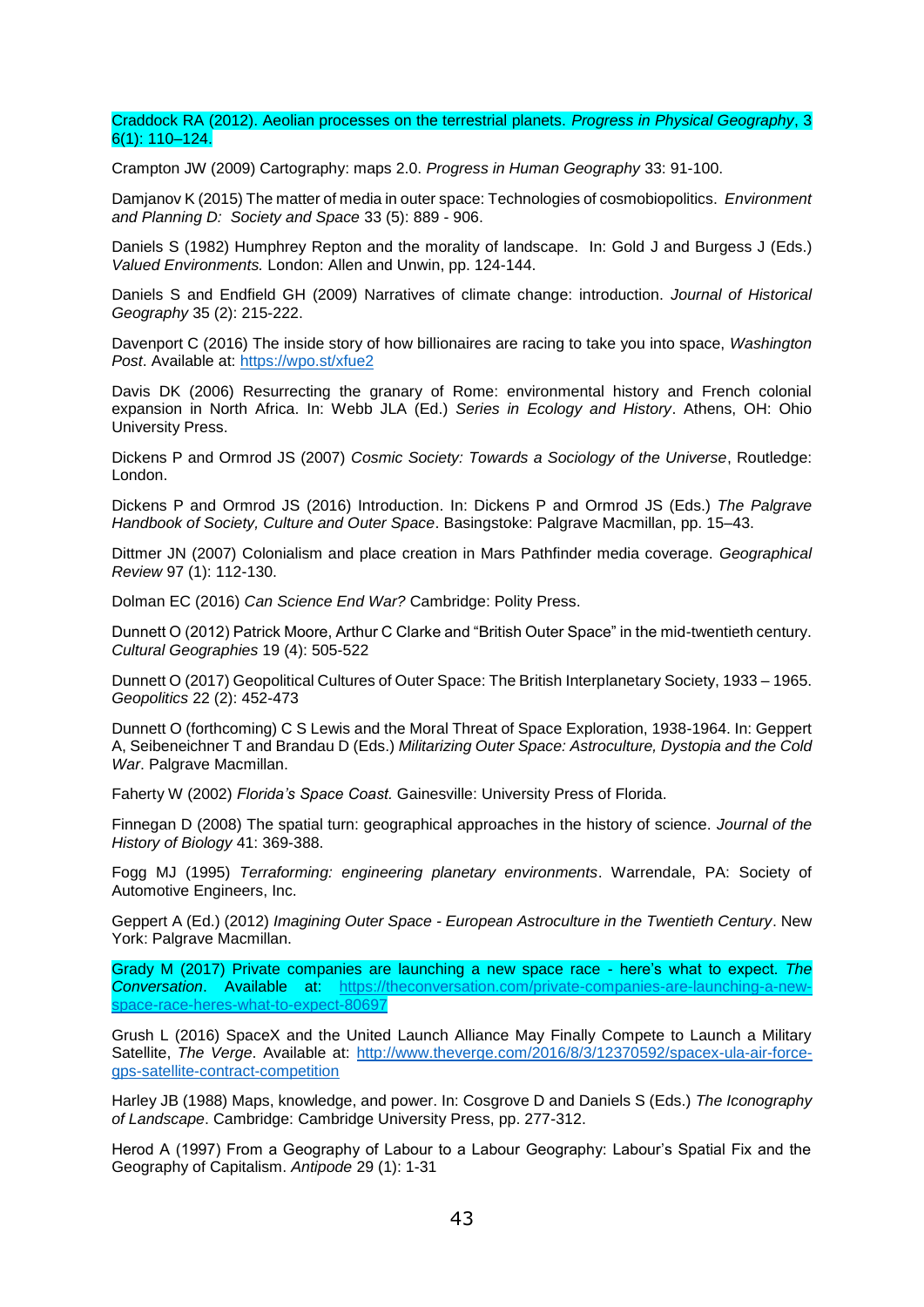Heymann M (2010) The evolution of climate ideas and knowledge. *Wiley Interdisciplinary Reviews: Climate Change* 1 (4): 581-597.

Hughes J (2004) *Citizen Cyborg: Why Democratic Societies Must Respond to the Redesigned Human of the Future*. Cambridge, MA: Westview Press.

Johnson MR (2016) The Social Impacts of Space Science. In: Dickens P and Ormrod JS (Eds.) *The Palgrave Handbook of Society, Culture and Outer Space*. Basingstoke: Palgrave Macmillan, pp. 243– 269.

Kessler E (2012) *Picturing the Cosmos – Hubble space telescope images and the astronomical sublime*. London: University of Minnesota Press.

Kirsch S (2002) John Wesley Powell and the mapping of the Colorado Plateau, 1869-1879. *Annals of the Association of American Geographers* 92 (3): 548-572.

Klinger JM (2017) *Rare Earth Frontiers*. Ithaca, NY: Cornell University Press.

Lamb R (2010) The Ethics of Planetary Exploitation and Colonization. *Discovery News*. Available at: <http://news.discovery.com/space/astronomy/the-ethics-of-planetary-exploration-and-colonization.htm>

Lane KMD (2008) Astronomers at Altitude - Mountain Geography and the Cultivation of Scientific Legitimacy. In: Cosgrove D and Della Dora V (Eds.). *High Places - Cultural Geographies of Mountains, Ice and Science.* London: I B Tauris, pp. 126 – 144.

Lane KMD (2011) *Geographies of Mars: Seeing and knowing the red planet.* Chicago: University of Chicago Press.

Launius RD (2006) Interpreting the Moon Landings: Project Apollo and the Historians. *History and Technology* 22(3): 225-255.

l'Économie, Ministère de (2016) Projet de loi sur l'exploration et l'utilisation des resources de l'espace, Government of Luxembourg (Eds.). Available at: www.luxembourg.public.lu

Lewis CS (1983 [1943]) *Perelandra (Voyage to Venus)* London: Pan.

Livingstone D (2002) Race, space and moral climatology: Notes toward a genealogy. *Journal of Historical Geography* 28: 159 – 180.

Livingstone D (2003) *Putting Science in its Place: Geographies of Scientific Knowledge.* Chicago: University of Chicago Press.

Lodge 44 (2016) This is what happens with "low bid" contracts, Facebook status update, International Association of Machinists and Aerospace Workers. Available at:<https://www.facebook.com/iamaw44>

MacDonald F (2007) Anti-Astropolitik: Outer Space and the Orbit of Geography. *Progress in Human Geography* 31 (5): 592-615.

MacDonald F (2008) Space and the Atom: popular geopolitics of Cold War rocketry. *Geopolitics,* 13 (4) 611-634.

MacDonald, F (2015) Instruments of Science and War: Frank Malina and the Object of Rocketry. In: MacDonald F and Withers C (Eds.) *Geography, Technology and Instruments of Exploration.* Farnham: Ashgate, pp. 219-240.

Mackwell SJ, Simon-Miller AA, Harder JW, and Bullock MA (Eds.). (2013). *Comparative climatology of terrestrial planets*. Tucson: University of Arizona Press.

Markley R (2005) *Dying Planet: Mars in Science and the Imagination*. Durham, N.C.: Duke University Press.

Martin GL (2014) NewSpace: The Emerging Commercial Space Industry. *International Space University's 2014 Space Studies Program*, McGill University, Montreal, June 30.

Matless D (1994) Moral Geography in Broadland. *Ecumene* 1 (2): 127-155.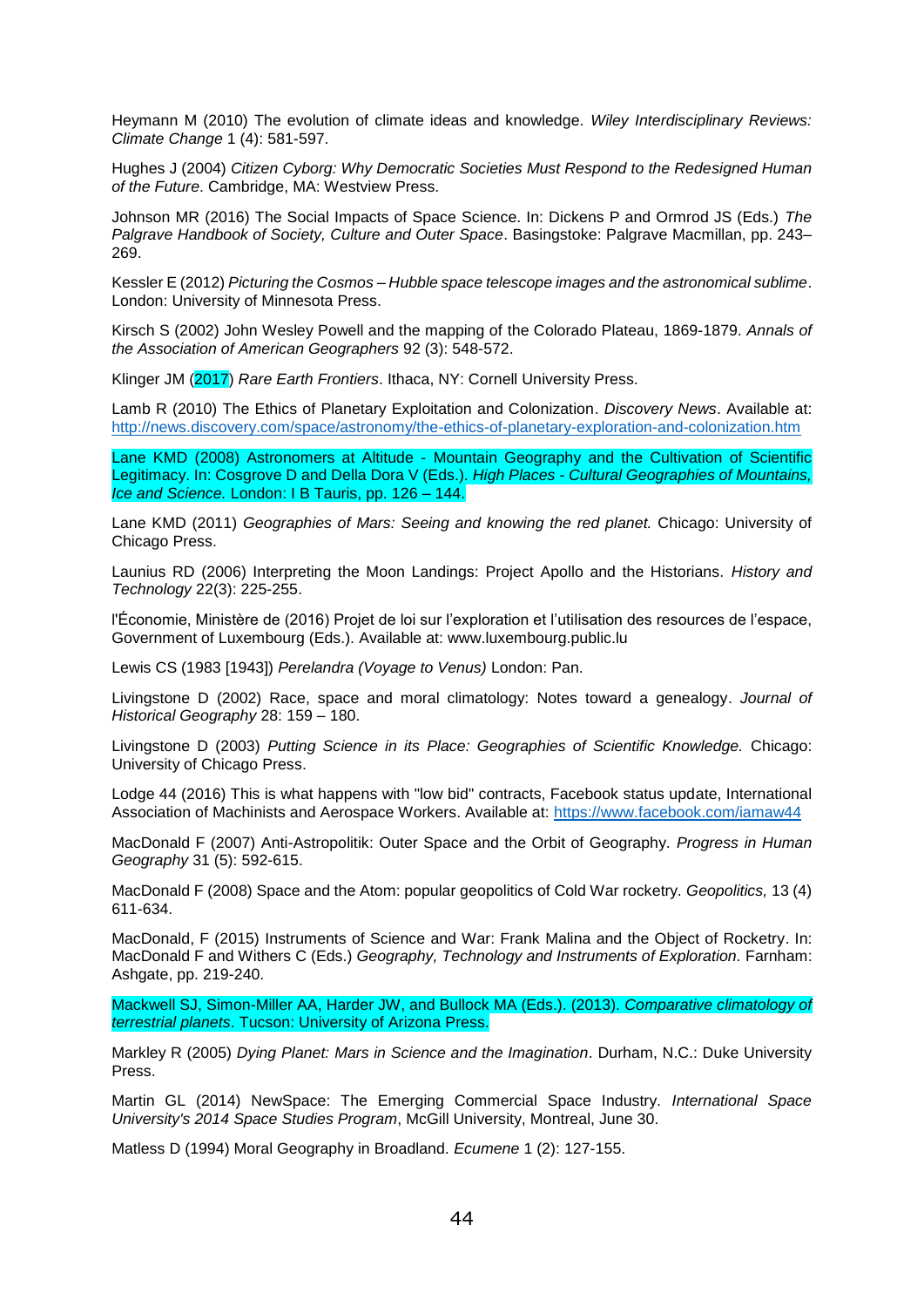McCurdy H (1993) *Inside NASA: High Technology and Organizational Change in the U.S. Space Program*. Baltimore: John Hopkins University Press.

McKay CP and Marinova MM (2001) The Physics, Biology and Environmental Ethics of Making Mars Habitable. *Astrobiology* 1 (1): 89-109.

Merriman P and Jones R (2017) Nations, materialities and affects. *Progress in Human Geography* 41 (5): 600-617.

Messeri LR (2016) *Placing Outer Space: An Earthly Ethnography of Other Worlds*. Durham, NC: Duke University Press.

Militz E and Schurr C (2016) Affective nationalism: Banalities of belonging in Azerbaijan. *Political Geography* 54: 54–63.

Morris N (2011) Night walking: darkness and sensory perception in a night-time landscape installation. *Cultural Geographies* 18 (3): 315-342.

Müller M (2015) More-than-Representational Political Geographies. In: Agnew J, Mamadouh V, Secor AJ and Sharp J (Eds.) *The Wiley- Blackwell Companion to Political Geography*. Chichester: John Wiley & Sons, pp. 409-423.

NASA (2011) Space Shuttle Mission Patches. Available at: [http://history.nasa.gov/shuttle\\_patches.html](http://history.nasa.gov/shuttle_patches.html)

NASA (2013) Space Shuttle Atlantis, Kennedy Space Center Visitor Complex. Available at: <https://www.youtube.com/watch?v=UP5s-Buyt60>

NASA (2017) Largest batch of Earth-size, habitable zone planets' NASA Exoplanet Exploration, Available at:<https://exoplanets.nasa.gov/trappist1/>

Naylor S (2006) Historical geography: natures, landscapes, environments. *Progress in Human Geography* 30 (6): 792-802.

NRC (2011) *Limiting Future Collision Risk to Spacecraft: An Assessment of NASA's Meteoroid and Orbital Debris Programs*. Washington, D.C.: National Academies Press.

Offen K (2012) Historical geography I: Vital traditions. *Progress in Human Geography* 36 (4): 527-540.

Offen K (2014) Historical geography III: Climate matters. *Progress in Human Geography* 38 (3): 476- 489.

Pace S (2015) Security in space, *Space Policy* 33: 51–55.

Peake L and Sheppard E (2014) The emergence of radical/critical geography within North America. *ACME: An International Journal for Critical Geographies* 13 (2): 305-327.

Pearce MW (2012) Introduction to special issue -- Digital historical geography: representation, archive and access. *Historical Geography* 40: 33-37.

Pelton JN (2016) *The New Gold Rush: The Riches of Space Beckon!* Switzerland: Springer International Publishing.

Penrose J (2011) Designing the nation. Banknotes, banal nationalism and alternative conceptions of the state. *Political Geography* 30: 429–440.

Powell RC (2007) Geographies of science: histories, localities, practices, futures. *Progress in Human Geography* 31 (3): 309-329.

Project Apollo Archive (2015) Available at:<https://www.flickr.com/photos/projectapolloarchive/>

Richards JF (2003) *The Unending Frontier: An Environmental History of the Early Modern World*. Oakland: University of California Press.

Robinson J (2013) Darkened Surfaces: camouflage and the nocturnal observation of Britain 1941-45. *Environment and Planning A* 45: 1053-1069.